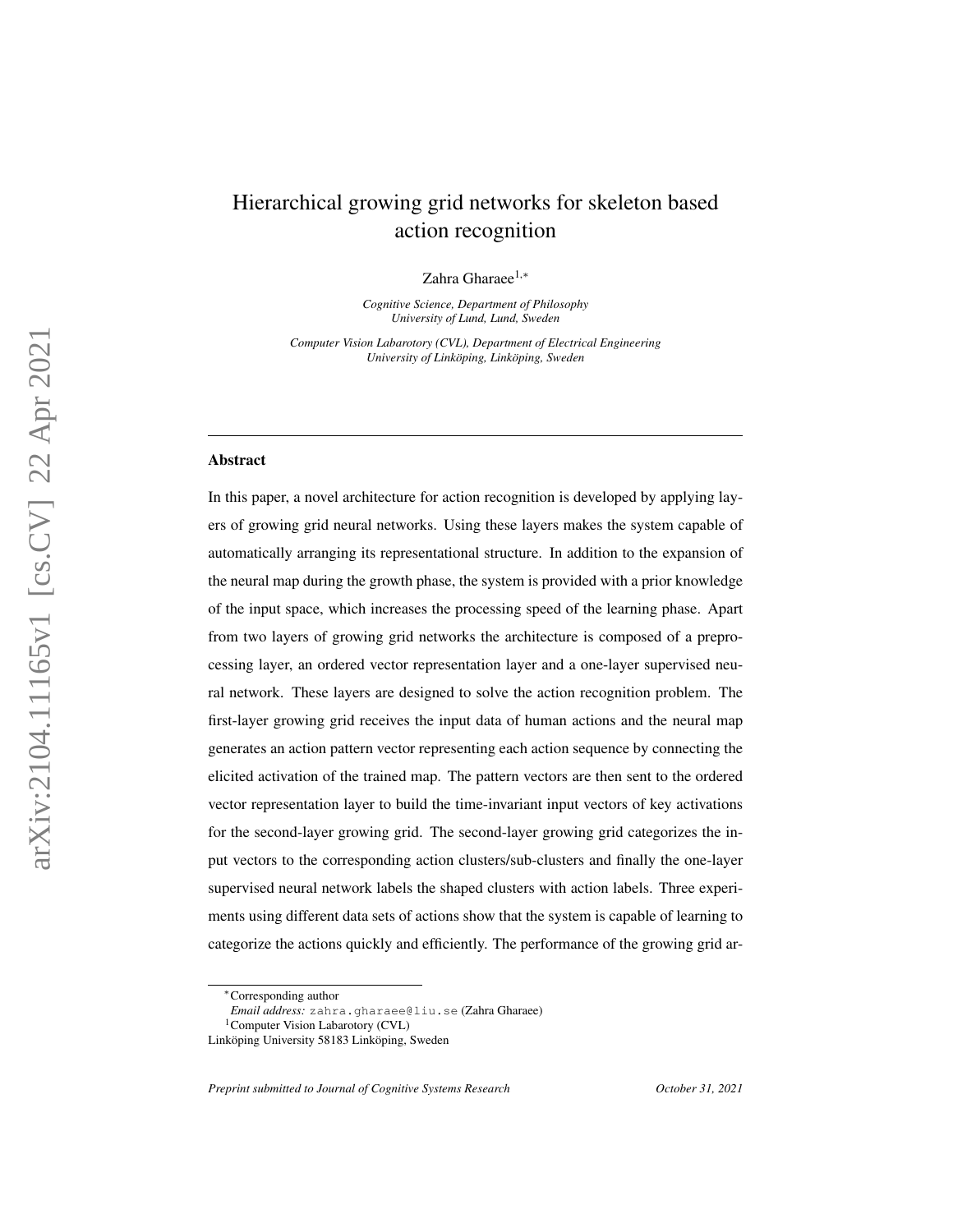chitecture is compared with the results from a system based on Self-Organizing Maps, showing that the growing grid architecture performs significantly superior on the action recognition tasks.

*Keywords:* Action recognition; Growing grid networks; Human-robot interaction; Self-organizing neural networks; Hierarchical models; Semi-supervised learning

# 1. Introduction

Action recognition is important in our daily lives since it is necessary for understanding the behavior of others. We perceive an action by observing the kinematics of the body parts involved in the performance. We use our experience and concepts to make a correct categorization of the action. Although learning the action concepts is a life-long process, we behave very efficiently in applying our learned concepts in analyzing motions and recognizing actions.

The experiments performed by using the patch light technique designed by Johansson [\[1\]](#page-37-0) show that an action is recognized after only about two hundred milliseconds of the observation. More detailed features of the action performed, such as the gender of the performer or the weight of the lifted object (where the objects were not visible), were perceived by the observer by just watching the films of the moving dots representing some skeleton joints of the action performer (see [\[2\]](#page-37-1) and [\[3\]](#page-37-2)).

Since action recognition is so efficient in humans, it is a challenge to construct an artificial system that can perform a similar task. This is an important challenge, since there are numerous applications for an action recognition system such as video surveillance, human-computer interaction, sign language recognition, robotics, video analysis (sports video analysis) and entertainment industry. Therefore a robust action recognition system must be validated for different sources of input method containing different types of actions.

The evaluation of the performance of an artificial action recognition system depends on several factors. Two common measure that are used to validate a system performance are the processing speed for training the system and the accuracy of the trained system when generalizing the learned concepts in test experiments involving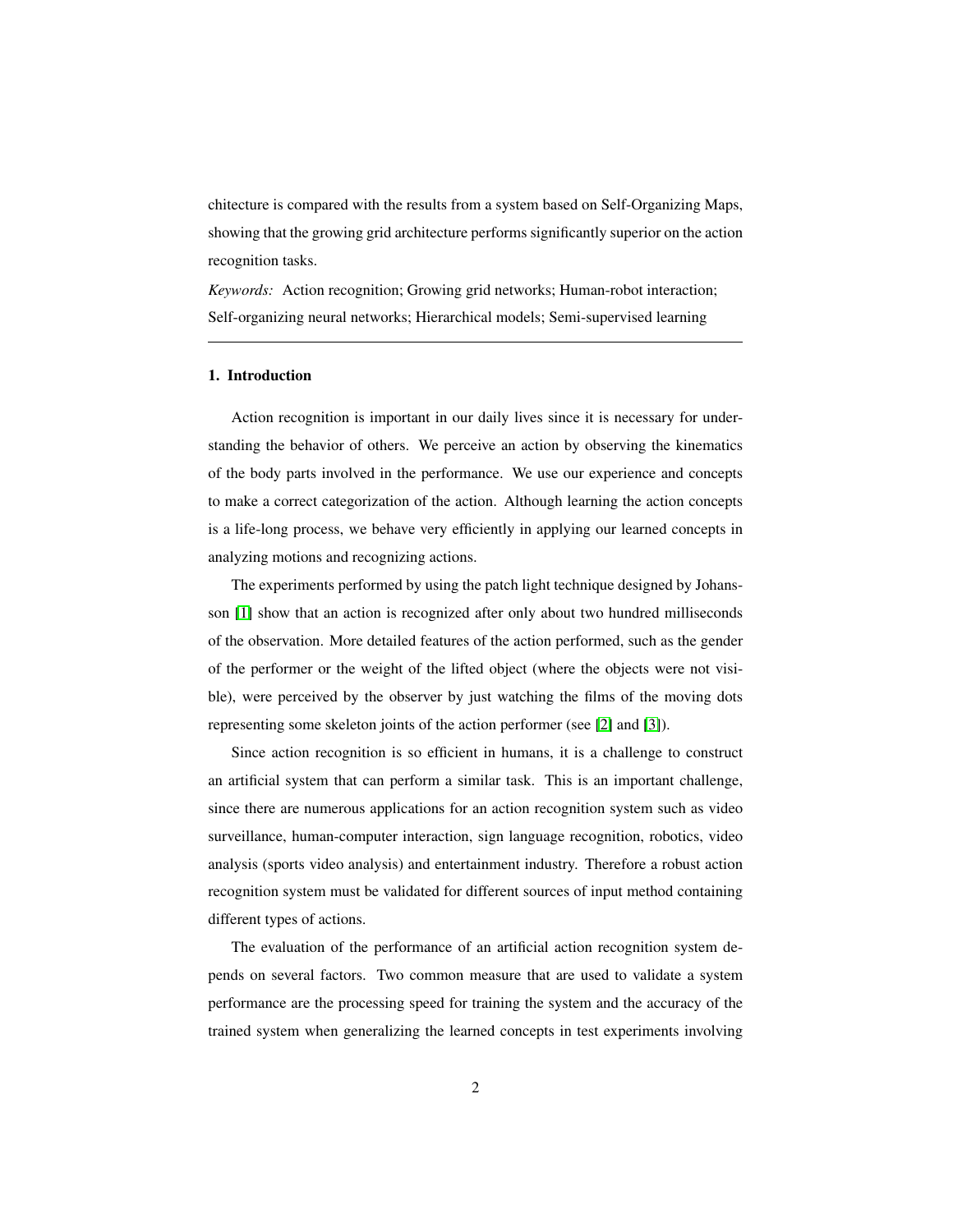different kinds of actions. The learning speed is calculated through the time it takes the system model to regulate its parameters.

Another important factor when choosing the approach to an action recognition system is how biologically plausible it is since the action recognition task is performed excellently by the biological systems. In particular, [\[1\]](#page-37-0) patch-light technique for analyzing biological motion shows that through watching the films - in which only the moving dots of light could be seen - subjects recognized the actions within tenths of a second. An important lesson to learn from the experiments by Johansson and his followers ([\[2\]](#page-37-1) and [\[3\]](#page-37-2)) is that the kinematics of a movement contains sufficient information to identify the underlying dynamic patterns. Thus a system that resembles the neuronal system in animals or humans may give us a better understanding of how organisms categorize actions. A possible goal of an artificial system can be to perform in an optimal and efficient way similar to the performance of living organism such as humans or animals.

In this article I propose a novel multi-layer architecture for human action recognition, which is composed of several processing layers including two layers of growing grid neural networks. As a background to the artificial neural networks utilized in this study, I first present the cortical mechanisms representing the peripheral input space. Next, I will present the simplified but useful computational models such as selforganizing maps and growing grid networks that to some extent mimic the architecture of the brain. Later in section 2 the proposed architecture is described and the experiments on action recognition are presented in detail in section 3. A comparison with other action recognition systems is also provided in section 4. Finally the section 5 concludes the paper.

## *1.1. Cortical mechanisms representing the peripheral input space*

As we argued above, observations from biological systems are highly relevant when designing technical solutions. We know that cortical representations in adult animals are not static and fixed entities but dynamic and modified throughout life. The plastic changes occurring at synaptic level (cortical synaptic plasticity or Hebbian plasticity [\[4\]](#page-37-3)) involve an increase in synaptic strength between neurons that fire together. A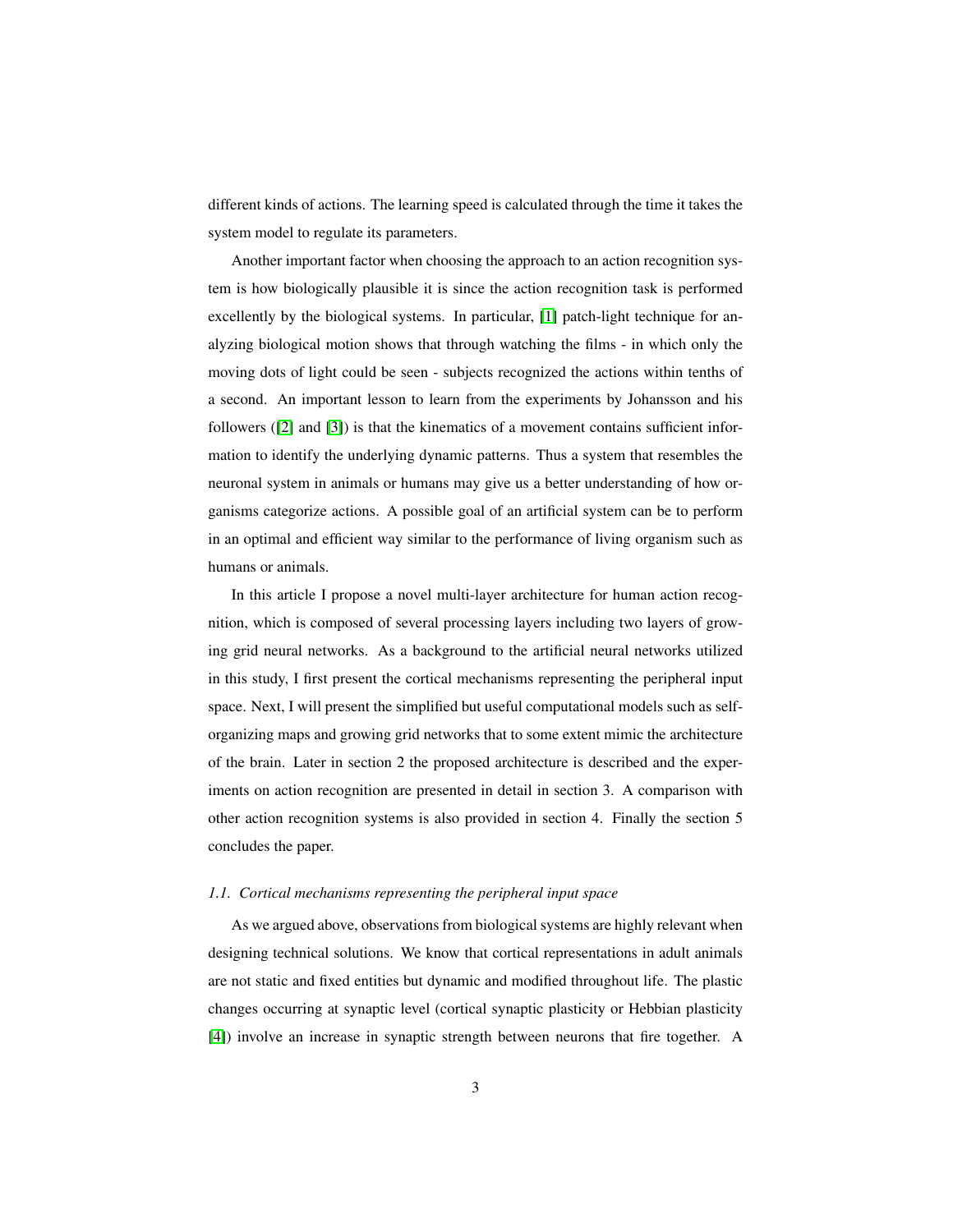higher level of plasticity is the reorganization of cortical representations, based on the Hebbian-based learning rules, in which the temporally correlated inputs are detected. This entails that the inputs from peripheral resources that fire in close temporal prox-imity are more likely to represent neighboring areas in the sensory cortex [\[5\]](#page-37-4).

In addition to the vertical flow of information connecting the peripheral sensory input to the cortex, there exists a horizontal inter-connectivity that integrates the information from neighboring regions and from specific to more distal cortical zones [\[5\]](#page-37-4). The reorganization of cortical maps can be related to such a horizontal connectivity between neighboring cortical sectors.

In general the growth of a network relates to an increase in any types of its components. Since in the nervous system the neurons and the synapses are among the network components, an increase in the number of neurons or the number and/or strength of the synapses will lead to the growth of the nervous system. Although increasing complexity is a natural consequence of a growing network, it also increases the abilities of the network to resolve more difficult and complicated problems, which makes the growth necessary and desirable.

The cortical reorganizations occur as a result of peripheral or central alterations of inputs and in response to behavior. The cortex can dynamically allocate an area in a use-dependent manner to inputs that have different levels of engagement. As an example, one study shows an almost twofold expansion of the cortical representation of nipple-bearing skin in lactating female rats compared with non-lactating female rats [\[5\]](#page-37-4).

The results of digit amputation in adult monkeys presented in [\[6\]](#page-37-5) also show that around two to eight months after the amputation, most of the cortex area that responds to the amputated digit(s) in control animals now respond to the adjacent digits or the subjacent palm in the amputated animals. This shows an expansion of cortical representation for parts of the input space that are mostly used (non-amputated areas adjacent to the amputated ones).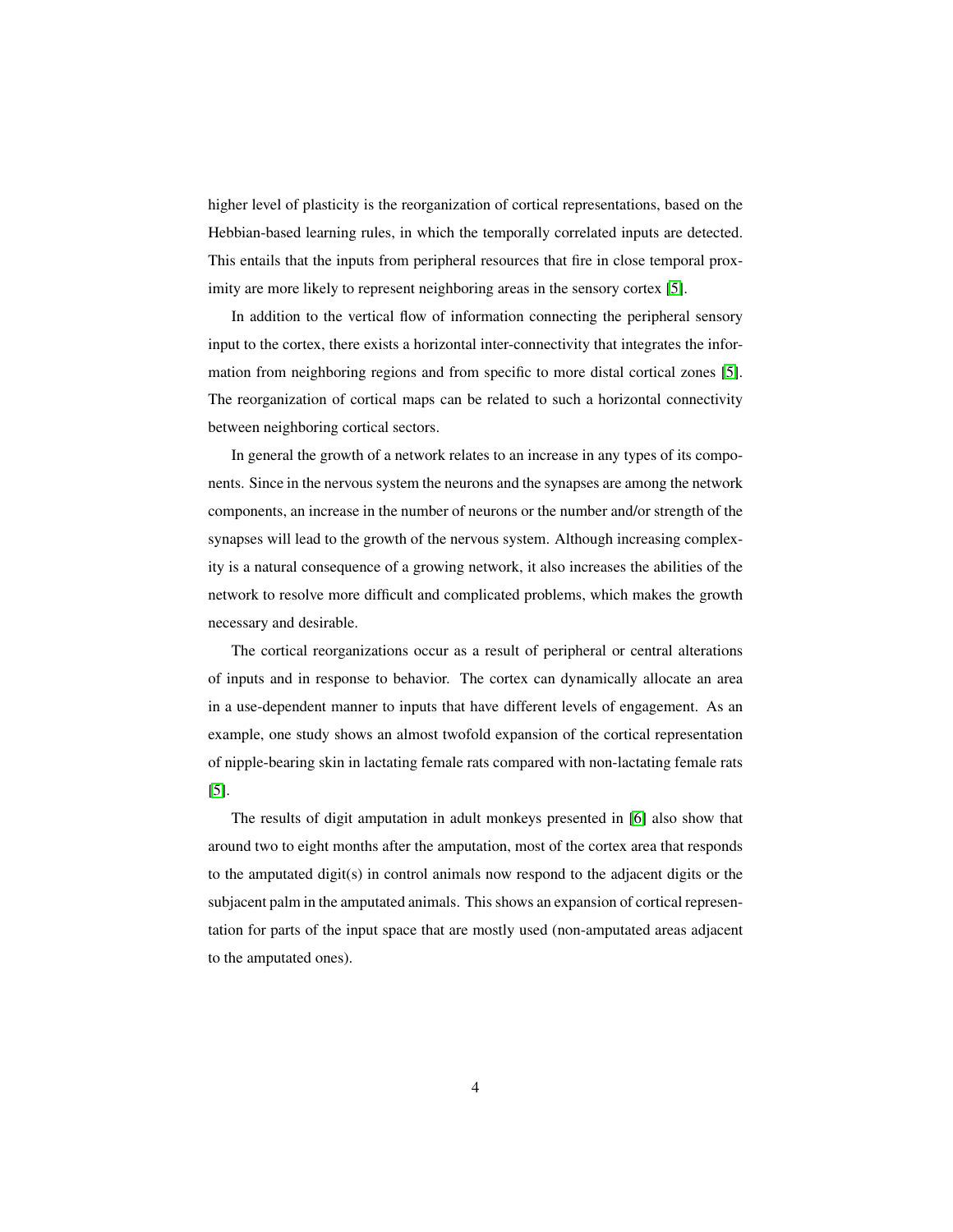## *1.2. Self-organising maps*

A useful model that has properties that to some extent explain for instance the topographical mapping is the Kohonen feature map [\[7\]](#page-37-6) or self-organizing map (SOM). Important properties are layered and topographic organization of the neurons, lateral interactions, Hebb-like synaptic plasticity, and the capability of unsupervised learning. A Kohonen feature map is a two-dimensional square grid of neurons with a fixed number and a fixed topology. All neurons of the map receive input in parallel from the sensory input space.

The links connecting the neurons represent the horizontal inter-connectivity between them which is modeled by a neighboring function, for example a Gaussian function. There is no exchange of data through these links and they are just used to represent the neighborhood relationship. The data exchange occurs in parallel only between the receptors and the neurons while each neuron of the map has a connection to each receptor, which resembles the preferred vertical flow of information in the human sensory cortex.

For each input signal the winner is the neuron in the whole map with the nearest reference vector. Then its reference vector together with its topological neighbors' reference vectors are updated in such a way that they are moved towards the input signal. After several adaptation steps, similar input signals will be mapped onto the neighboring areas of the network – known as topographic mapping. In the same way, in the human nervous system the sensory cortical areas of touch, vision and hearing represent their receptive sensory epithelial surfaces in a topographical manner [\[8\]](#page-37-7). Thus, adjacent areas of the peripheral sensory space such as adjacent fingers are mapped onto the neighboring regions of the sensory cortex.

One of the main features of the self-organizing neural networks is their ability to generate low-dimensional representations of high-dimensional input spaces. This feature is important in applications in which there is a high dimensional input to the system such as in image processing. A wide range of applications utilizing the self organizing maps [\[9\]](#page-37-8) have been developed, such as vector quantization and image compression [\[10\]](#page-37-9), biological modeling and parallel computing [\[11\]](#page-38-0), and combinatorial solutions for an optimization problem [\[12\]](#page-38-1). The proposed method in [\[13\]](#page-38-2) also uses self-organizing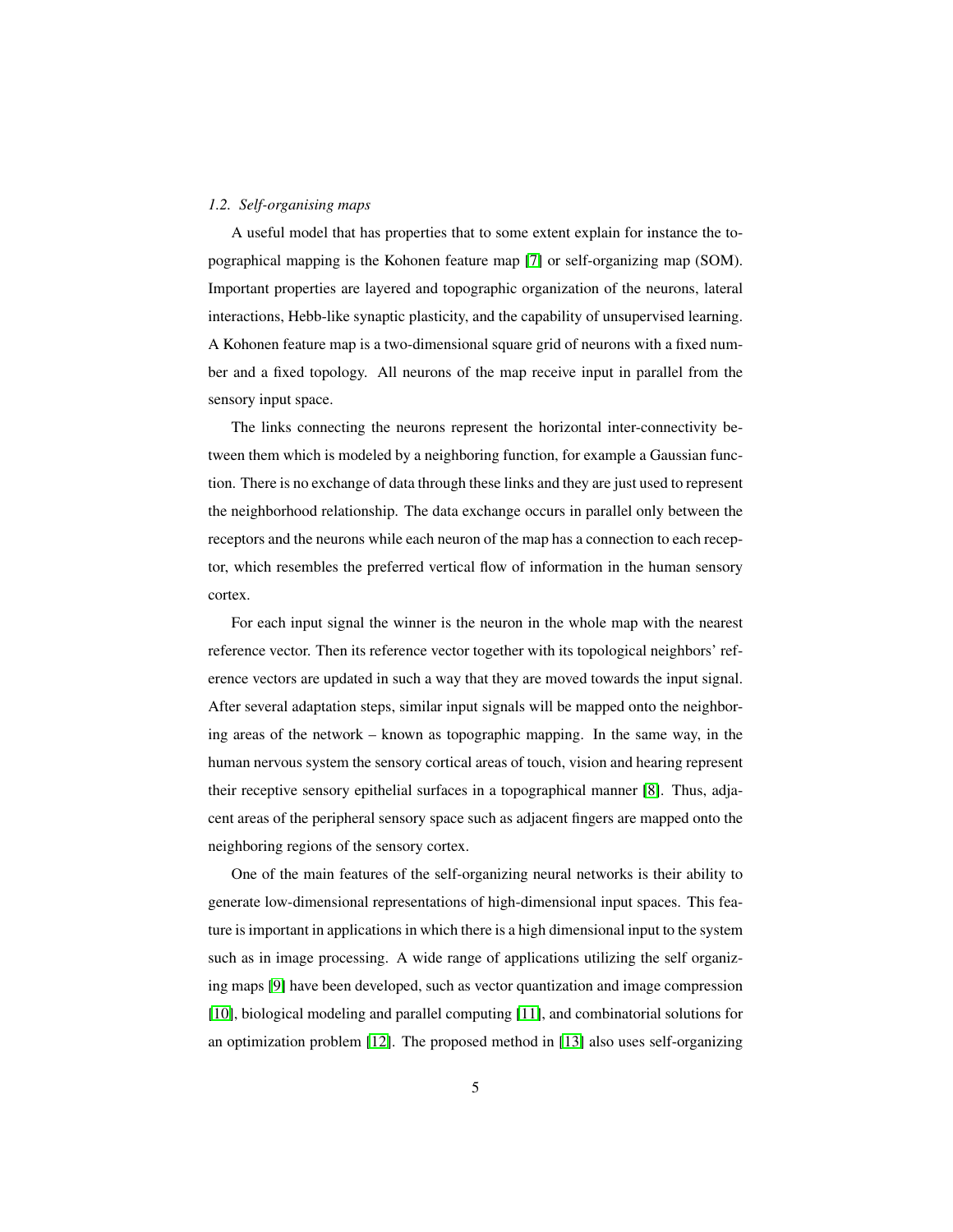networks to assess the quality of actions performed. Their learning-based method provides feedback on a set of training movements, 3 powerlifting exercises performed by 17 athletes, captured by a depth sensor.

#### *1.3. Growing grid networks*

Despite all the advantages of the Kohonen feature map, the implementation of the architecture presupposes a predetermined size in terms of the number of rows and columns of the network. This results in less flexibility in the self-organizing feature maps.

The growing hierarchical self-organizing map (GHSOM) proposed by [\[14\]](#page-38-3) is an approach to address two limitations of the SOM systems: the static architecture of the SOM model as well as its limitations to represent hierarchical relations of the input. To the best of our knowledge, GHSOM has not been tested on the spatio-temporal input space and it has been used to classify documents, which is represented in [\[15\]](#page-38-4).

On the other hand in order to generate a precise representation of the topology, a priori knowledge of the input space is required. Building this knowledge demands a proportionally high computational effort, especially in more realistic experiments. Therefore, if an algorithm exploits some effective heuristics through the peripheral sensory input in order to guide the development of the architecture, then a more accurate topological representation of the input space is reachable [\[16\]](#page-38-5).

The growing grid network structure proposed by Fritzke meets these requirements [\[17\]](#page-38-6), [\[18\]](#page-38-7). Such growing networks been applied to a classification problem [\[19\]](#page-38-8), to a combinatorial optimization problem [\[20\]](#page-39-0), to a problem of surface reconstruction [\[21\]](#page-39-1) and also to the touch perception in a robotic task [\[22\]](#page-39-2).

A comparison of self-organizing maps and the growing grid structures is presented in [\[23\]](#page-39-3) and the results show that, although the self-organizing feature maps achieve a slightly better performance in the simplest tasks, the growing grid structures perform significantly better in more complicated problems, which is the case of more realistic action recognition experiments.

The main contributions of this article are listed as:

(1) A novel cognitive architecture for 3D skeleton based human action recognition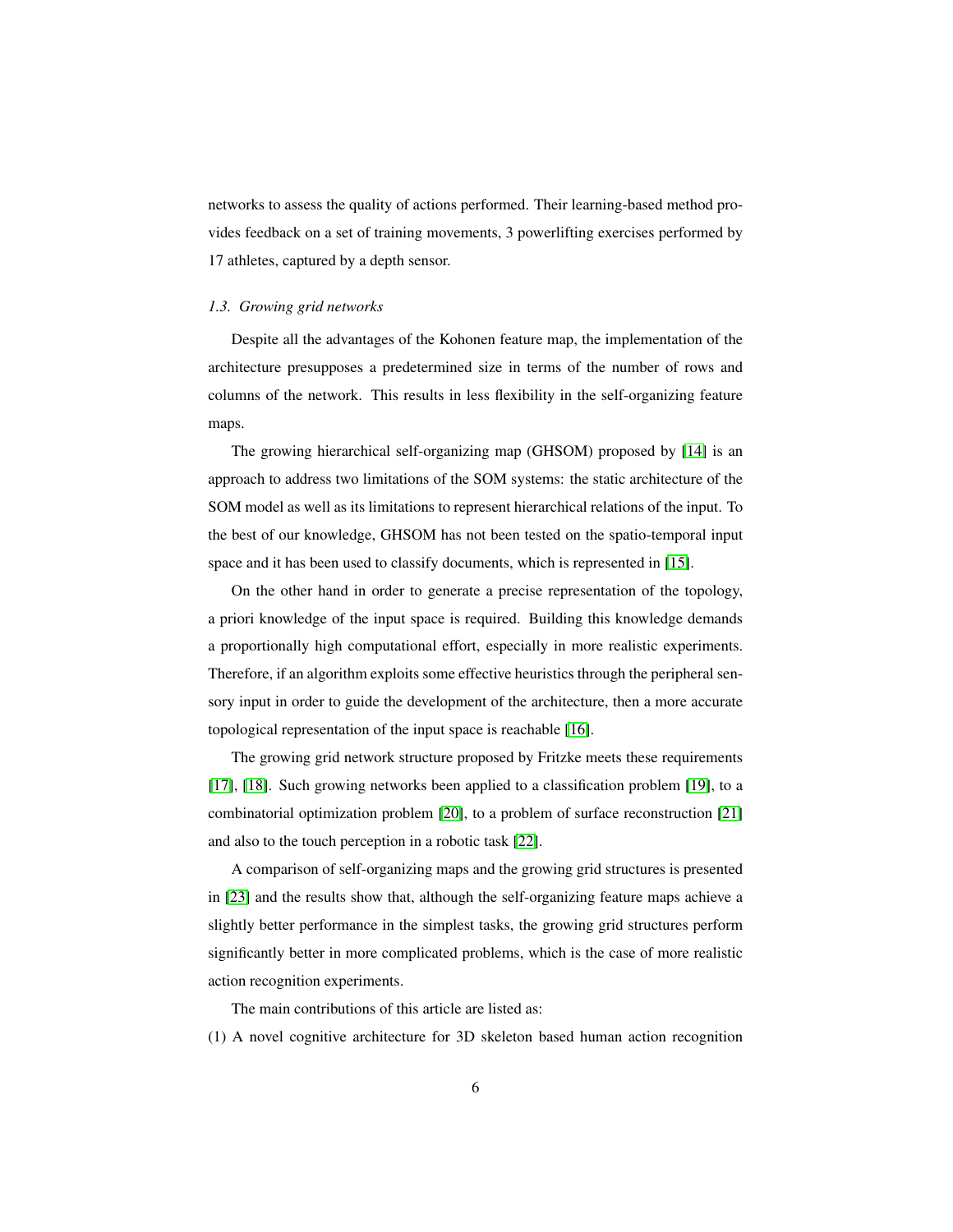based on the growing grid neural networks is proposed.

(2) The proposed architecture is evaluated on three different public datasets and it efficiently reaches quite high performance in recognizing human actions.

(3) The proposed architecture is compared with an action recognition architecture based on the self-organizing maps in terms of training time and accuracy. The results approve that using growing grid networks, the action recognition task is performed more efficiently. This can be because the growing grid layers make the system capable of automatically arranging its representational structure. Moreover, the system is provided with a prior knowledge of the input space, which increases the processing speed of the learning phase.

## 2. Related works on skeleton based human action recognition

Using the skeleton based data, the cost-effective depth sensors are coupled with the real-time 3D skeleton estimation algorithm. Most of the skeleton-based methods utilize either the 3D locations or the angles of the joints to represent the human skeleton. One can find quite a number of research studies on skeleton based human action recognition. To start with, I refer to the earlier works by the author [\[24,](#page-39-4) [25,](#page-39-5) [26,](#page-39-6) [27,](#page-39-7) [28,](#page-40-0) [29\]](#page-40-1), which address various aspects of action recognition problem.

By extracting the spatial-temporal features from the 3D skeleton information, such as the relative geometric velocity between body parts, relative joint positions and joint angles in [\[30\]](#page-40-2), the position differences of the skeleton joints in [\[31\]](#page-40-3) or the pose information together with differential quantities (speed and acceleration) in [\[32\]](#page-40-4), the body skeleton information in space and time is first described. Then the descriptors are coupled with Principle Component Analysis (PCA) or some other classifier to categorize the actions. There are other methods in the literature using skeleton data for human action recognition such as [\[33,](#page-40-5) [34,](#page-40-6) [35\]](#page-40-7).

The Growing When Required (GWR) networks proposed by [\[36\]](#page-40-8) consists of a twostream hierarchy of self-organizing growing networks, which processes pose and motion features in parallel and subsequently integrates clustered neuronal activation trajectories from both streams. The GWR starts with a set of two nodes randomly initialized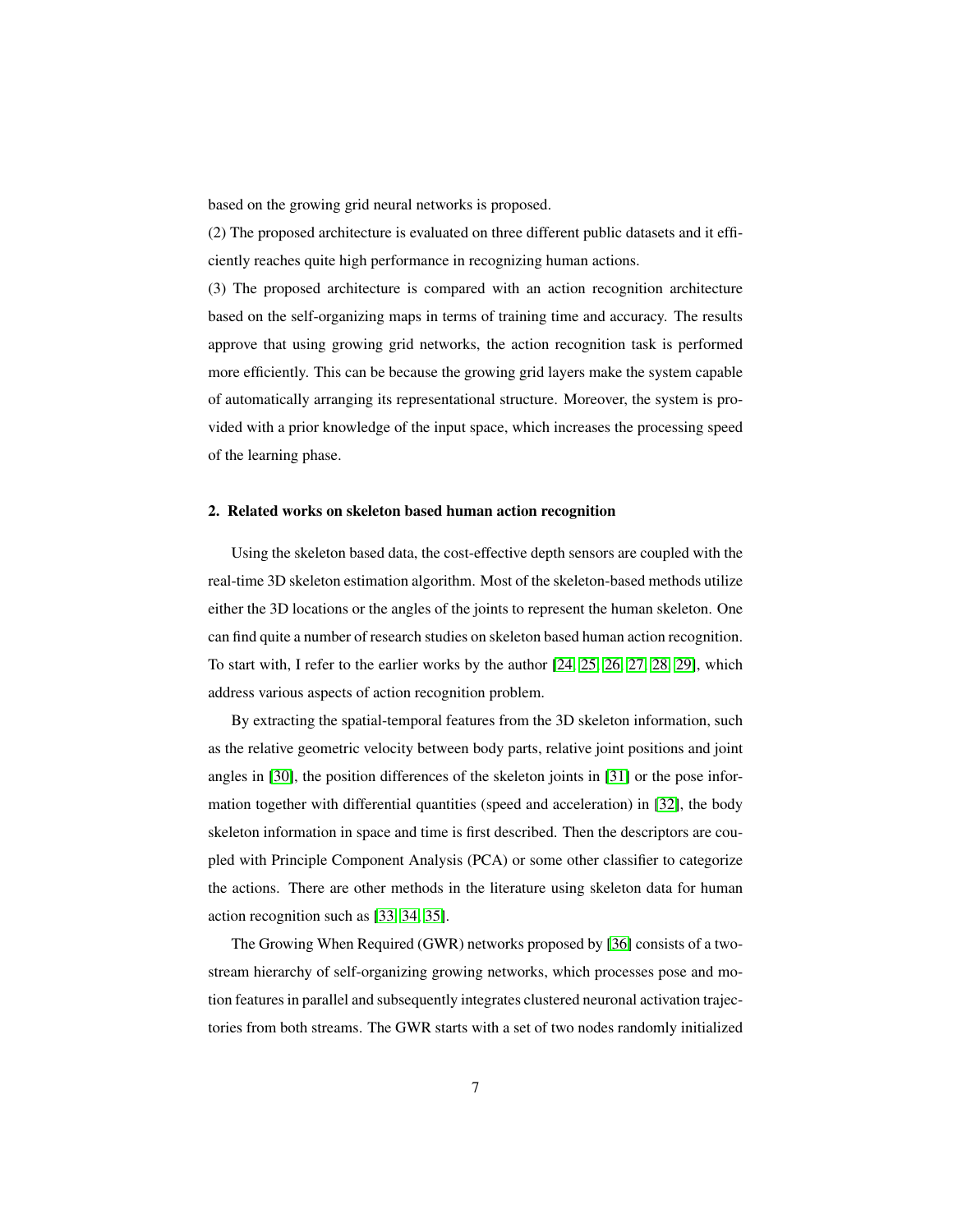and at each time step, both the nodes and the edges can be created and removed.

In some other methods, a fusion-based feature for the action recognition is applied, for example the method proposed by [\[37\]](#page-41-0) in which the spatio-temporal features and the skeleton joints are fused as complementary features to recognize human actions. Another method that uses multi-fused features to recognize human actions is the Human Activity Recognition (HAR) system proposed by [\[38\]](#page-41-1). This method fuses four skeleton joint features together with one body shape feature representing the projections of the depth differential silhouettes between two consecutive frames onto three orthogonal planes.

In recent works by [\[39,](#page-41-2) [40\]](#page-41-3) a graph based neural networks approach is proposed for human action recognition. In [\[39\]](#page-41-2), the authors propose the skeleton data as a directed acyclic graph (DAG) based on the kinematic dependency between the joints and bones in the natural human posture. They use a neural network based graph to extract the information of joints, bones and their relationships and to predict the extracted features. In [\[39\]](#page-41-2), two-stream adaptive graph convolutional network for skeleton-based action recognition is used. The topology of the graph is learned either uniformly or individually in an end-to-end manner to increase the flexibility of the model for graph construction and to adapt to various data samples. In [\[41\]](#page-41-4) also, an Attention Enhanced Graph Convolutional LSTM Network is proposed for human action recognition using skeleton data. The proposed approach captures discriminative features in spatial configuration and temporal dynamics and it explores the co-occurrence relationship between spatial and temporal domains.

Finally, the method by [\[42\]](#page-41-5) designs two view adaptive neural networks, which are respectively built based on the recurrent neural networks with the Long Short-term Memory (LSTM) and the convolutional neural network. For each network, a novel view adaptation module learns to determine the best observation viewpoints, and transforms the skeletons to those viewpoints for the end-to-end recognition with a main classification network.

and [\[42\]](#page-41-5)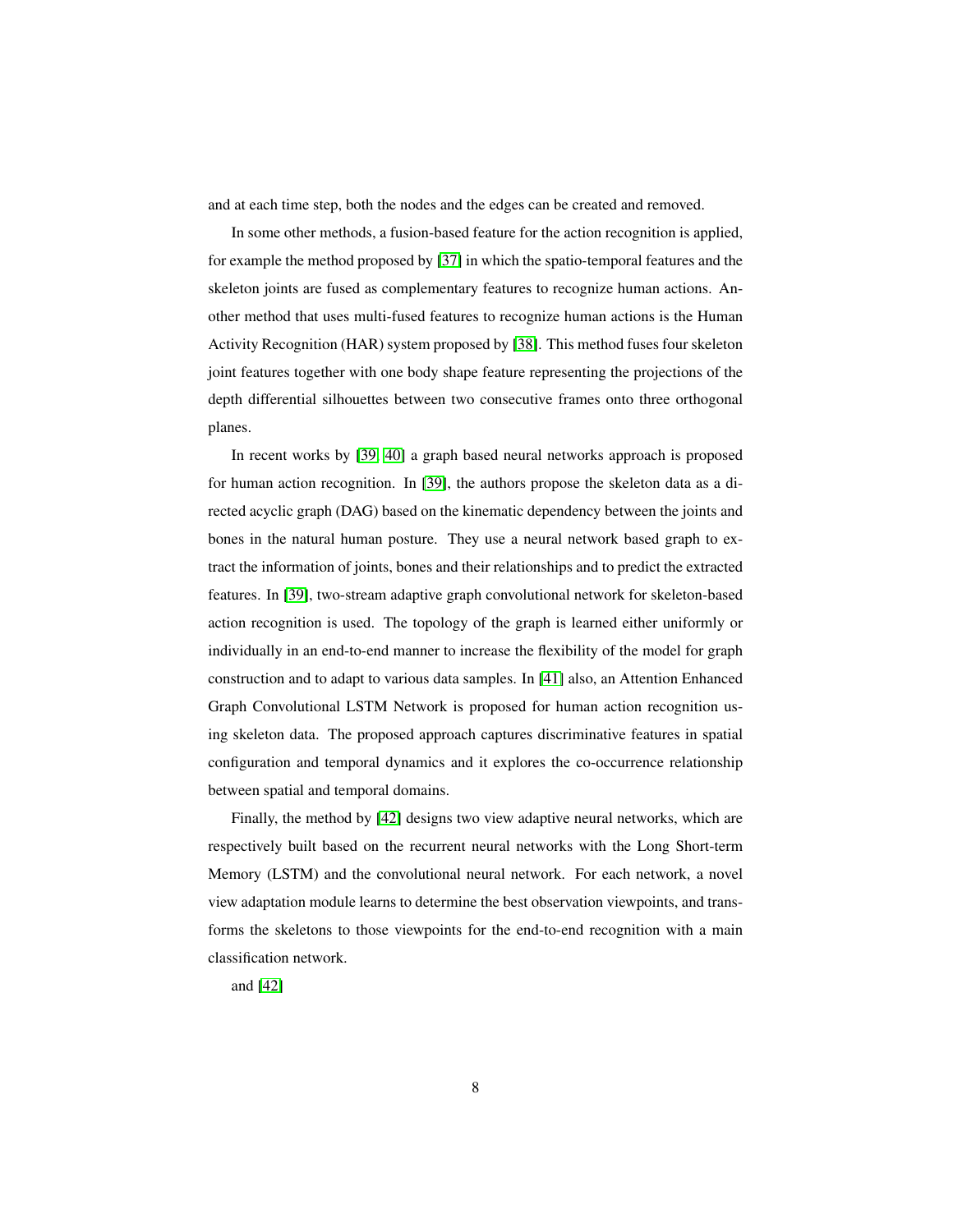<span id="page-8-0"></span>

Figure 1: The hierarchical growing grid architecture for recognizing and clustering human actions. The architecture is composed of five processing layers including three layers of neural networks. The first and second neural network layers consist of growing grid and the third one is a one-layer supervised neural network to label the action categories made by the second-layer growing grid.

## 3. Architecture

In this section the hierarchical architecture shown in Fig. [1](#page-8-0) is described. The architecture consists of three layers of neural networks, in addition to a layer of preprocessing and a layer of ordered vector representation. The ordered vector representation layer is utilized to build time-invariant action pattern vectors. As a result of this implementation, the corresponding patterns achieved from the first-layer growing grid are invariant to the speed of performing different actions.

# *3.1. Input data and preprocessing*

The input data of actions for the experiments of this paper are generated by RGB-D sensors. The recent development of such sensors (for example,  $MicrosoftKinect^{TM}$ and  $AssusXtion^{TM}$ ) lead to motion recognition systems that attract much more attention due to the extra dimension provided by depth, which is less sensitive to the illumination and color changes and also includes 3D information of the scene.

The dense neighborhood in RGB data contain information about color and texture. Moreover, it enables the extraction of interest points and optical flow. The depth data is insensitive to the illumination changes, invariant to color and changes of texture, and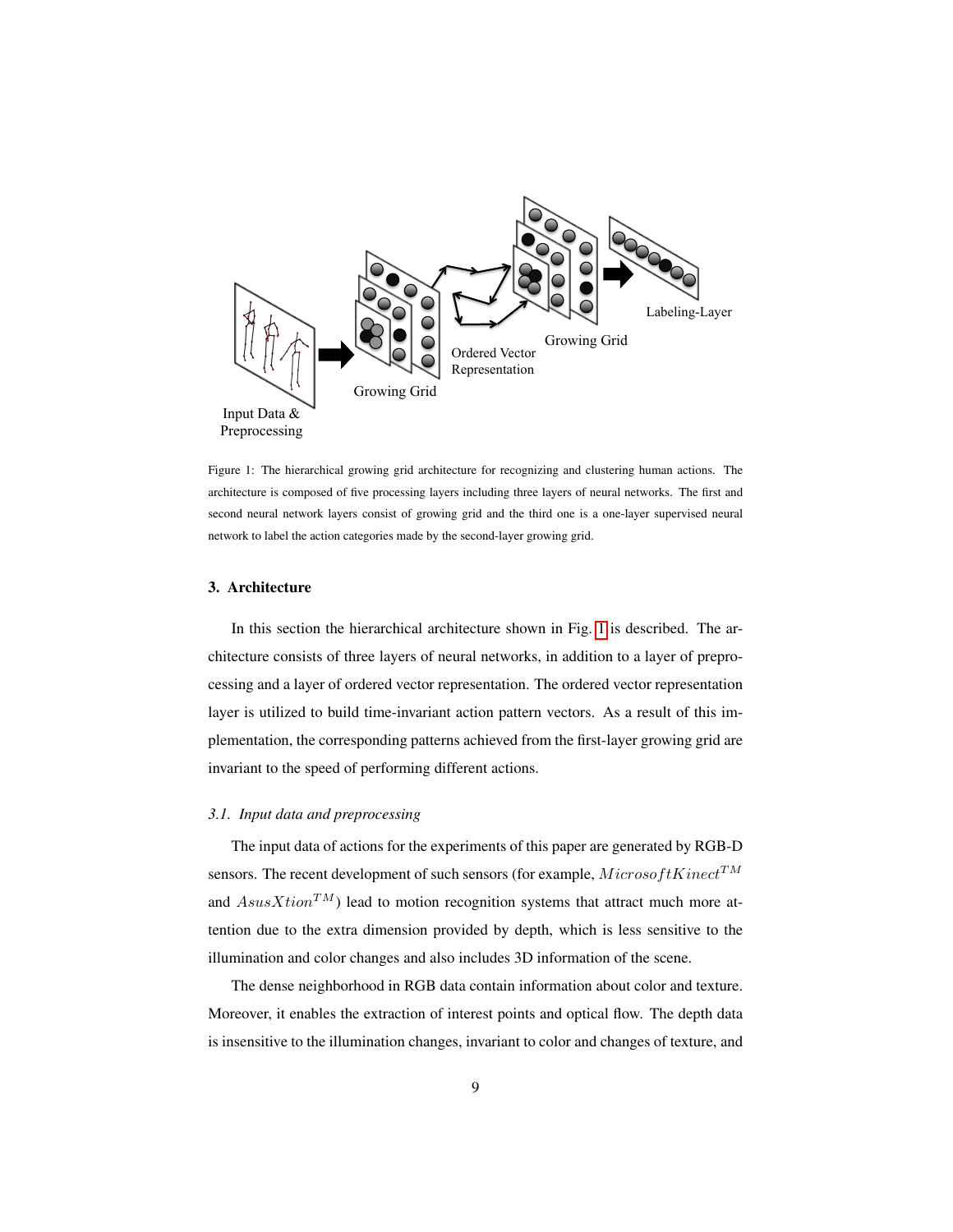provides us with 3D information. There are neural network based approaches using either the RGB data as the input space, such as [\[43\]](#page-41-6) and [\[44\]](#page-41-7) or the depth data proposed by [\[45\]](#page-41-8) and [\[46\]](#page-42-0).

The third input type, used in this article is the skeleton data containing the positions of the human joints, which are relatively high-level features for motion recognition. Moreover, the skeletal data is more robust to scale, illumination, and color changes and can be made invariant of camera view as well as the rotation of the body. There exist systems using skeleton information as the input data for the action recognition problem such as the Convolutional Neural Network (CNN-based) approaches proposed by [\[47\]](#page-42-1) and [\[48\]](#page-42-2), the Recurrent Neural Network (RNN-based) approaches proposed by [\[49\]](#page-42-3) and [\[50\]](#page-42-4), and other types of neural network based systems such as the one proposed by [\[51\]](#page-42-5).

The methods used to extract the input data of the actions performed such as the 3D information of the skeleton joints deals with the action detection problem, that is, the problem of detecting the moving figures. This problem must be solved before the action recognition can be initiated. However, the action detection problem is not addressed in this study.

#### *3.1.1. Attention*

The preprocessing layer, which receives the input data from the action detection module executes several functions. Among them is an attention mechanism that is inspired by human behavior, paying attention to the most salient parts of the body when recognizing an action [\[52\]](#page-42-6). The saliency in this work is determined by the movement (velocity). The skeleton posture of the performer is divided into five main parts: left arm, left leg, right arm, right leg and the base (including head, neck, torso and stomach). The body part with the largest movement during acting receives the most attention (attention focus) and the rest of body is ignored. This means that the system receives and processes only the postural information of where the attention is focud.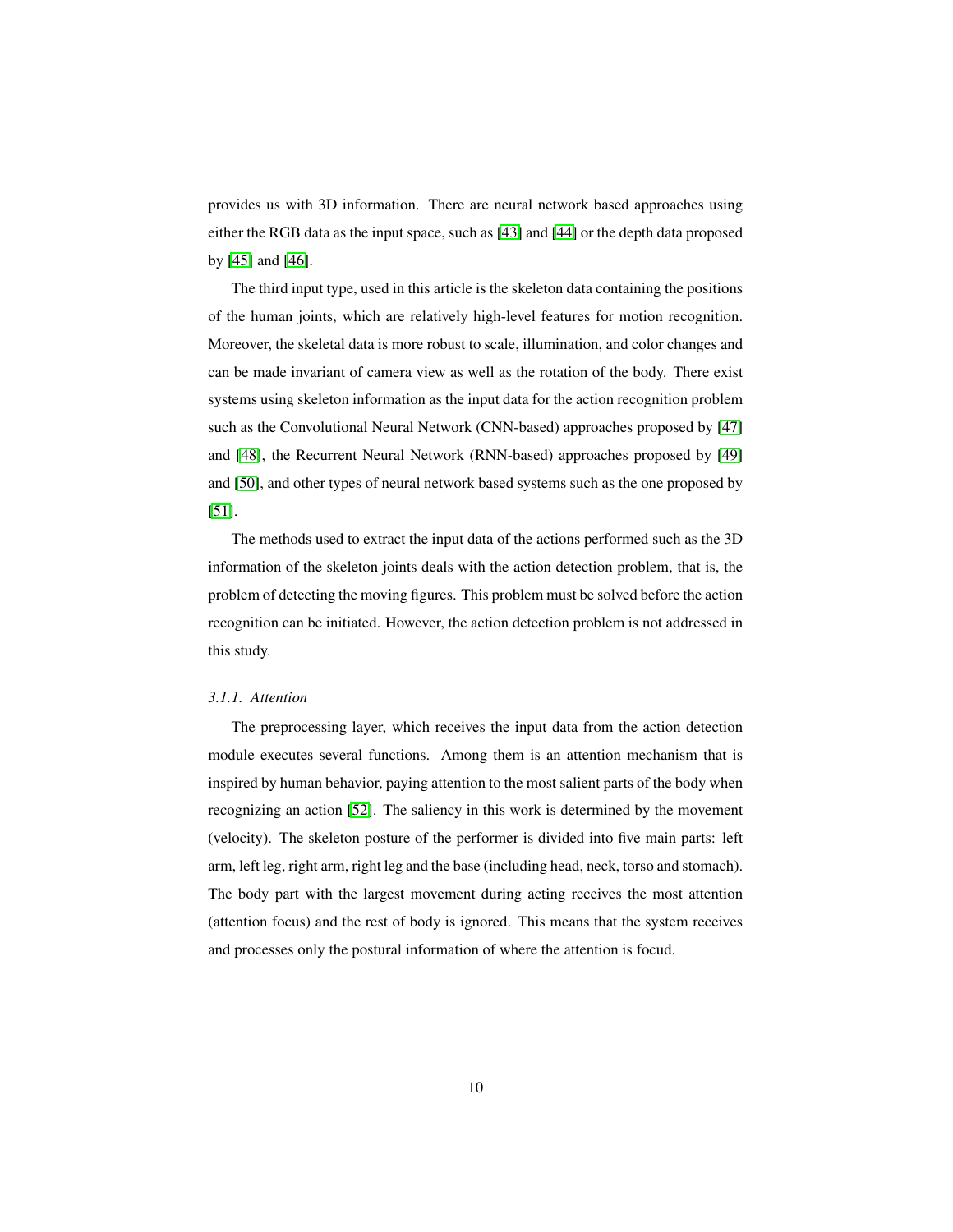<span id="page-10-0"></span>

Figure 2: The body posture consists of 3D skeleton joints information (a). The new coordinate system for the body posture, an ego-centered coordinate system located at the joint Stomach of the performer, built from the joints Stomach, Right Hip and Left Hip (b).

#### *3.1.2. Ego-Centered Coordinate Transformation*

Preprocessing module also includes an ego-centered coordinate transformation to make input data invariant of having different orientations toward the camera. The new coordinate system is called an ego-centered coordinate system because its origin is located in the joint Stomach of the performer. The three joints Stomach, Left Hip and Right Hip are utilized to build the axis of the new right handed coordinate system as shown in see Fig. [2.](#page-10-0)

<span id="page-10-1"></span>To transform to the ego-centered coordinate system, first the projection of the joint Stomach  $J_1$  on the line connecting joints right hip  $J_2$  and left hip  $J_3$  is calculated and called  $J_n$ . Precise location of  $J_n$  is calculated by solving the system equations defined as follows if we assume  $J_1 = (x_1, y_1, z_1), J_2 = (x_2, y_2, z_2)$  and  $J_n = (x_n, y_n, z_n)$ :

$$
sys = \begin{cases} Eq_1 : \overrightarrow{N} = [n_x, n_y, n_z] = \frac{(\overrightarrow{J_3} - \overrightarrow{J_2})}{\|((\overrightarrow{J_3} - \overrightarrow{J_2}))\|} \\ \xrightarrow{Eq_2} : \begin{cases} x_n = n_x \times t + x_2 \\ y_n = n_y \times t + y_2 \\ z_n = n_z \times t + z_2 \\ Eq_3 : (\overrightarrow{J_n} - \overrightarrow{J_1}) \cdot (\overrightarrow{J_3} - \overrightarrow{J_2}) = 0 \end{cases} \end{cases} \tag{1}
$$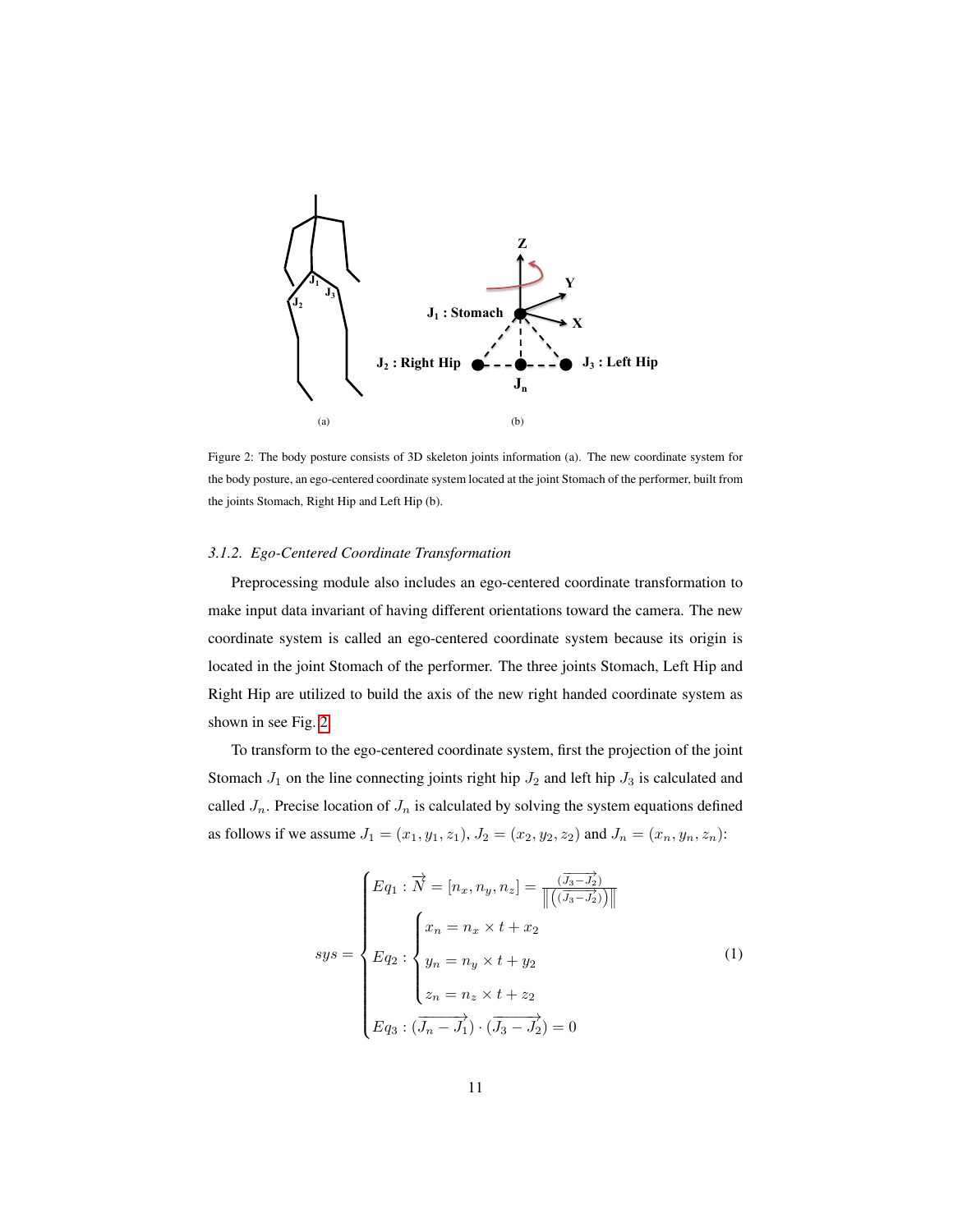Having [\(1\)](#page-10-1),  $Eq_1$  gives the normal vector of the line connecting  $J_2$  and  $J_3$  and  $Eq_2$ defines  $J_n$  3D coordinates as standard line equation and therefore it remains only one unknown parameter  $t$  to be calculated. Finally, the unknown parameter  $t$  is given by solving  $Eq_3$ , which is the dot product of the vectors  $\overrightarrow{J_n - J_1}$  and  $\overrightarrow{J_3 - J_2}$ . Since the projection is the closest point, these vectors are orthogonal.

<span id="page-11-0"></span>When  $J_n$  coordinates are calculated, unit vectors of the ego-centered coordinate system  $\overrightarrow{x_E}$ ,  $\overrightarrow{y_E}$  and  $\overrightarrow{z_E}$  representing its 3D-axis are given by:

$$
U_E = \begin{cases} \n\overrightarrow{x_E} = \frac{(\overrightarrow{J_3} - \overrightarrow{J_n}) \times (\overrightarrow{J_1} - \overrightarrow{J_n})}{\left\| \left( (\overrightarrow{J_3} - \overrightarrow{J_n}) \times (\overrightarrow{J_1} - \overrightarrow{J_n}) \right) \right\|} \\ \n\overrightarrow{y_E} = \frac{(\overrightarrow{J_3} - \overrightarrow{J_n})}{\left\| \left( (\overrightarrow{J_3} - \overrightarrow{J_n}) \right) \right\|} \\ \n\overrightarrow{z_E} = \frac{(\overrightarrow{J_1} - \overrightarrow{J_n})}{\left\| \left( (\overrightarrow{J_1} - \overrightarrow{J_n}) \right) \right\|} \n\end{cases} \n\tag{2}
$$

Having [\(2\)](#page-11-0),  $\overrightarrow{x_E}$  is the cross/vector product of the vectors  $(\overrightarrow{J_3-J_n})$  and  $(\overrightarrow{J_1-J_n})$ . The unit vectors of the Reference coordinate system are known as:

$$
U_R = \begin{cases} \overrightarrow{X_R} = [1, 0, 0] \\ \overrightarrow{Y_R} = [0, 1, 0] \\ \overrightarrow{Z_R} = [0, 0, 1] \end{cases}
$$
(3)

In order to get a 3D joint in the ego-centered coordinate system  $E_J$ , the rotation matrix  ${}_{E}^{R}R$  is calculated by dot product of the pair of unit vectors as its components:

$$
{}_{E}^{R}R = \begin{pmatrix} R\overrightarrow{X}_{E} & R\overrightarrow{Y}_{E} & R\overrightarrow{Z}_{E} \end{pmatrix} = \begin{pmatrix} \overrightarrow{x}_{E} & \overrightarrow{X}_{R} & \overrightarrow{y}_{E} & \overrightarrow{X}_{R} & \overrightarrow{z}_{E} & \overrightarrow{X}_{R} \\ \overrightarrow{x}_{E} & \overrightarrow{Y}_{R} & \overrightarrow{y}_{E} & \overrightarrow{Y}_{R} & \overrightarrow{z}_{E} & \overrightarrow{Y}_{R} \\ \overrightarrow{x}_{E} & \overrightarrow{Z}_{R} & \overrightarrow{y}_{E} & \overrightarrow{Z}_{R} & \overrightarrow{z}_{E} & \overrightarrow{Z}_{R} \end{pmatrix}.
$$
 (4)

<span id="page-11-1"></span>The transformation of the joint coordinates to the ego-centered frame  $E_J$  is then calculated as follows:

$$
\begin{pmatrix} R_J \\ 1 \end{pmatrix} = \begin{pmatrix} \frac{R}{E}R & RJ_{org} \\ 000 & 1 \end{pmatrix} \begin{pmatrix} E_J \\ 1 \end{pmatrix},
$$
 (5)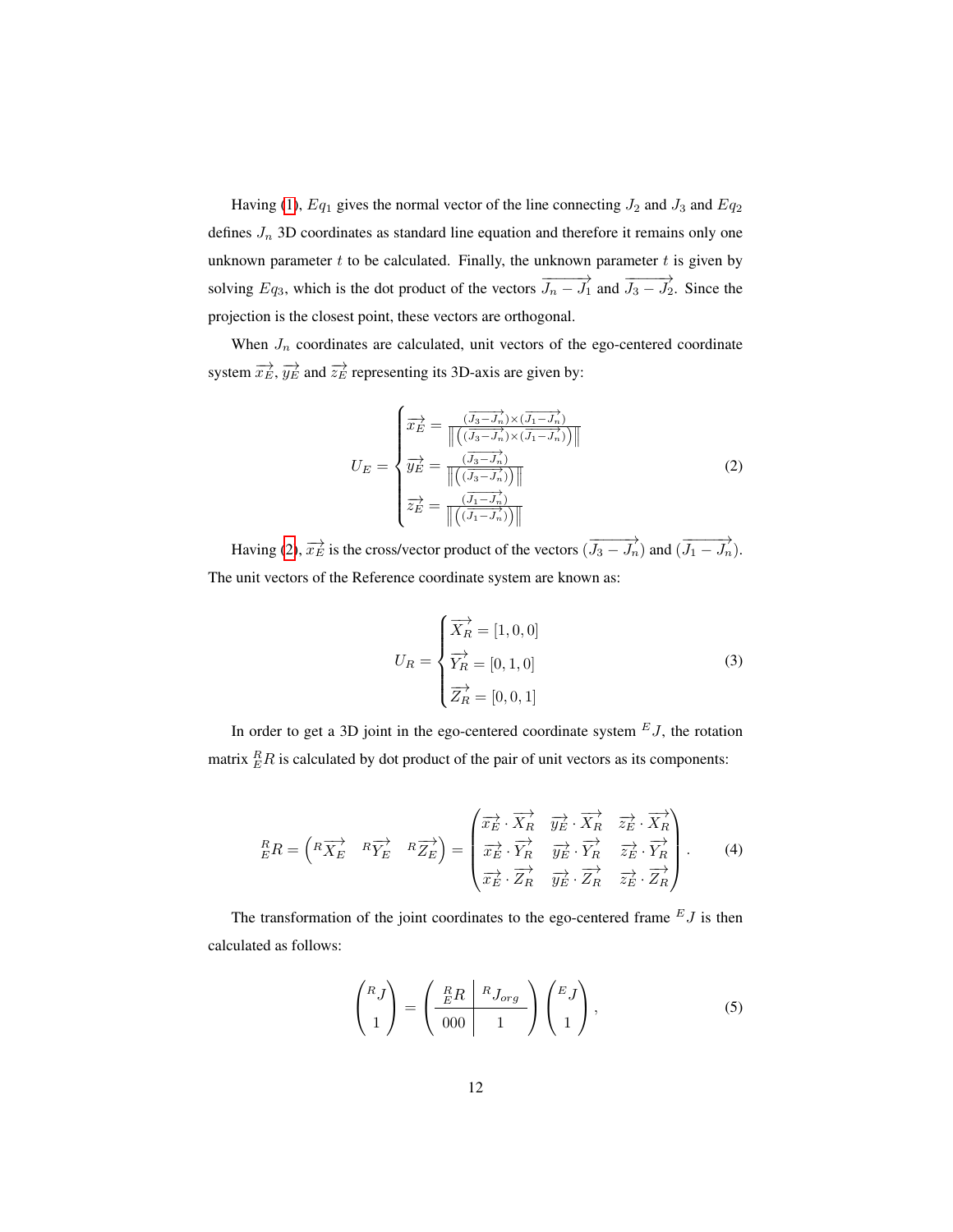where  $RJ$  is a joint coordinates in the Reference frame and  $EJ$  is its transformation to the ego-centered frame. Term  ${}^R J_{org}$  is the origin of the ego-centered frame, which is replaced by the joint stomach  $(J_1$  in Fig. [2\)](#page-10-0). All joints 3D coordinates are transformed into this ego-centered coordinate system using [\(5\)](#page-11-1).

## *3.1.3. Scaling*

The scaling function is designed to make the input data invariant of having different distances to the camera. All posture 3D information is scaled into one posture size. Assume each body posture is composed of 20 joints and 19 links connecting each pair of joints. There is a fixed length defined for each link and all posture frames are scaled to have the pre-defined values for their links.

Assume a consecutive pair of joints like stomach  $J_1$  and right hip  $J_2$  shown in Fig. [2](#page-10-0) having a fixed length  $L$  of the connecting link. In order to scale the original link to have the length L, the position of a new joint coordinates  $J_n = [x_n, y_n, z_n]$ is calculated to replace the joint right hip  $J_2$ . The coordinates of  $J_n$  is achieved by solving the system equations as:

<span id="page-12-0"></span>
$$
sys = \begin{cases} Eq_1 : N = [n_x, n_y, n_z] = \frac{(\overrightarrow{J_2 - J_1})}{\|((\overrightarrow{J_2 - J_1}))\|} \\ \xrightarrow{f} \qquad \qquad \text{for } j = n_x \times t + x_1 \\ y_n = n_y \times t + y_1 \\ z_n = n_z \times t + z_1 \\ \xrightarrow{Eq_3 : ||(J_n - J_1)||} = L \end{cases} \tag{6}
$$

Having [\(6\)](#page-12-0),  $Eq_1$  is the normal vector of the line connecting  $J_1$  and  $J_2$ . Since  $J_n$ must be located on this line, it satisfies the standard line equation from  $Eq_2$ . As a result, it remains only one unknown parameter t to get 3D coordinates of  $J_n$ . Parameter t is given by solving  $Eq_3$ , which determines the distance criteria to re-scale the link in order to have the length L.

#### *3.2. Growing grid mechanisms*

A growing grid network is an incremental variant of self-organizing feature maps that contains an increasing number of neurons with a fixed topology. In the growing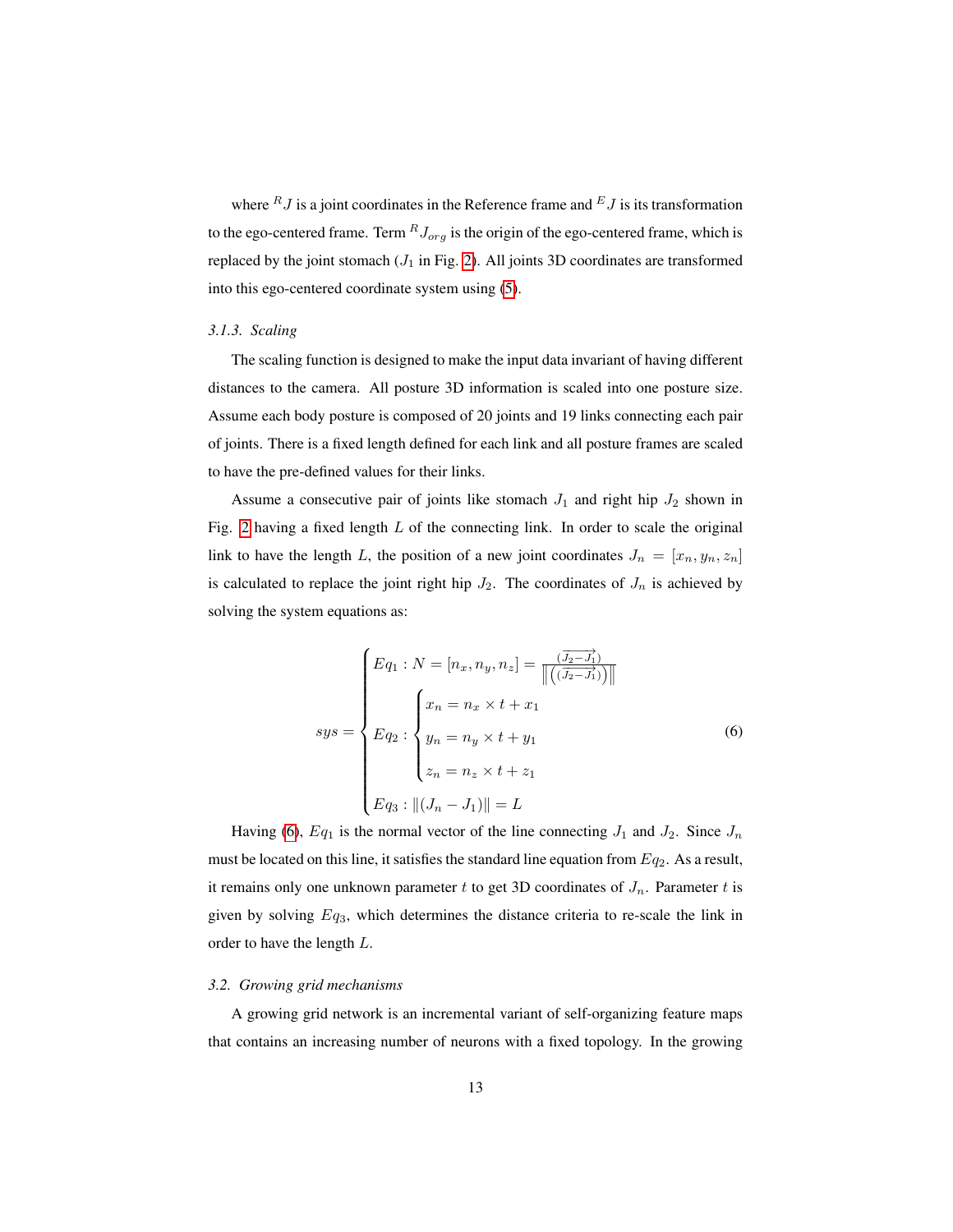grid, the network grows by insertion of new rows or columns at certain time intervals during learning. The new row or column will be inserted in the locations of the network where the input space has more complexity and the system requires a larger area to represent the input space.

The growing grid learns to represent the input space in two phases: the growth phase and the fine tuning phase (see Fig. [3\)](#page-14-0). During the growth phase, the rectangular network begins with a minimum number of neurons  $(2\times 2)$  and, by inserting a complete row or column, the network size increases until a performance criterion is met (for example, a maximum number of neurons).

The fine tuning phase starts immediately after the network meets the performance criterion. The size of the network achieved at the end of the growth phase does not change any more during this phase. The fine-tuning phase continues learning with a fixed number of rows and columns and a decaying learning rate to find the good final values of the input data.

# <span id="page-13-0"></span>*3.2.1. Growth Phase*

The growth phase starts with a network of rectangular shape as shown in Fig. [3](#page-14-0) (part A), with the size of  $2 \times 2$  in which each neuron  $n_{ij}$  is associated with a weight vector  $w_{ij} \in R^n$  with the same dimensionality as the input vectors. All the elements of the initial weight vectors are initialized by real numbers randomly selected from a uniform distribution between 0 and 1. In addition to a weight vector  $w_{ij} \in R^n$  each neuron has a local counter variable  $LC_{ij}$  to estimate the location of a new insertion of a row or column.

At time t the input vector  $x(t) \in R^n$  is received by each neuron of the network representing the parallel computations in a growing grid network. The neuron  $w_c$  that is the most similar to the input vector  $x(t)$  is selected by:

$$
w_c = \operatorname{argmax}_{ij} y_{ij}(t),\tag{7}
$$

where  $y_{ij} = e^{\frac{-s_{ij}(t)}{\sigma}}$  refers to the activity of each neuron calculated by applying the exponential function to the net input  $s_{ij}$  and  $\sigma$  is the exponential factor used to normalize and increase the contrast between highly activated and less activated areas.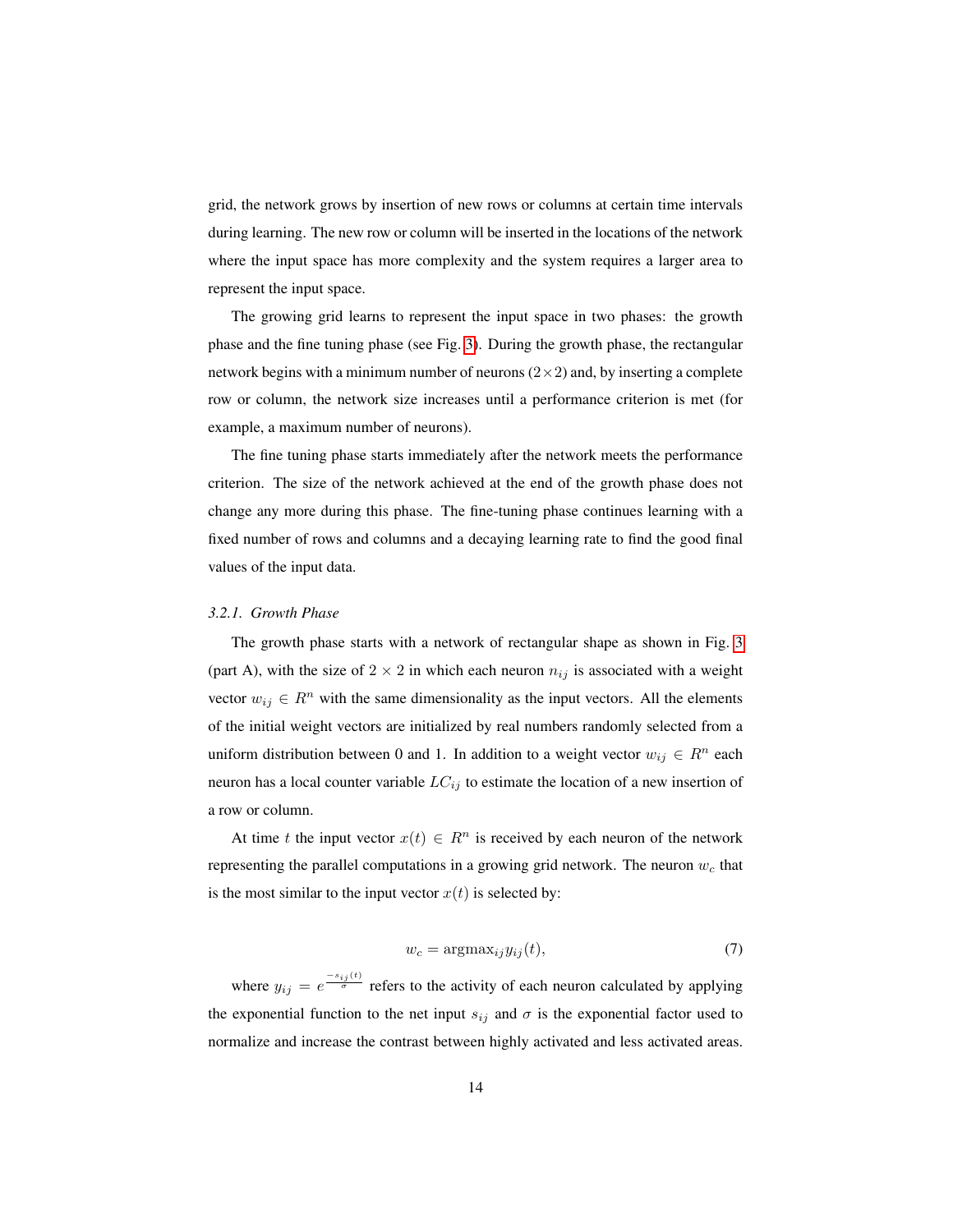<span id="page-14-0"></span>

Figure 3: Part A of the figure shows how the growing grid implementation starts from a rectangular grid of  $2 \times 2$  neurons and then inserts a new row or column in each adaptation step during the growth phase. The growth phase continues learning until a performance criterion is met and then the fine-tuning phase starts to learn the input space and regulate the network parameters with decaying learning rate and a fixed topology. Part B: The top first row represents the neuron that has been activated the most during an adaptation step, the second row shows the neuron with the largest distance to the most activated neuron, which is detected among direct topological neighbors and the last row shows the direct topological neighborhood (shown in gray) of a winner neuron (shown in black).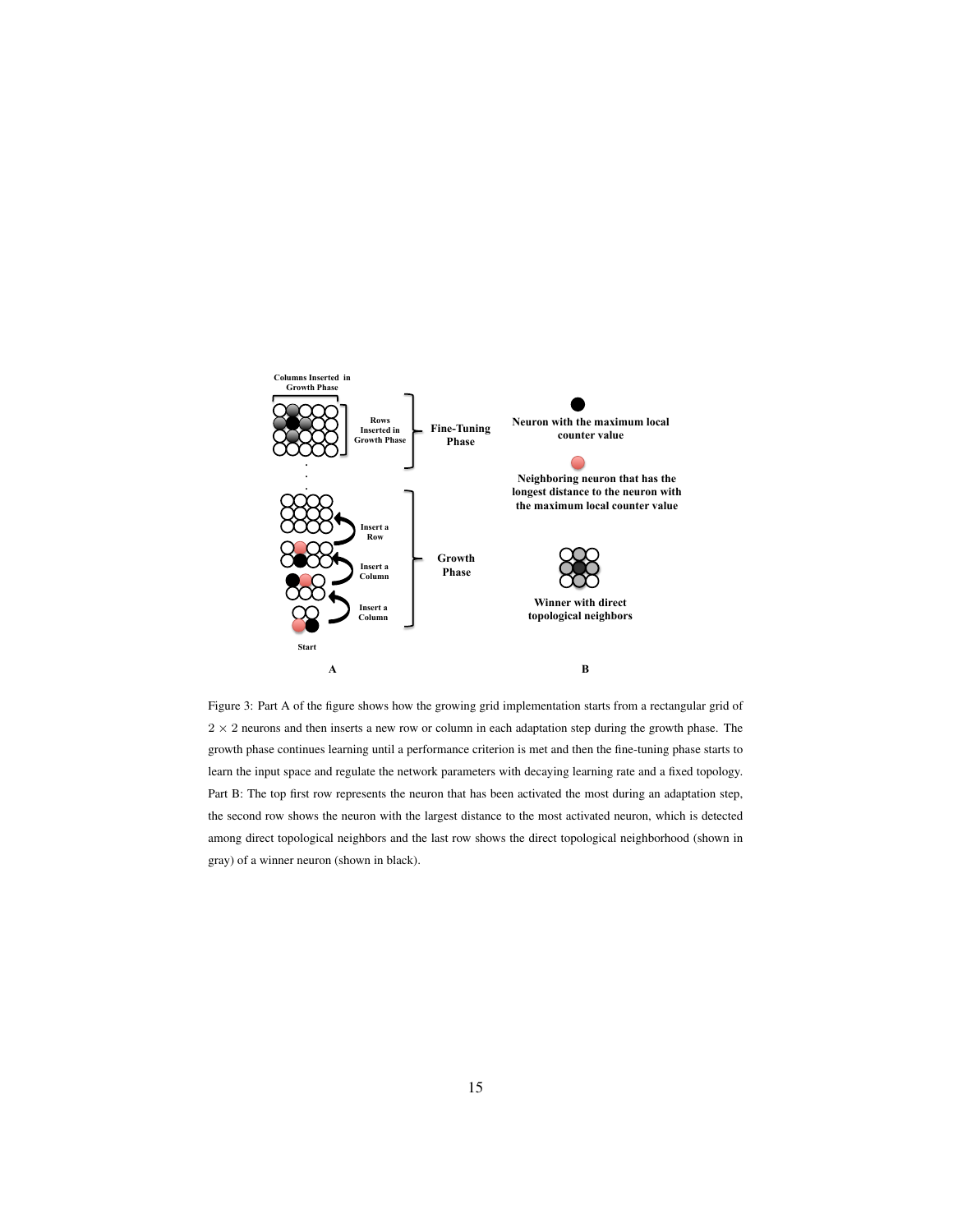The value of  $\sigma$  depends on the input data, for example the  $\sigma$  is set to  $10^6$  in the first layer growing grid. Net input  $s_{ij}$  is calculated by applying the Euclidean metric to each input vector and the weight vector of each neuron:

$$
s_{ij}(t) = ||x(t) - w_{ij}(t)||,
$$
\n(8)

where  $i$  and  $j$  represent the corresponding row and column of a neuron and are  $0 \le i < I, 0 \le j < J, i, j \in N$ . After finding the neuron  $w_c$ , its local counter variable is incremented by one ( $LC_{w_c} = LC_{w_c} + 1$ ) and the weight vectors  $w_{ij}$  associated with  $w_c$  and the neurons  $n_{ij}$  in its direct topological neighborhood as shown in Fig. [3](#page-14-0) (part B) are updated:

$$
w_{ij}(t+1) = w_{ij}(t) + \alpha[x(t) - w_{ij}(t)]
$$
\n(9)

The learning rate  $\alpha$  is a constant and is not a function of time for the growth phase. Parameters  $p$  and  $q$  determine the locations of the neurons in the direct topological neighborhood of  $w_c$ . If the row and column of  $w_c$  are defined by  $p_c$  and  $q_c$  then the set of the direct topological neighbors of  $w_c$  equals:

$$
DTN: \{n_{p_c-1,q_c}, n_{p_c+1,q_c}, n_{p_c,q_c-1}, n_{p_c,q_c+1}\}.
$$
 (10)

A major component of the growing grid networks is to insert new neurons. The value of  $\lambda$  determines the time for a new insertion. If the  $\lambda$  is too small the net grows too fast before it has adapted enough to the input space and if it is too large then the net grows slowly due to the lack of insertion. For the experiments of this study the *middle approach* is used to set the lambda, which means that the lambda is set in the middle of the total length of the input space. In other words, the new insertion occurs when half of the input data is met by the network. Therefore there will be maximum 2 insertions per epoch. When the  $\lambda$  criterion is met the neuron  $w_{c_1}$  with the largest local counter value  $LC$  is given as:

$$
w_{c_1} = \operatorname{argmax}_{ij} LC_{ij},\tag{11}
$$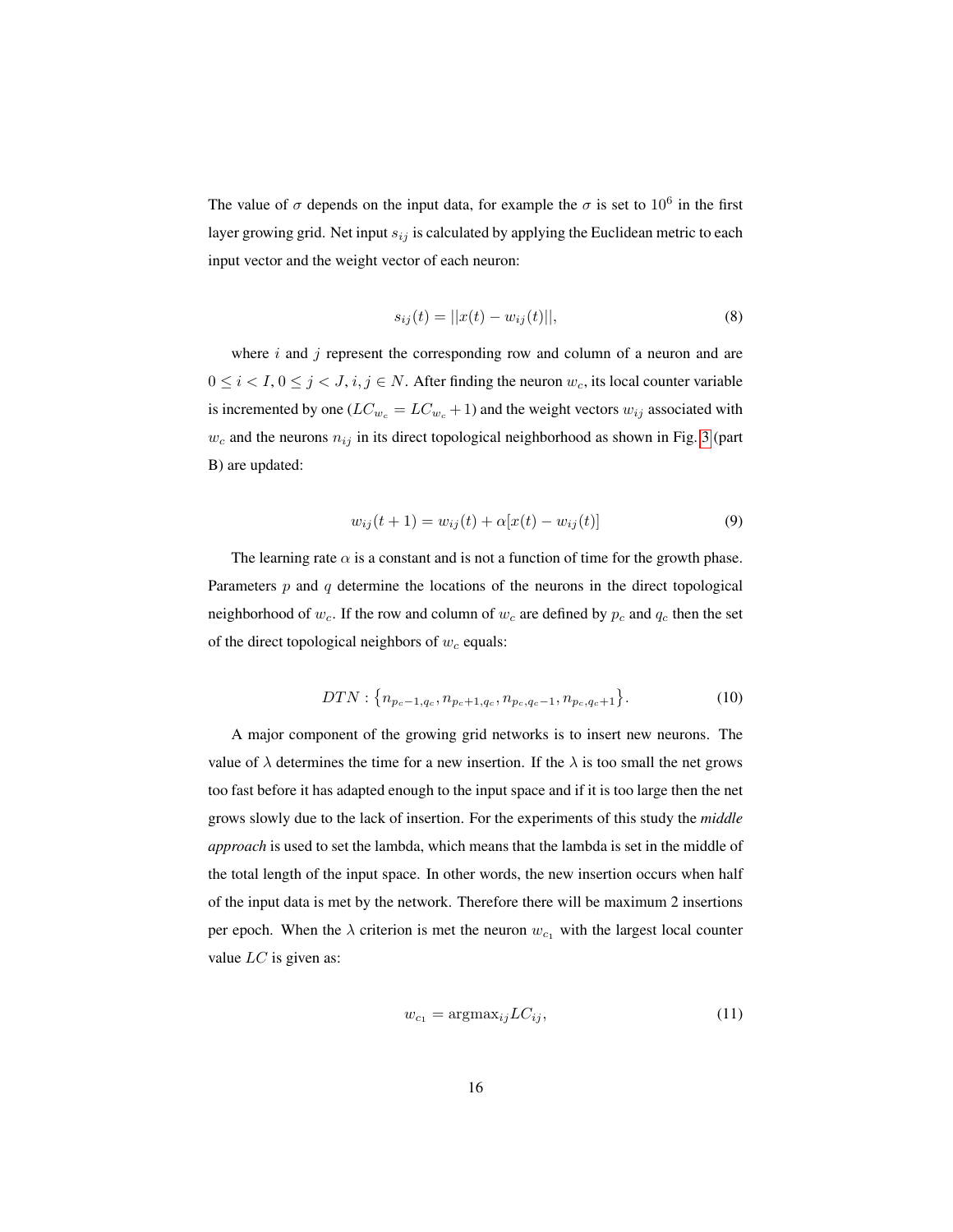and, among its direct topological neighbors  $DTN$ , the neuron  $w_{c_2}$  with the furthest distance to the  $w_{c_1}$  is selected by:

$$
w_{c_2}(t) = \operatorname{argmax}_{w_n \subset DTN} ||w_{w_{c_1}}(t) - w_n(t)|| \tag{12}
$$

If both neurons  $w_{c_1}$  and  $w_{c_2}$  are in the same row then a new column is inserted between them and the weight vectors of the neurons of the new column are an interpolation of the weight values of the neurons in the neighboring columns. Similarly, when the neurons  $w_{c_1}$  and  $w_{c_2}$  are in the same column, then a new row is inserted between them and the weight vectors of the neurons in the new row are an interpolation of the weight values of the neurons in the neighboring rows.

When the insertion is completed, the local counter value  $LC_{ij}$  and the  $\lambda$  are reset. The growth phase continues until a performance criterion is met by  $\gamma$ . Detailed description of how  $\lambda$  and  $\gamma$  criterion are set for the aims of this article is available under the section [4.1.](#page-20-0)

# *3.2.2. Fine-tuning phase*

In the fine-tuning phase, the same principles are applied as in the growth phase. The adaptation strength (learning rate) is a function of time  $\alpha(t)$ , which is decaying so the updates are done as:

$$
w_{ij}(t+1) = w_{ij}(t) + \alpha(t)[x(t) - w_{ij}(t)],
$$
\n(13)

where  $i$  and  $j$  represent the corresponding row and column of a neuron and are  $0 \le i < I, 0 \le j < J, i, j \in N$ . Moreover, there is no insertion of new neurons. The net size represented by the number of rows and columns is maintained from the growth phase. The network continues learning in the fine-tuning phase for a number of steps with a fixed size and topology to regulate all its parameters based on the input data.

#### *3.3. Ordered vector representation*

To communicate the first and the second layer growing grid an ordered vector representation module is designed and implemented, which creates time invariant pattern vectors from activity traces of the first-layer growing grid. Each input vector activates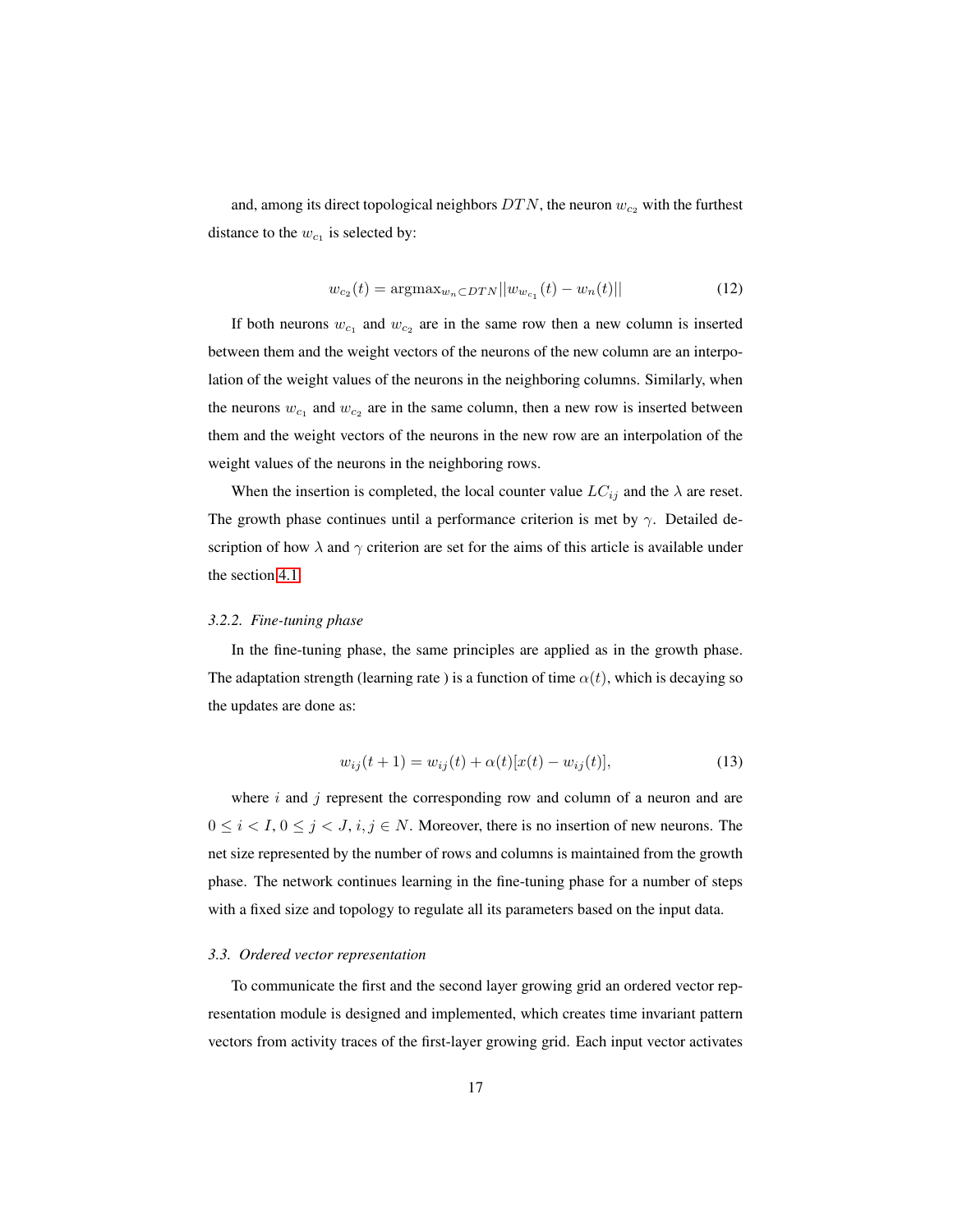one neuron of the first-layer growing grid network and as a result the consecutive input vectors representing posture frames of an action sequence creates an activity pattern vector.

Due to the nature of different actions and the speed of performing an action the activity pattern vectors have different length, which can be seen as the original activity patterns of two sequences of the same action shown in Fig. [4.](#page-19-0) Ordered vector representation module takes care of this feature by assigning new activations in the span of those activity pattern vectors having less number of activated neurons than the longest activity pattern vector. The new vectors will preserve the features of the original ones such as length and direction since new activations are replaced on the line connecting consecutive activations.

As illustrated by Fig. [4,](#page-19-0) the original activity patterns of two sequences of an action have a number of thicker arrows showing that the same neuron has been activated by similar consecutive posture frames more than once. To address this feature, first the consecutive repitition of similar activations is mapped into one unique activation and then, the activity pattern vector having the maximum number of activations is extracted and the number of its activations  $K_{max}$  is calculated:

$$
K_{max} = \max_{v_n \in V} (k_{v_n}),\tag{14}
$$

<span id="page-17-0"></span>where  $v_n$  is an activity pattern vector and V is the set containing all activity pattern vectors. The term  $k_{v_n}$  shows the number of activations of the activity pattern vector  $v_n$ . The goal is to increase the number of activations for all activity pattern vectors to  $K_{max}$ by inserting new activations. Therefore, for each activity pattern vector, its length  $l_{v_n}$ is calculated by summing the  $\ell_2$  norm of the consecutive activations as follow:

$$
l_{v_n} = \sum_{n=1}^{N-1} \left\| (a_{n+1} - a_n) \right\|,
$$
\n(15)

where  $a_n = [x_n, y_n]$  is an activation in the 2D map and N is the total number of activations for the corresponding activity pattern vector. As the next step,  $l_{v_n}$  is divided by the maximum number of activation  $K_{max}$  from [\(14\)](#page-17-0) to find approximately the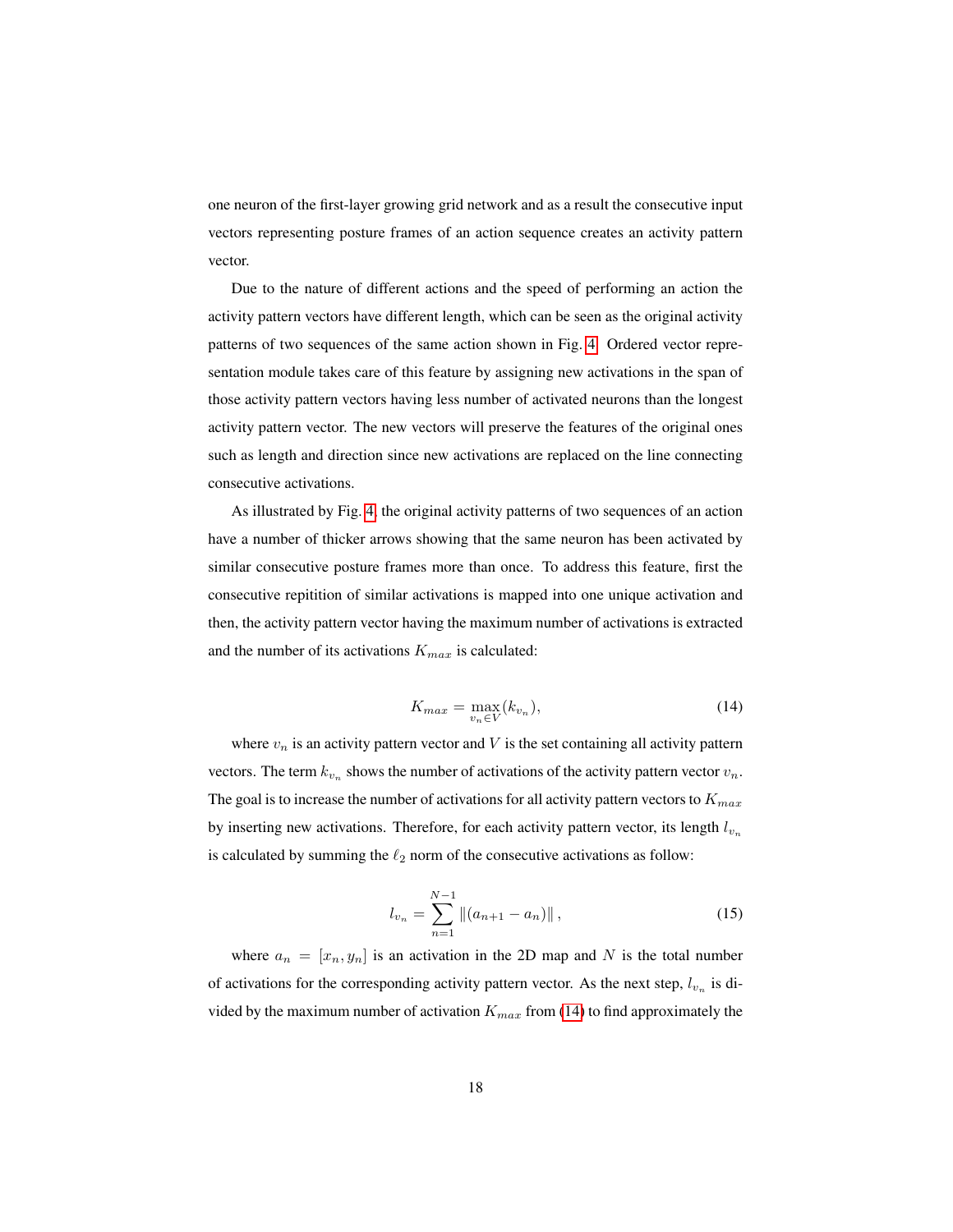optimal distance delta between the consecutive activations of the new pattern vector:

$$
delta = \frac{l_{v_n}}{K_{max}}.\t(16)
$$

To find the location of a new insertion, the distance between a consecutive pair of activations such as  $a_1$  and  $a_2$  shown in Fig. [4](#page-19-0) (first row) is calculated as  $\ell_2$  norm. If this value is larger than  $delta$  then the new activation is inserted on the line connecting  $a_1$  and  $a_2$  with *delta* distance from  $a_1$ . The precise location of the new insertion  $a_p$  is calculated by solving the following system equations where we assume  $a_1 = (x_1, y_1)$ and  $a_2 = (x_2, y_2)$  and  $a_p = (x_p, y_p)$ .

$$
sys = \begin{cases} Eq_1: \frac{y_p - y_1}{y_2 - y_1} = \frac{x_p - x_1}{x_2 - x_1} \\ Eq_2: ||(a_p - a_1)|| = delta \end{cases}
$$
(17)

<span id="page-18-0"></span>Having [\(17\)](#page-18-0),  $Eq_1$  shows the standard line equation in 2D space where  $a_p$  must be located on and  $Eq_2$  satisfies the distance criteria for the new insertion.

If the distance between  $a_1$  and  $a_2$  is smaller than  $delta$ ,  $a_p$  is inserted on the line connecting  $a_2$  to  $a_3$ , which is the activation following  $a_2$ . Next,  $a_2$  is removed from the corresponding pattern vector. This ocurs by calculating a new distance:

$$
delta_p = delta - ||(a_2 - a_1)||,
$$
\n(18)

and solving the system equations:

$$
sys = \begin{cases} Eq_1: \frac{y_p - y_2}{y_3 - y_2} = \frac{x_p - x_2}{x_3 - x_2} \\ Eq_2: ||(a_p - a_2)|| = delta_p \end{cases}
$$
(19)

The insertion of new activations continues until the total number of activations for the corresponding activity pattern vector matches  $K_{max}$ .

# *3.4. Labeling layer*

The output layer of the architecture is one-layer supervised neural network, which receives the activity traces of the second-layer growing grid as its input and allocates the correct action labels to the categories obtained by training the second-layer growing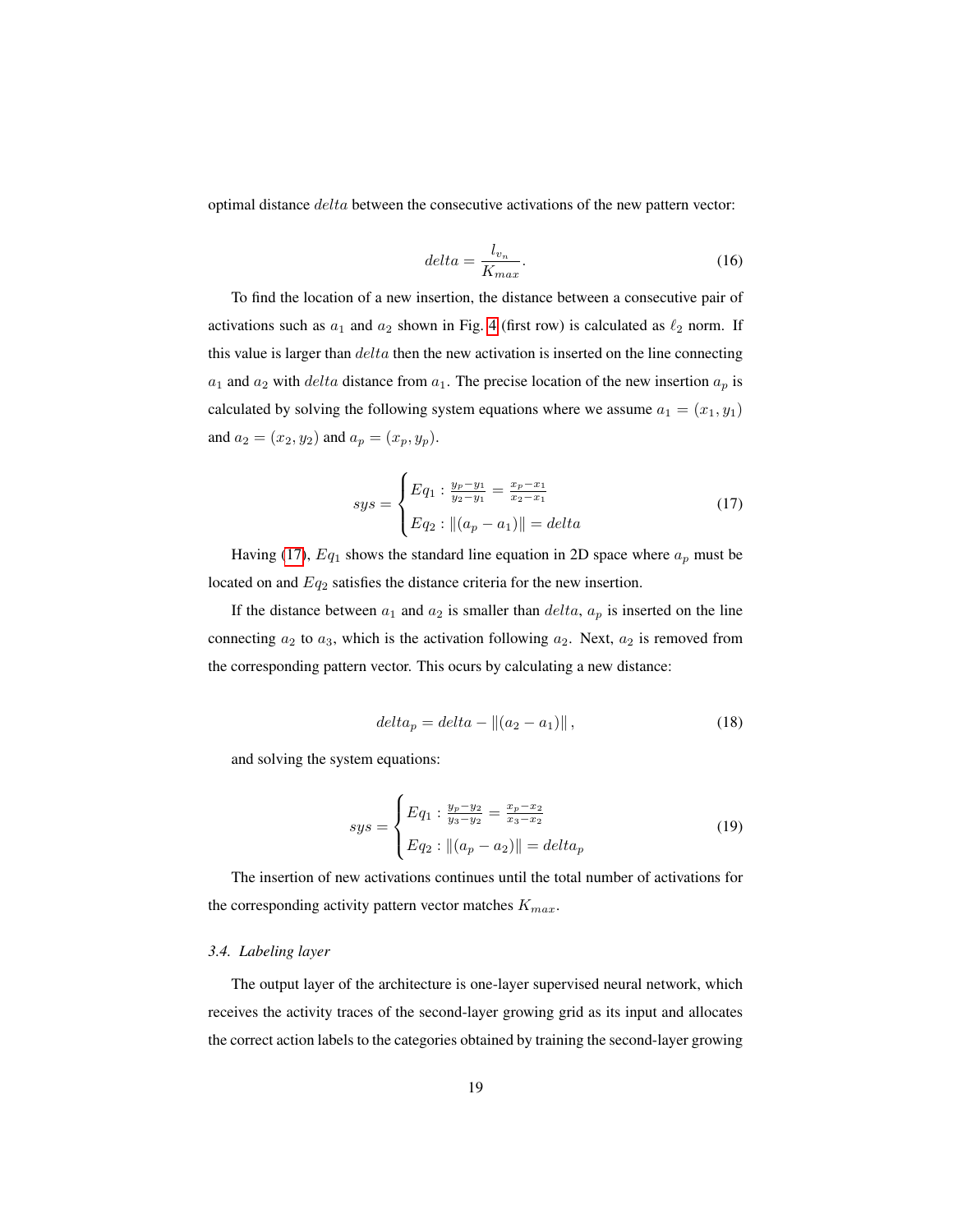<span id="page-19-0"></span>

|                                              | same class but different event                                                | different class                                                                                 |                                                                                        |  |
|----------------------------------------------|-------------------------------------------------------------------------------|-------------------------------------------------------------------------------------------------|----------------------------------------------------------------------------------------|--|
| (a)                                          |                                                                               | (b)                                                                                             | (c)                                                                                    |  |
| Original<br>activity<br>patterns             | $a_5$<br>a <sub>3</sub><br>$a_4$<br>a <sub>2</sub><br>a <sub>6</sub><br>$a_1$ | a <sub>7</sub><br>$a_5$<br>$a_4$<br>$a_6$<br>$a_3$<br>a <sub>2</sub><br>a <sub>s</sub><br>$a_1$ | a <sub>5</sub><br>a <sub>2</sub><br>a <sub>4</sub><br>a <sub>3</sub><br>a <sub>1</sub> |  |
| Extract<br>Unique<br>activations             |                                                                               |                                                                                                 |                                                                                        |  |
| After<br>ordered<br>vector<br>representation |                                                                               |                                                                                                 |                                                                                        |  |

Figure 4: Application of ordered vector representation mudule to generate time-invariat pattern vectors. Top row shows the original activity patterns of the same action performed with different speed. Fast performance has less number of activated neurons than the slow one. The middle row shows the same activity patterns after extracting unique activations and the bottom row shows the pattern vectors when the number of activated neurons are becoming similar by assigning new activations.

grid. The output layer consists of a vector of  $N$  number of neurons and a fixed topology. The number N is determined by the number of action categories. Each neuron  $n_i$  is associated with a weight vector  $w_i \in R^n$ . All the elements of the weight vector are initialized by real numbers randomly selected from a uniform distribution between 0 and 1, after which the weight vector is normalized, i.e. turned into unit vectors. At each learning step, a neuron  $n_i$  receives an input vector  $x(t) \in R^n$ .

The activity  $y_i$  in the neuron  $n_i$  is calculated using the standard cosine metric:

$$
y_i = \frac{x(t) \cdot w_i(t)}{||x(t)|| ||w_i||}.
$$
 (20)

During the learning phase the weights  $w_i$  are adapted by:

$$
w_i(t+1) = w_i(t) + \beta x(t)[y_i - d_i],
$$
\n(21)

where the parameter  $\beta$  is the adaptation strength and  $d_i$  is the desired activity for the neuron  $n_i$ .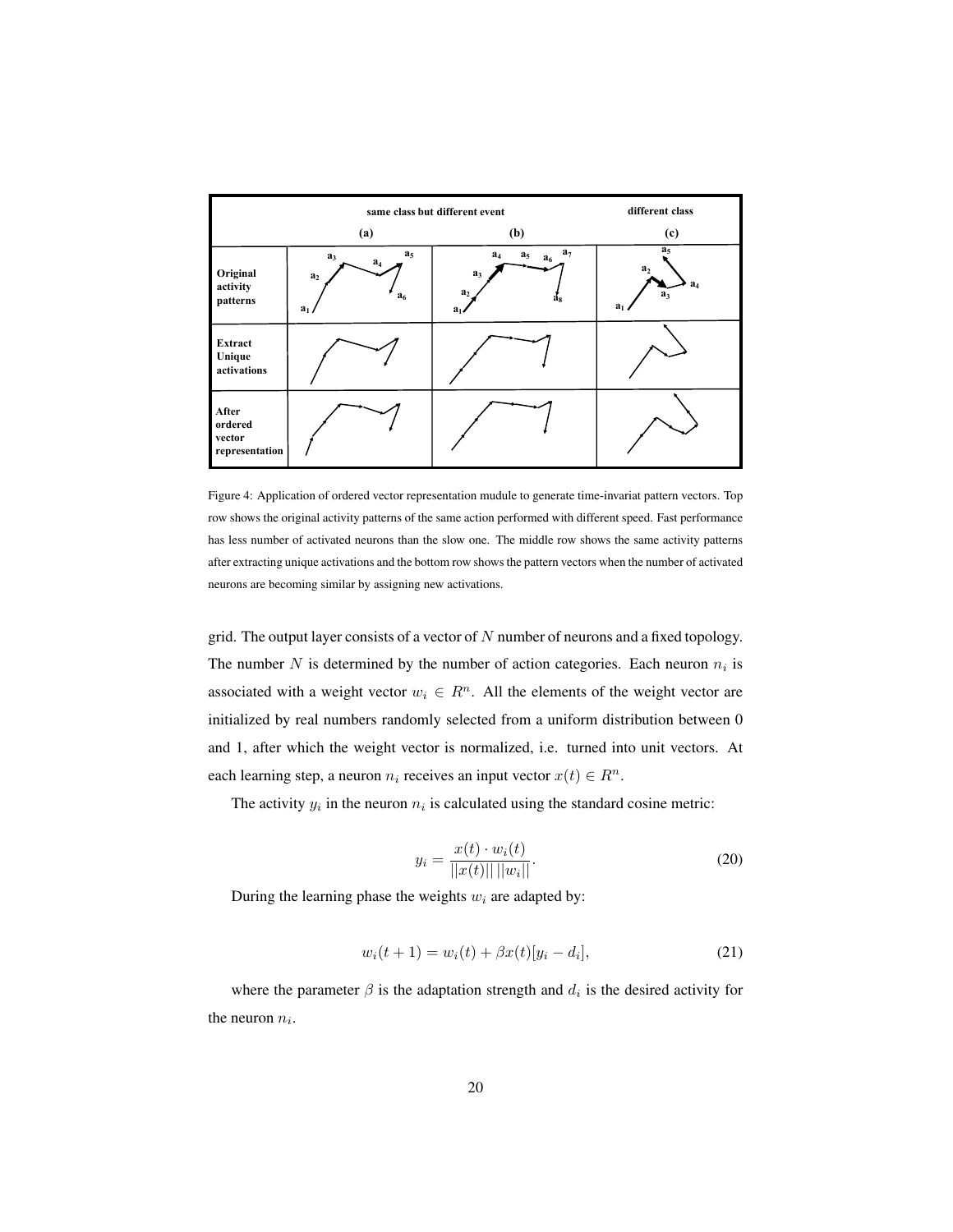## 4. Experiments

The categorization capacity of the growing grid architecture shown in Fig. [1](#page-8-0) has been evaluated in four experiments that are described in this section. The actions used in these experiments are shown in Table [2.](#page-24-0)

## <span id="page-20-0"></span>*4.1. Parameter settings*

All settings for the system hyperparameters used to train the architectures involved in performing the experiments are shown in Table [1.](#page-22-0) Next, I will describe the approaches for setting two critical parameters of the growing grid network, the *adaptation step* ( $\lambda$ ) and the *tunning step* ( $\gamma$ ).

## *4.1.1. Adaptation Step*

In the growing grid network the *adaptation step*  $(\lambda)$  determines the time of a new insertion. This requirs to know the total number of the input signals received by the growing grid. For better explanation, the input to the first-layer growing grid is the randomly selected action instances in which each instance is composed of a consecutive series of posture frames. for the first experiment, on average an instance of an action contains 40 posture frames and in total there are around 10000 posture frames for all action instances of the training set .

In order to have a better distinction between different action samples the adaptation step  $\lambda$  should be set with a value of  $40 < \lambda < 10000$ . The selected value of  $\lambda$ in the first-layer growing grid is equal to 4300, which is almost in the middle of the interval, the *middle approach*. With this value of  $\lambda$  either a complete row or a complete column is inserted almost twice in each training epoch of the growth phase (one epoch is counted when all input signals are received by the network once). Certainly the network receives all the input signals sufficiently often in the adaptation interval.

In the second-layer growing grid of the first experiment, there are totally 217 action pattern vectors representing the input space while there are on average 20 input signals representing each action category. Therefore  $\lambda$  should have a value in the range of 20  $\lt$  $\lambda$  < 217 because the aim is to better distinguish between different action categories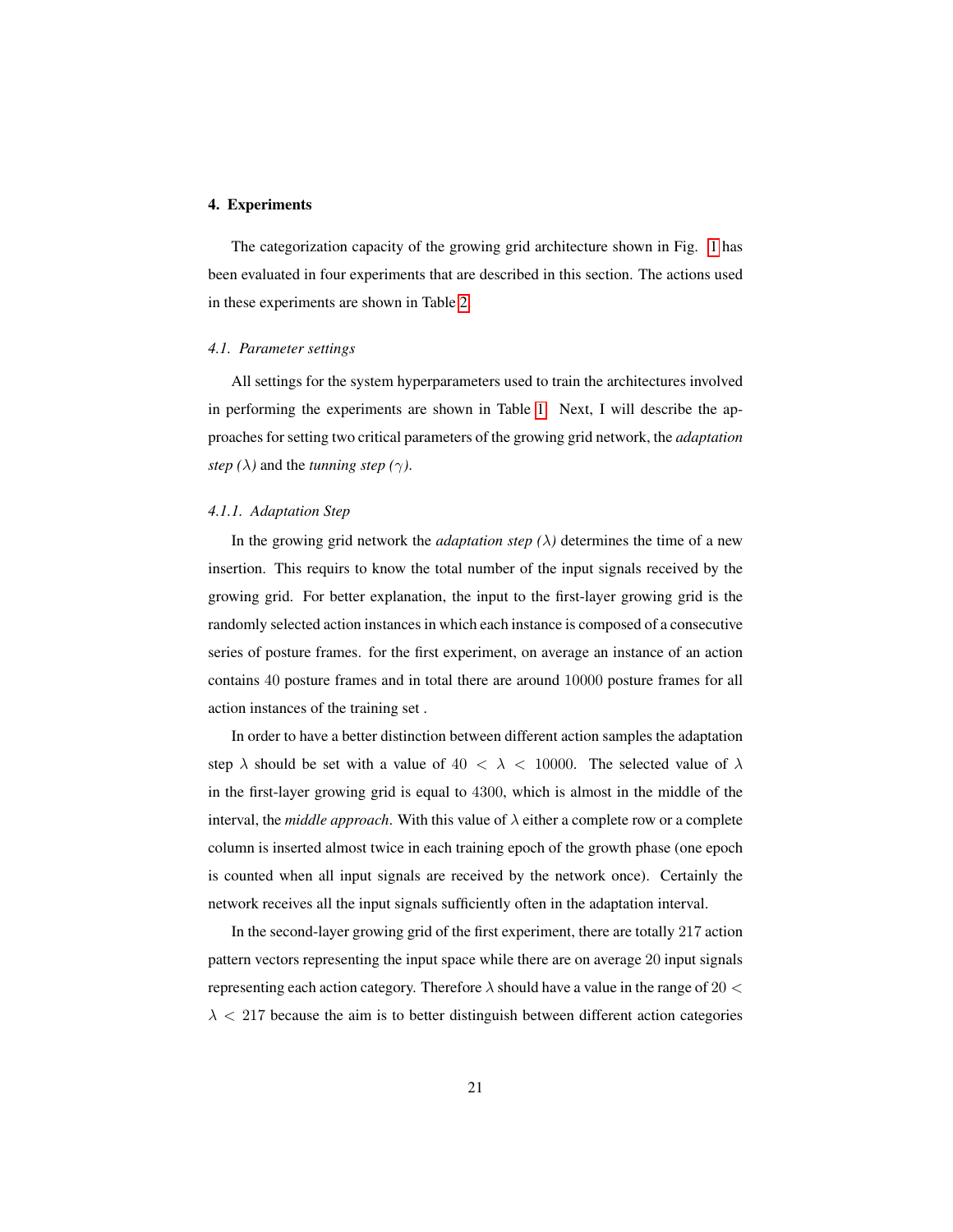<span id="page-21-0"></span>

Figure 5: The maximum amount of the local counter values of all neurons calculated in each adaptation step during the growth phase of the first-layer growing grid (upper window) and second-layer growing grid (lower window).

(intra-class) than in one action category (inter-class). As a result,  $\lambda$  is set to 100 for the second-layer growing grid, which is again based on middle approach.

#### *4.1.2. Tunning Step*

Another critical parameter of the grwoing grid network is the *tuning step (*γ*)*, which represents the performance criterion determining when the growth phase ends. One way of setting it, is through the local counter variable throughout the growth phase (see Fig. [5\)](#page-21-0). In the beginning of the growth phase there is a maximum local counter value due to the lack of neural areas to represent the input space. By insertion of new neurons and expansion of the neural map, the local counter value decreases and finally it reaches a constant minimum value. This final state shows that there is no longer a high contrast in the activation level of different areas of the map and instead there is a homogeneous activation pattern distributed through the map. As a result of this condition the insertion of new neurons will not benefit the representational demands but it will waste the time and processing power so we have to stop it.

Another way to determine the  $\gamma$  is to set the maximum number of neurons building the neural map based on our available resources. Using this approach, the tuning step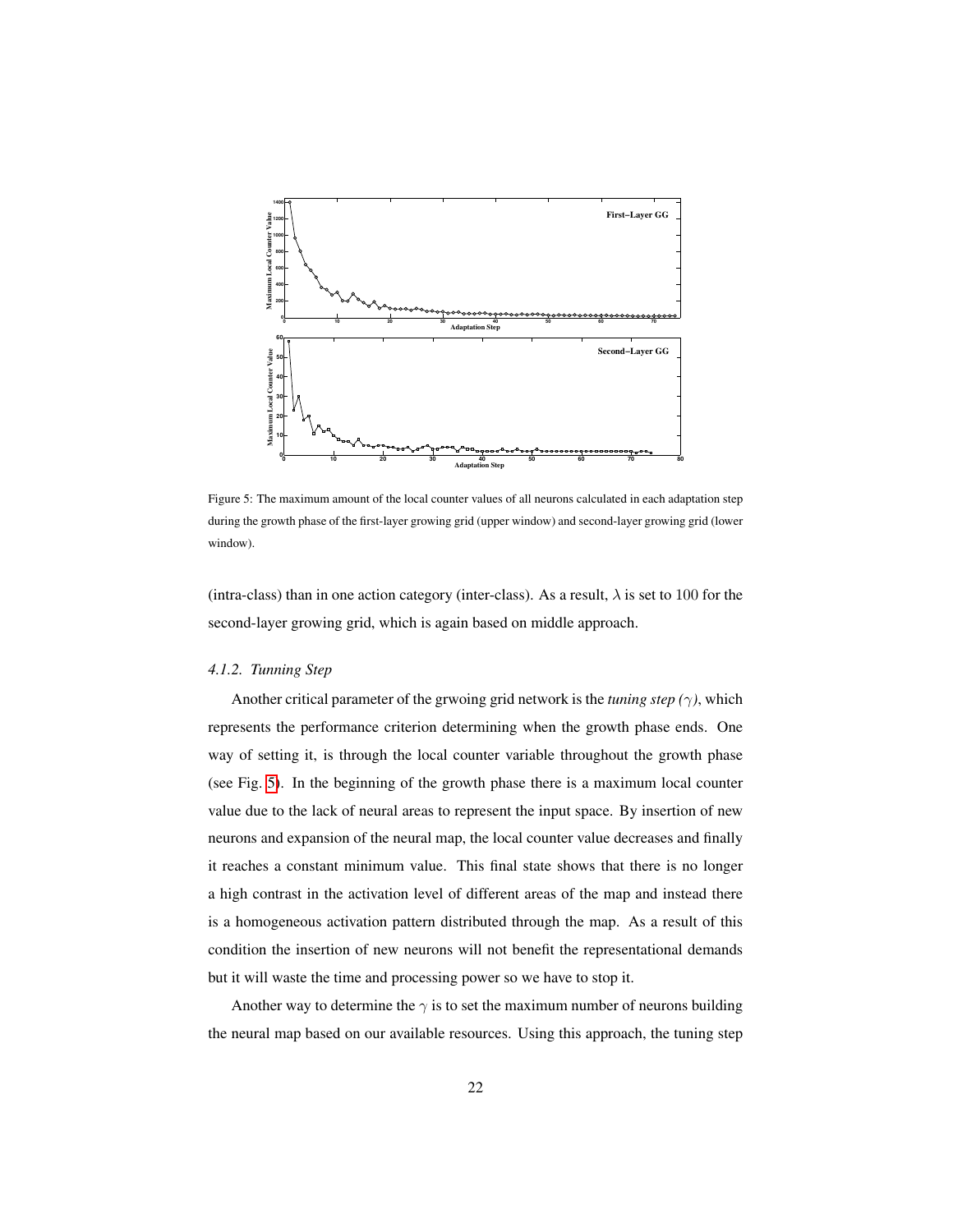<span id="page-22-0"></span>Table 1: Settings of the parameters of SOM and growing grid architectures used in the experiments performed in this article.  $\lambda$  and  $\gamma$  are the parameters defined in design and implementation of the growing grid architecture (see [3.2.1\)](#page-13-0) and they are not applicable for the SOM architecture. Similar number of Neurons of the corresponding layers represents the same level of complexity for both architectures.

| <b>Parameter Setting</b> |           |           |                 |           |  |
|--------------------------|-----------|-----------|-----------------|-----------|--|
| Parameters               | SOM.1     | SOM.2     | GG.1            | GG.2      |  |
| <b>Neurons</b>           | 900/2500  | 1600/2500 | 900/2500        | 1600/2500 |  |
| $\sigma$                 | $10^6$    | $10^{3}$  | 10 <sup>6</sup> | $10^{3}$  |  |
| Soft-Max Exp             | 10        | 10        | 10              | 10        |  |
| Learning Rate            | $10^{-1}$ | $10^{-1}$ | $10^{-1}$       | $10^{-1}$ |  |
| Metric                   | Euclidean | Euclidean | Euclidean       | Euclidean |  |
| $\lambda$                |           |           | Middle          | Middle    |  |
| $\sim$                   |           |           | 900/2500        | 900/2500  |  |

( $γ$ ) represents the maximum number of neurons. The tuning step ( $γ$ ) is thus set to 900 and 1600 for the both first- and second-layer growing grid maps of the first experiment.

# *4.2. Datasets*

In this section, I will introduce the datasets used for running the experiments and some of their features. All of these datasets are available online and they provide 3D joints skeleton information.

# *4.2.1. MSRAction3D Dataset*

The first dataset is the MSR-Action3D dataset, [\[53\]](#page-42-7). This dataset is composed of the consecutive posture frames of a human skeleton represented by 3D joint positions captured by a Kinect-like sensor. The dataset contains 563 action sequences achieved from 20 different actions performed by 10 different subjects in 2 to 3 different events. Each action sequence consists of consecutive posture frames each posture frame contains 20 joint positions expressed in 3D Cartesian coordinates. The actions of this data set are shown in Table. [2.](#page-24-0)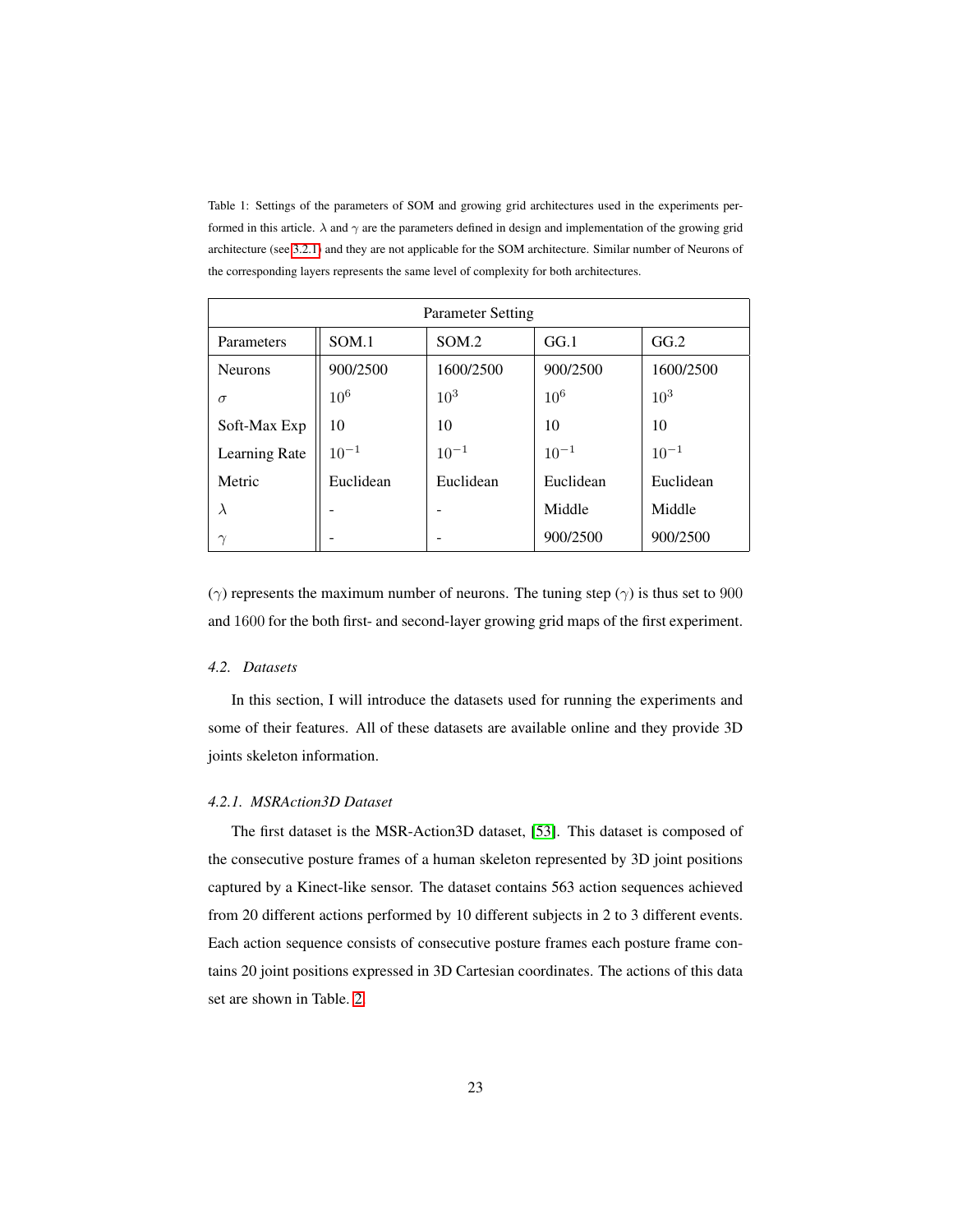## *4.2.2. UTKinect Dataset*

Secondly, UTKinect data set is used [\[54\]](#page-43-0). The videos used for this dataset are captured using a single stationary Kinect. There are 200 action sequences consisting of 10 different action categories (shown in Table [2\)](#page-24-0). The actions are performed by 10 different subjects. Each subject performs each actions two times. Three channels were recorded: RGB, depth and skeleton joint locations. The three channel are synchronized. The frame-rate is 30f/s. The 3D skeleton data is used in this article, which contains the cartesian coordinates  $[x, y, z]$  of 20 skeleton joints. The x, y, and z are the coordinates relative to the sensor array, in meters so the input to the system has 60 dimensions.

#### *4.2.3. Florence3DActions Dataset*

In the third experiment, the Florence3DActions dataset [\[55\]](#page-43-1) is used. This data set collected at the University of Florence during 2012, has been captured using a Kinect camera. It contains 9 different actions as shown in Table [2.](#page-24-0) The actions are performed by 10 different subjects in 2/3 events. This resulted in a total of 215 action sequences consist of cartesian coordinates  $[x, y, z]$  of 15 skeleton joints with x, y, and z coordinates relative to the sensor array. Therefore the input to the system has 45 dimensions.

#### *4.3. Experiment 1*

In the first experiment the ability of the proposed architecture to categorize actions is tested by using the MSRAction3D dataset ([\[53\]](#page-42-7)). The experiment starts with a subset of dataset containing 10 action categories performed by the whole body of the performer (arms as well as legs) so the input space represents sufficient variability by being distributed throughout the whole body of the performers. For the second part of this experiment the number of action categories are doubled to 20 different actions to test how the SOM and GG architectures will perform to categorize action samples into more classes.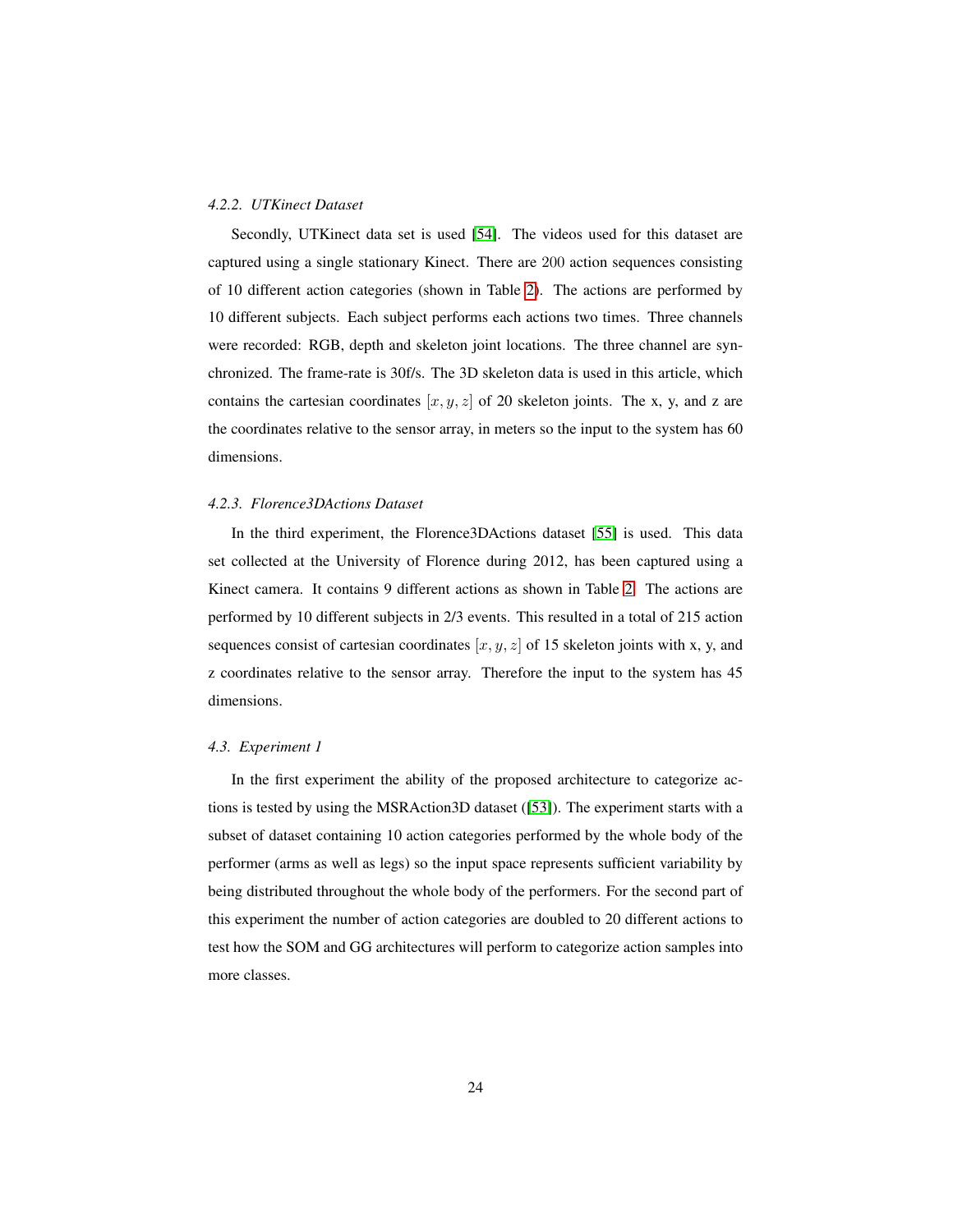Table 2: The action categories used in four experiments of this article.

<span id="page-24-0"></span>

| <b>Datasets</b>          | <b>Actions</b>                                              |  |  |
|--------------------------|-------------------------------------------------------------|--|--|
| <b>MSRAction3D P.1</b>   | 1. Hand Clap, 2. Two Hands Wave, 3. Side Boxing, 4. For-    |  |  |
|                          | ward Bend, 5. Forward Kick, 6. Side Kick, 7. Still Jogging, |  |  |
|                          | 8. Tennis Serve, 9. Golf Swing, 10. Pick up and Throw       |  |  |
| <b>MSRAction3D P.2</b>   | 1. Hand Clap, 2. Two Hands Wave, 3. Side Boxing, 4. For-    |  |  |
|                          | ward Bend, 5. Forward Kick, 6. Side Kick, 7. Still Jogging, |  |  |
|                          | 8. Tennis Serve, 9. Golf Swing, 10. Pick up and Throw,      |  |  |
|                          | 11. High Arm wave, 12. Horizontal Arm Wave, 13. Using       |  |  |
|                          | Hammer, 14.Hand Catch, 15.Forward Punch, 16.High            |  |  |
|                          | Throw, 17. Draw X-Sign, 18. Draw Tick, 19. Draw Cir-        |  |  |
|                          | cle, 20. Tennis Swing                                       |  |  |
| <b>UTKinnect</b>         | 1. Walk, 2. Sit down, 3. Stand up, 4. Pick up, 5. Carry,    |  |  |
|                          | 6. Throw, 7. Push, 8. Pull, 9. Wave Hands, 10. Clap Hands   |  |  |
| <b>Florence3DActions</b> | 1. Wave, 2. Drink from a Bottle, 3. Answer Phone, 4. Clap   |  |  |
|                          | Hands, 5. Tight Lace, 6. Sit down, 7. Stand up, 8. Read     |  |  |
|                          | Watch, 9.Bow                                                |  |  |

# <span id="page-24-1"></span>*4.3.1. Part 1*

The dataset used in this part, contains 287 action samples with 10 different actions (see Table. [2\)](#page-24-0) performed by 10 different subjects in 2 or 3 repetitions. To run the experiment 25% of the action samples are selected randomly for the final test experiments. The remaining samples are used to train the architectures. The neural network system was trained with randomly selected instances from the training set in two phases, the first to train the first-layer growing grid and the second to train the second-layer growing grid together with the output layer. The parameters of the architecture are set to the values shown in Table. [1.](#page-22-0)

By applying the input data to the trained growing grid of the first-layer, the elicited activity traces of the actions are extracted and applied to the ordered vector representation layer. The purpose is to generate the corresponding time-invariant action patterns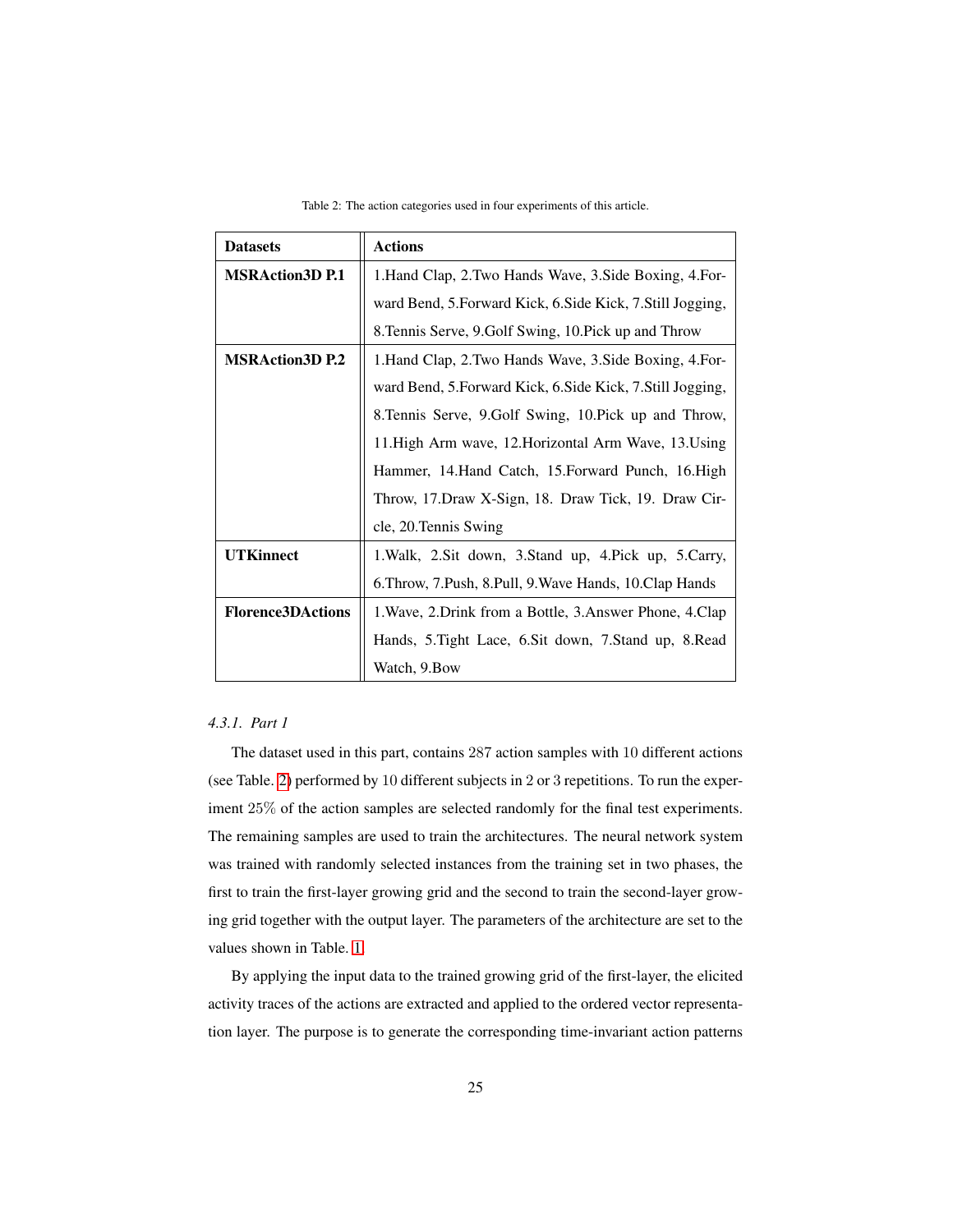<span id="page-25-0"></span>



Figure 6: Time-invariant action patterns belonging to different sequences of action Two Hands Wave in the training dataset (a) and test dataset (b). Each block in the figure represents an action pattern of the corresponding action sequence. It can be seen that the action patterns of different sequences of the same action are similar and that the representions are plausible. The differences between the patterns show the formation of the sub-categories inside the action category, which is the result of the fact that the same action is performed in different ways by the actors. This increases the complexity of the input space and makes the categorization problem more challenging. A significant similarity can be detected between the action patterns in (b) and the ones represented in (a).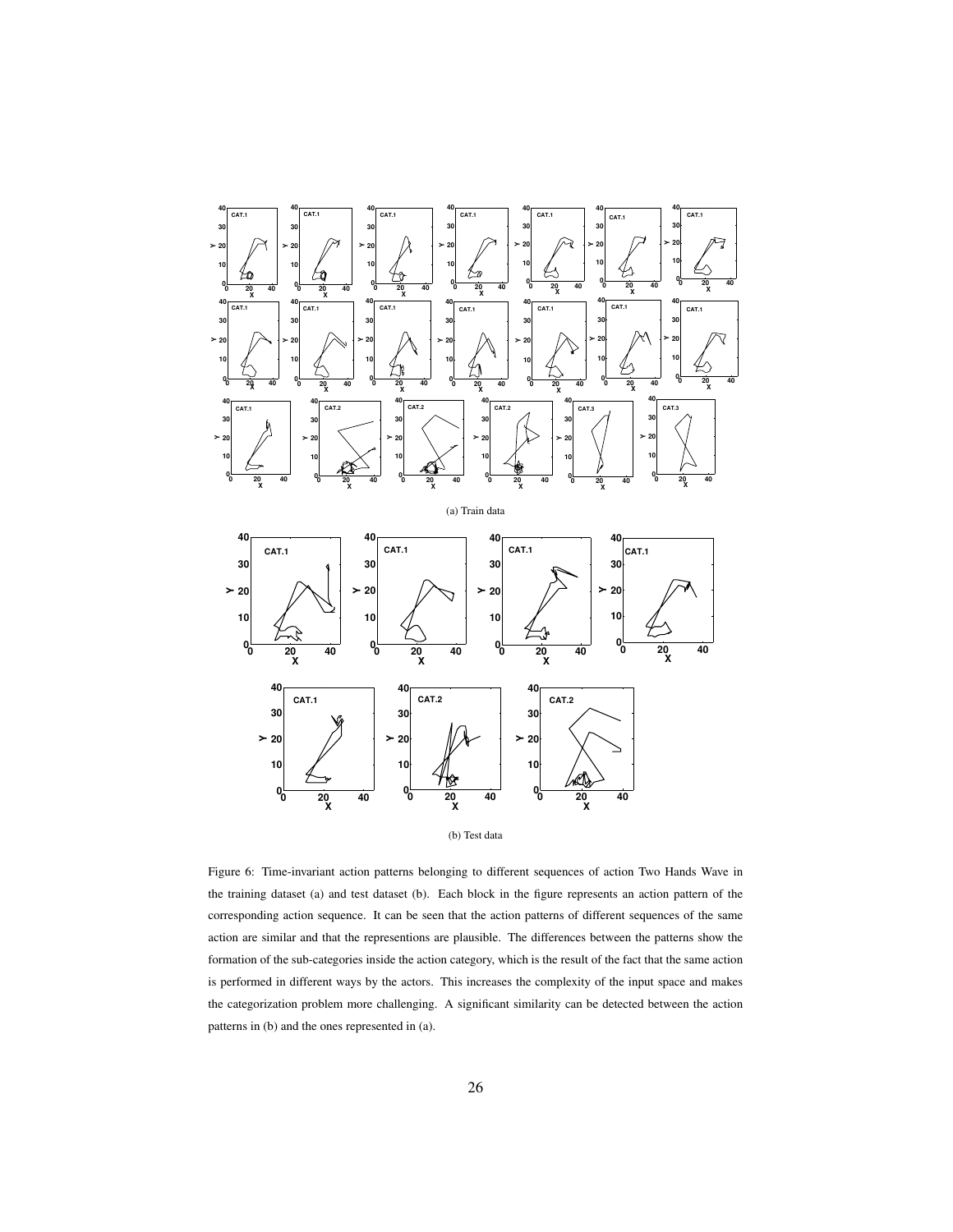(see [\[27\]](#page-39-7)). These patterns are illustrated in Fig. [6](#page-25-0) for the training data (a) and for the test data (b) of the action Two Hands Wave. The similarity of the patterns corresponding to the action Two Hands Wave strengthens the fact that the growing grid network represents the input space in an efficient way by extracting the most salient features of the input data. The patterns of the test dataset, which the trained network has never seen before, represents the generalizability and robustness of the system.

By training the second-layer growing grid on the action patterns, the second part of the architecture is designed to categorize the actions. Fig. [7](#page-27-0) shows the clusters of all 10 different actions that have been created in the trained growing grid for the training data in Fig. [7](#page-27-0) (a) and for the test data in Fig. [7](#page-27-0) (b). As shown in these figures, the action categories are separated and almost different areas of the map are allocated to different categories.

To better show how the system recognizes different action samples, a confusion matrix for the performance result of this experiment is shown by Fig[.8](#page-28-0) (a). Based on the confusion matrix, mis-classification occurs for a few samples of the actions *Golf Swing*, *Hand Clap*, *Tennis Serve* and *Pick up and Throw*, while in almost other cases the system recognizes the correct action.

## *4.3.2. Part 2*

For the second experiment, the entire MSR Action 3D dataset [\[53\]](#page-42-7) is used as the input. This set contains 20 actions as shown in Table[.2](#page-24-0) and in total 563 action instances. To run this experiment 25% of the dataset is selected randomly for the test experiments and the remaining is used to train the architectures.

To train the growing grid architecture shown in Fig. [1,](#page-8-0) all the parameters are set based on the values shown in the Table. [1.](#page-22-0) The number of neurons of growing grid networks is set to 2500 for this experiments. The double number of action classes require a larger map to represent the input space. Therefore, the tuning step  $(\gamma)$  is also set to 2500 for this experiment.

For better illusteration of the classification results, the confusion matrix for the test data is shown in Fig. [8.](#page-28-0) As shown by Fig. [8](#page-28-0) (b), the mis-classification occurs more often in the actions performed using upper part of the body such as *High Wave*, *Front Wave*,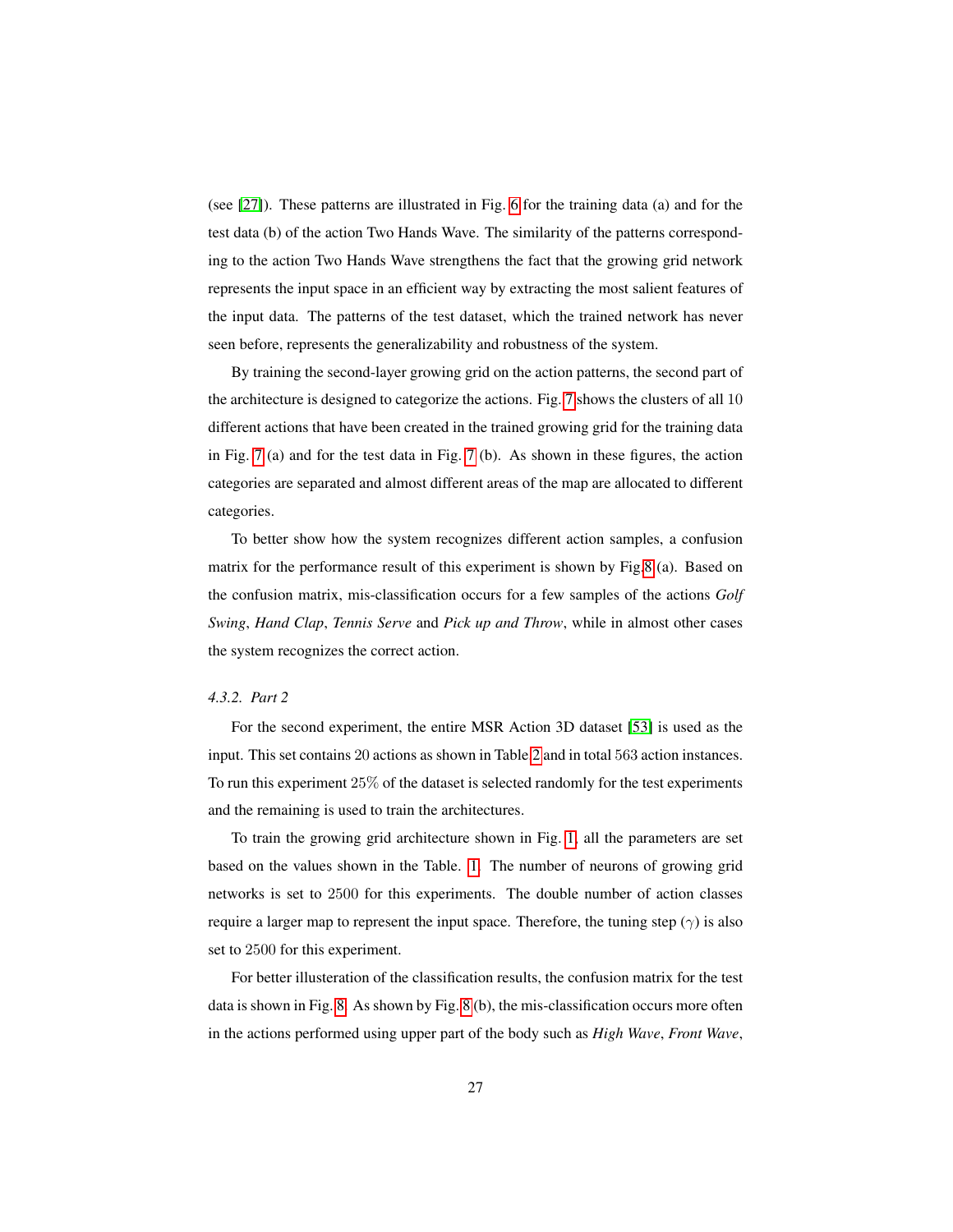<span id="page-27-0"></span>

Figure 7: The clustering of the second-layer growing grid when it receives action pattern vectors of train data (a) and test data (b) as its input space. Each block of the figure shows the formed category of a particular action. The actions are: 1. Hand Clap, 2. Two Hands Wave, 3. Side Boxing, 4. Forward Bend, 5. Forward Kick, 6. Side Kick, 7. Still Jogging, 8. Tennis Serve, 9. Golf Swing, 10. Pick Up and Throw. It can be seen that different areas in the map represent different action categories. It is also shown that the network allocates the same areas of the map shown in (a) to the corresponding action categories of the test data shown in (b).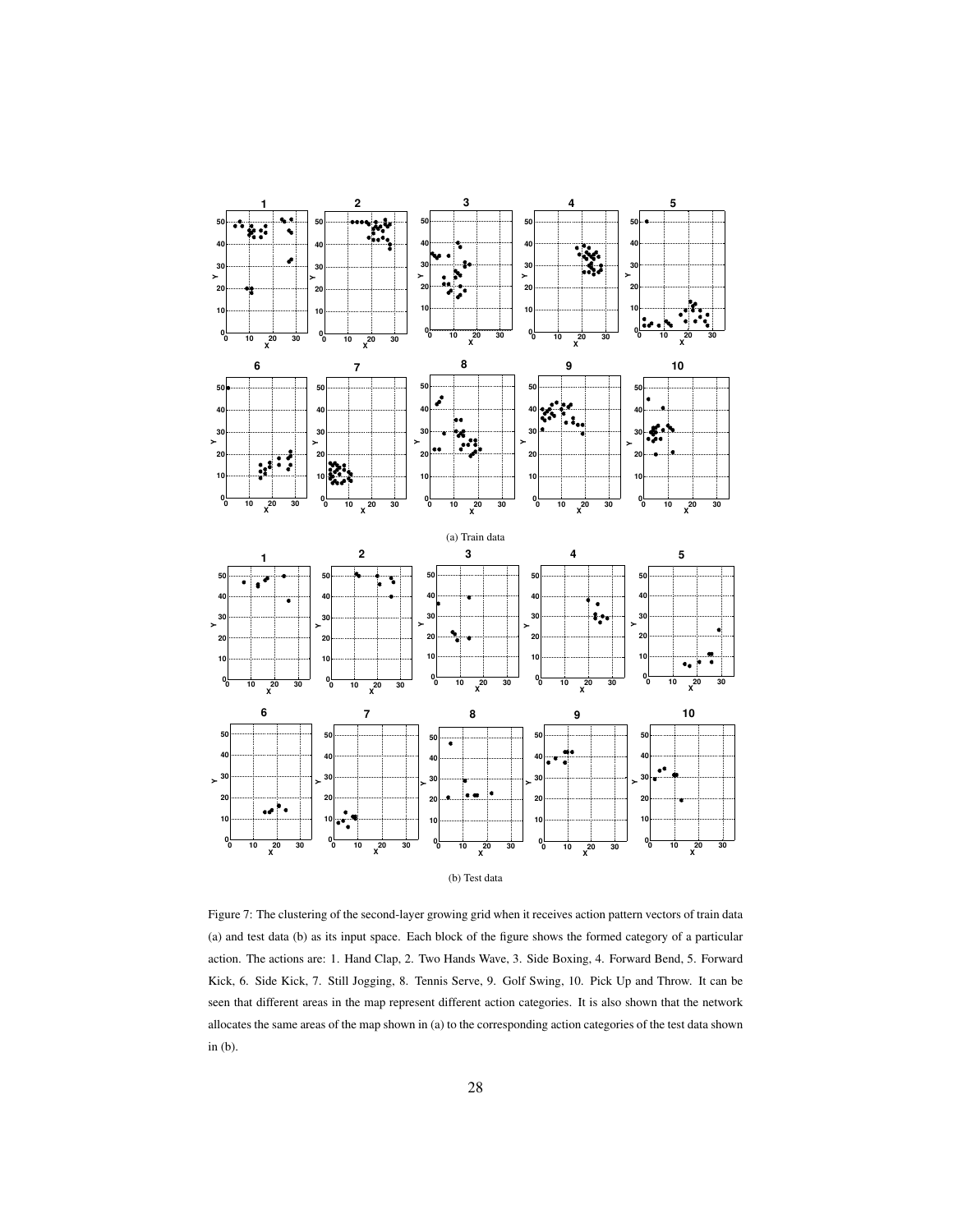<span id="page-28-0"></span>

Figure 8: The Confusion Matrix showing the results of Experiment 1 using MSRAction3D dataset as the input. The classification test results of the 10 actions performed in the first part of Experiment 1 (a) and the classification test results of the 20 actions performed in the second part of Experiment 1 (b).

*Using Hammer* and *Hand Catch*. The reason exists in the intra-class similarity while performing the actions using the same body parts such as the arms. This results in more action samples with similar components represented by the posture frames compare to when the actions perform using the whole body, arms as well as the legs.

# *4.4. Experiment 2*

For this experiment the UTKinect dataset is used [\[54\]](#page-43-0) with 200 action samples from 10 different action categories shown in Table[.2.](#page-24-0) The system parameters are set similar to the first experiments as shown in Table [1.](#page-22-0) To run this experiment, 10-fold cross validation method is used. The confusion matrix illusterating the classification results of the test data of this experiment is shown in Fig. [9](#page-29-0) (a). The mis-classification occurs for some samples of only three actions *Pick up*, *Carrying* and *Throwing*. The action *Pick up* is performed by taking an object from the ground, which resembles the body postures when sitting on a chair and this could be the reason of its mis-classification with the action *Sit Down*.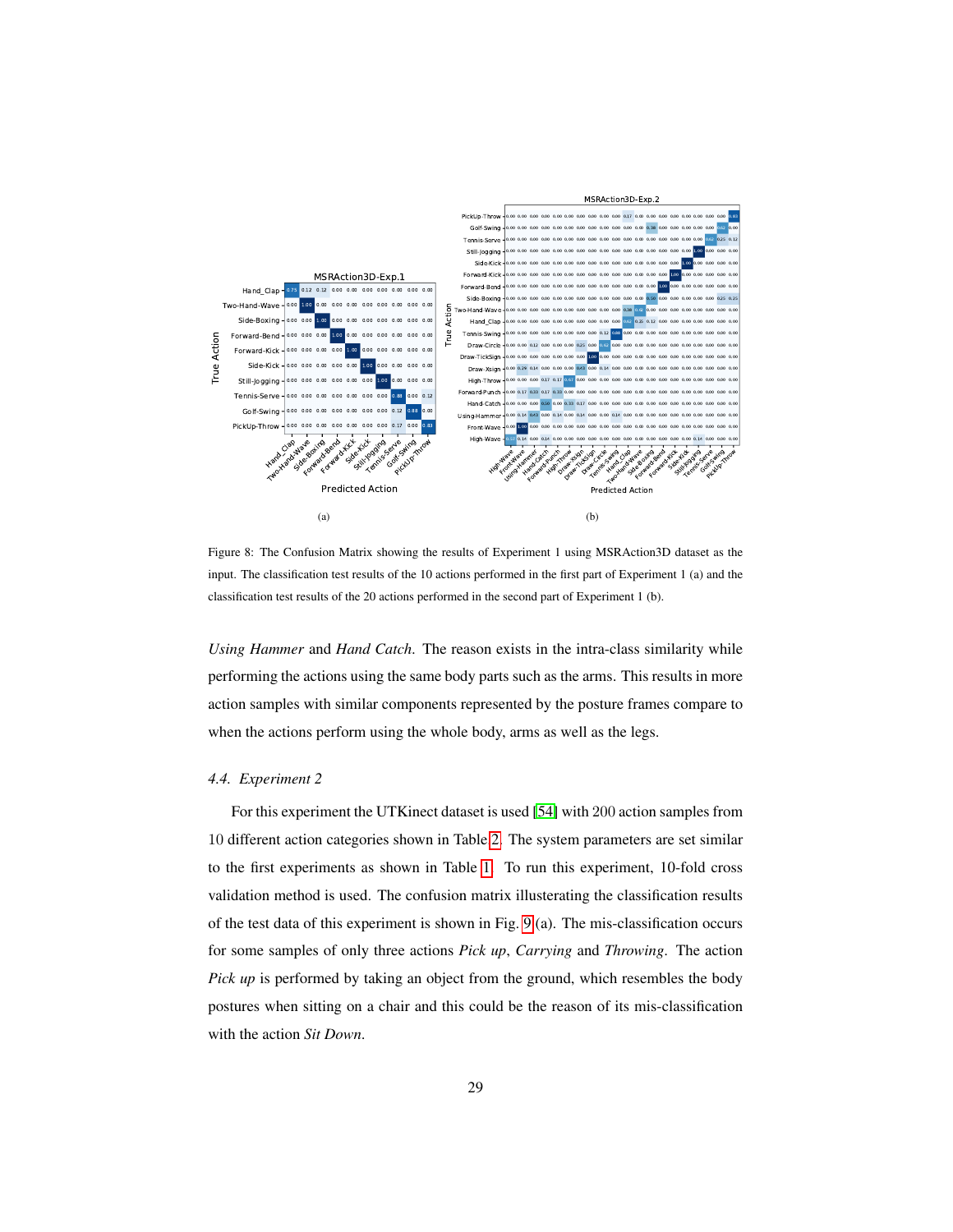<span id="page-29-0"></span>

Figure 9: The Confusion Matrix showing the results of Experiment 2 and Experiment 3 using UTKinect and Florence3DActions datasets as the inputs. The classification test results of the 10 actions performed in the Experiment 2 (a) and the classification test results of the 9 actions performed in the Experiment 3 (b).

#### *4.5. Experiment 3*

In the third experiment, the Florence3DActions dataset [\[55\]](#page-43-1) is used as the input with 215 action samples from 9 different action categories shown in Table[.2.](#page-24-0) For running this experiment, the system parameters are set similar to the values shown in Table [1](#page-22-0) and the system is trained using 10-fold cross validation. A better illusteration of the classification test results of this experiment is represented by confusion matrix available in Fig. [9](#page-29-0) (b).

The mis-classification occurs more in the action samples of this experiment. There are five actions having mis-classification results. The three actions *Drink Bottle*, *Answer Phone* and *Read Watch* confused the system mainly because in all of them the main component is to lift the arm up and if the system doesn't receive any data from the object involves in performing the action such as bottle, cell-phone and watch it only sees the same body posture and it is difficult to distinguish them. This is one of the main challanges in the action recognition task when the objects involved in performing the actions play a key part in recognizing them. The concept of manner vs result actions is studied in [\[26\]](#page-39-6)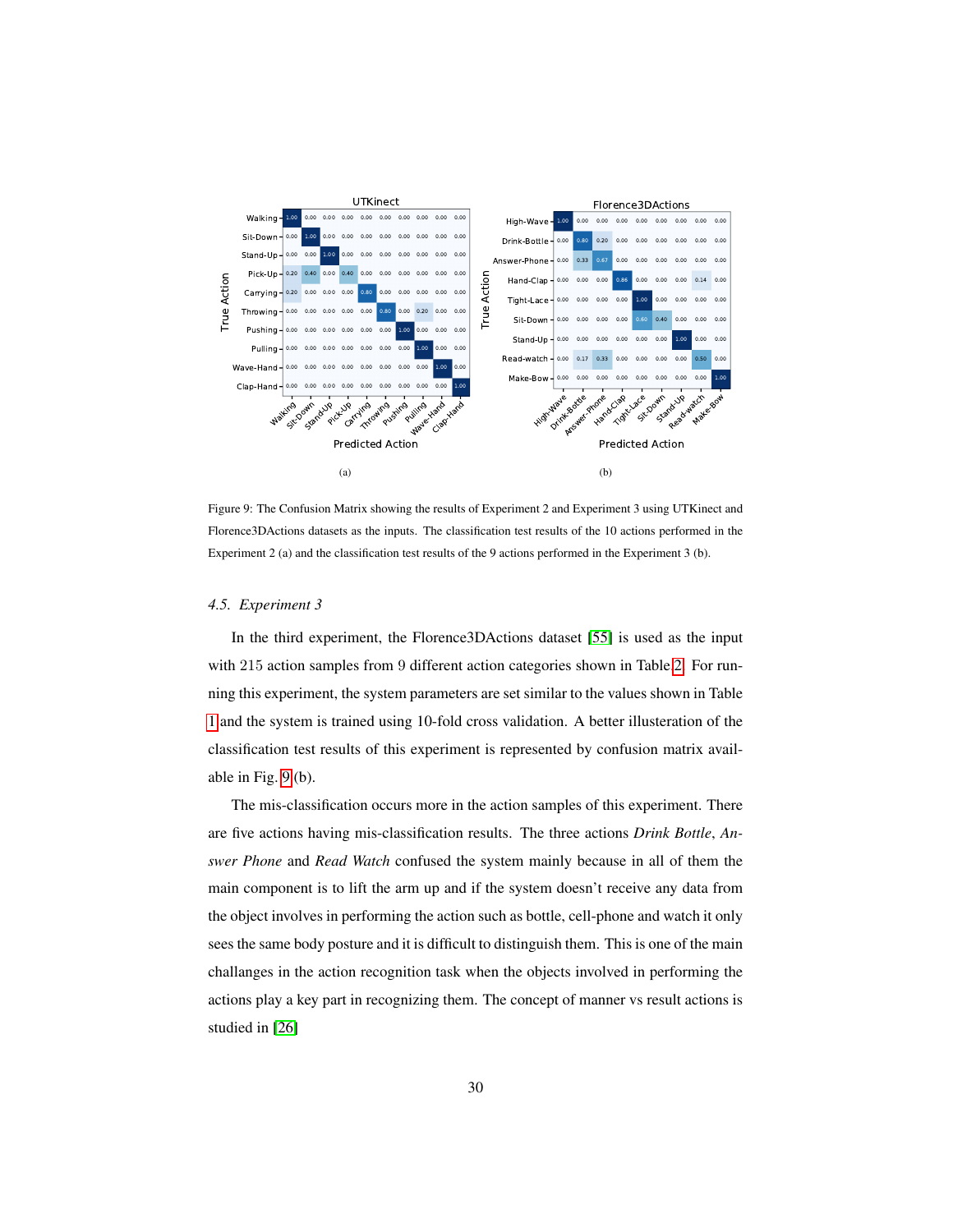#### 5. Comparison

To make a better evaluation of the growing grid architecture, its performance is compared with another architecture based on the self-organizing maps (SOM) developed in [\[27\]](#page-39-7) in terms of both recognition accuracy and the learning speed. Therefore, three more experiments using MSRAction3D (the whole set), Florence3DActions and UTKinect datasets are performed. To train the SOM architecture ([\[27\]](#page-39-7)), the parameters are set based on the values shown in the Table. [1.](#page-22-0) The performance of SOM architecture using the MSRAction3D dataset of the experiment in section [4.3.1](#page-24-1) is based on the [\[27\]](#page-39-7), while the experiments using this dataset is repeated for this article.

The recognition result per action for the experiment using MSRAction3D (the whole set) is illustrated in Table. [3,](#page-32-0) the accuracy of categorizing different actions while using growing grid architecture is significantly superior in almost all actions. For some actions SOM architecture performs slightly better, but the overall performance of the training data and the generalization test data for the growing grid architecture outperforms the SOM architecture.

The overall performances of the two architectures in categorizing the action sequences of different datasets are also compared in Table [4.](#page-33-0) The accuracy of the system's capacity to categorize actions for the generalization test data, the total number of learning epochs together with the relative time of running both architectures are shown in the Table [4.](#page-33-0) As the results show although both of the architectures use the same level of space complexity represented by the number of neurons allocated to first and second layer SOM/GG, the growing grid architecture outperforms the SOM architecture both in accuracy as well as learning speed. The improvements of the learning speed is quite better than the accuracy while the system learns 3 to 4 times faster when using growing grid instead of SOM.

A reason for the improvement of the learning speed is the prior knowledge of the input space that the growing grid networks gain during the growth phase. Moreover the growth phase starts with a small number of neurons and the grid grows gradually during adaptation intervals and as a result the learning speeds up. The learning occurs faster in the beginning iterations due to the smaller size of the map. In contrast, in the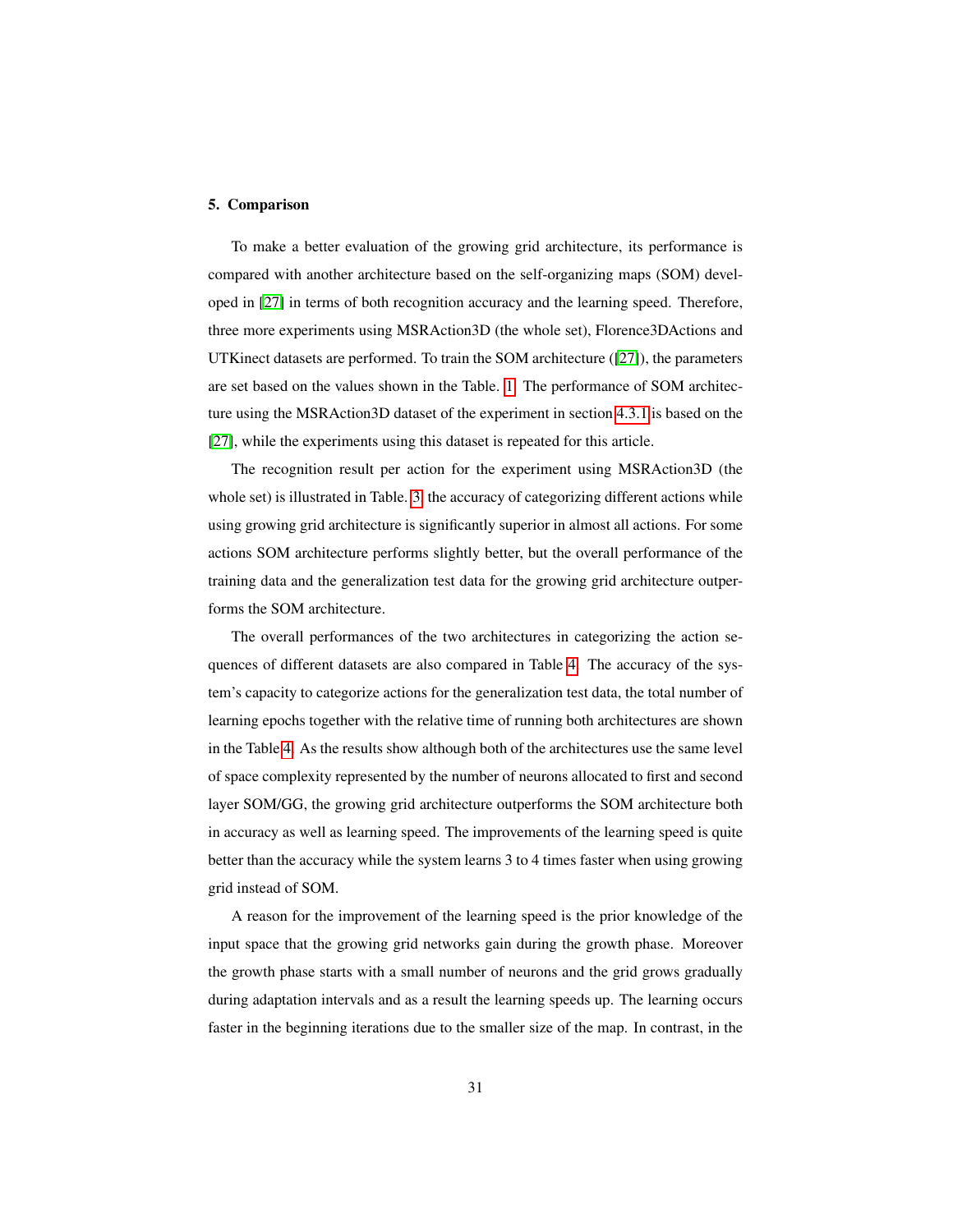SOM implementation there is a preset size of the network and the system processes the information in the whole learning phase with this fixed size. As a consequence, the efficiency of the SOM decreases in realistic problems with more complicated and diverse input spaces, which require larger grids of neurons (see also [\[23\]](#page-39-3)).

The recognition accuracy of the proposed growing grid architecture that has been achieved in this experiment is among the highest compared to the methods tested on the same or even a smaller number of action categories (see [\[49\]](#page-42-3), [\[50\]](#page-42-4), [\[33,](#page-40-5) [56,](#page-43-2) [57,](#page-43-3) [58,](#page-43-4) [59,](#page-43-5) [60,](#page-43-6) [61\]](#page-43-7)).

## 6. Discussions

In this section we elaborate the advantages and disadvantages of the proposed growing grid architecture. If we start with modeling action perception with the aid of teleological representations, that is, the expression of the cause and effect of the action performed, as proposed in [\[62\]](#page-43-8), the comprehension of actions that have an effect on an independent entity in the world is improved. In many other actions, such as *point*, *wave* and *walk*, there is no effect visible to the observer. For these actions the spatial trajectory of the performer is the only resource of information. The action recognition system proposed in this paper receives the spatial trajectory of the performer as the input and makes the analysis of what action is performed based on this information so it only relies on the performer for recognizing the action.

The still image technique for action recognition proposed in [\[63\]](#page-44-0) depends to a large extent on the quality of the images. Since less information is available in the 2D still images, compared to the 3D joint postures utilized in the current study, the system's performance is influenced. Moreover there are actions such as *Draw X-Sign* that can only be identified by using a series of consecutive key postures, which is not possible with the aid of one still image. Most actions have spatio-temporal characteristics and require a system that receives consecutive postures in a temporal order to make a correct recognition. The growing grid architecture meets this requirement by extracting the spatio-temporal features of the actions from the consecutive posture frames.

The growing grid action recognition architecture resembles the learning mecha-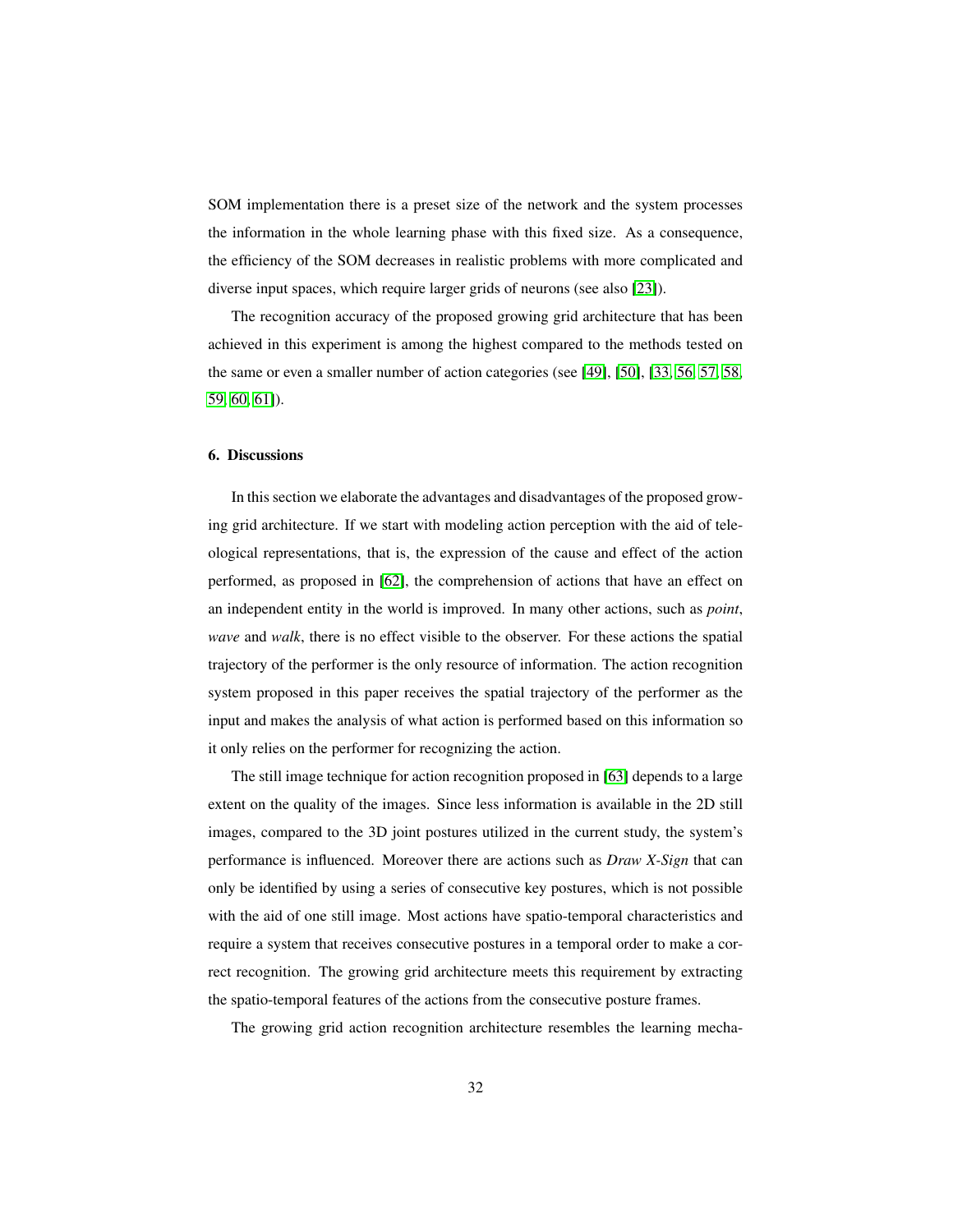| <b>Actions</b>       | <b>Train-SOM</b> | <b>Train-GG</b> | <b>Test-SOM</b> | <b>Test-GG</b> |
|----------------------|------------------|-----------------|-----------------|----------------|
| High Arm Wave        | 92.00%           | 99.30%          | 42.80%          | 57.10%         |
| Horizontal Arm Wave  | 85.00%           | 100%            | 35.80%          | 100%           |
| <b>Using Hammer</b>  | 88.00%           | 100%            | 28.60%          | 42.90%         |
| Hand Catch           | 83.20%           | 100%            | 50.00%          | 50.00%         |
| Forward Punch        | 82.10%           | 99.20%          | 28.60%          | 33.20%         |
| <b>High Throw</b>    | 90.50%           | 100%            | 46.40%          | 66.80%         |
| Draw X Sign          | 89.00%           | 100%            | 39.30%          | 43.10%         |
| Draw Tick            | 92.20%           | 100%            | 71.40%          | 100%           |
| Draw Circle          | 95.70%           | 100%            | 50.00%          | 61.90%         |
| Tennis Swing         | 97.40%           | 100%            | 35.80%          | 88.00%         |
| Hand Clap            | 95.70%           | 98.60%          | 67.80%          | 62.00%         |
| Two Hands Wave       | 98.30%           | 99.30%          | 82.00%          | 62.00%         |
| Side Boxing          | 98.30%           | 100%            | 42.90%          | 50.00%         |
| Forward Bend         | 100%             | 100%            | 100%            | 100%           |
| Forward Kick         | 100%             | 100%            | 96.40%          | 100%           |
| Side Kick            | 96.00%           | 100%            | 96.40%          | 100%           |
| Still Jogging        | 100%             | 100%            | 100%            | 100%           |
| <b>Tennis Serve</b>  | 98.30%           | 100%            | 82.00%          | 62.00%         |
| Golf Swing           | 97.40%           | 100%            | 57.50%          | 62.00%         |
| Pick Up and Throw    | 94.00%           | 100%            | 39.30%          | 83.00%         |
| <b>Total Average</b> | 94.00%           | 99.80%          | 59.61%          | 71.20%         |

<span id="page-32-0"></span>Table 3: Results of the two architectures shown in the numbers representing the recognition accuracy of each actions in the train and test data. The last row of the table shows the average accuracy in different experimental conditions.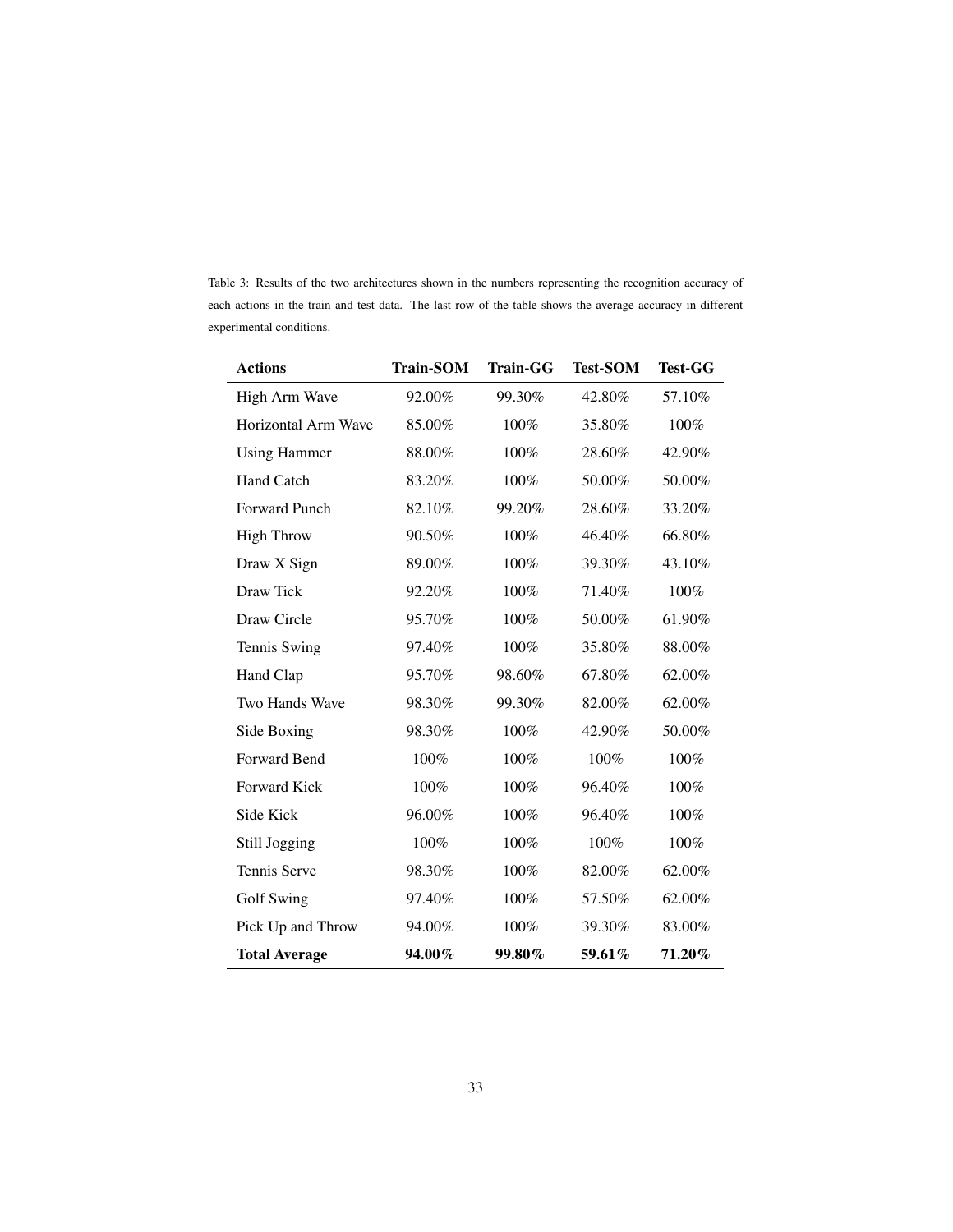<span id="page-33-0"></span>Table 4: Comparing the performance of SOM and growing grid architectures. Acc denotes the recognition accuracy of the generalization test data. The Ep shows Epoch, which is the total number of times all input signals have been received by the system to train its parameters (one epoch is counted when all input signals are received by the network once). RT is the relative time and it shows the proportional time duration required to train the architecture.

|                        | <b>SOM</b> |      |      | <b>Growing Grid</b> |     |      |
|------------------------|------------|------|------|---------------------|-----|------|
| <b>Dataset</b>         | Acc        | Ep   | RT   | Acc                 | Ep  | RT   |
| MSRAction $3D(1)$ [53] | $90.00\%$  | 1300 | 0.83 | 93.00%              | 200 | 0.17 |
| $MSRAction3D(2)$ [53]  | 59.61%     | 1600 | 0.81 | 71.20%              | 250 | 0.19 |
| UTKinect [54]          | 87.31%     | 1600 | 0.84 | $90.00\%$           | 300 | 0.15 |
| Florence3DActions [55] | 75.50%     | 1600 | 0.77 | 80.10%              | 300 | 0.23 |

nisms of the human cortex that performs similar recognition tasks by exploiting properties such as topological representation, layered organization and synaptic plasticity. It also employs cognitive functions such as attention and dynamic extraction to complete the recognition task. This makes the system presented here more biologically realistic than other action recognition methods such as [\[64\]](#page-44-1), [\[65\]](#page-44-2), [\[34\]](#page-40-6) and [\[66\]](#page-44-3).

In contrast to GWR method presented in [\[36\]](#page-40-8), the growing grid approach proposed in this article does not add or remove edges connecting the nodes of the lattice. It instead creates and expands a 2D lattice of nodes having fixed length edges connecting the neighboring nodes. The growing grid network proposed in this article also expands by adding a complete row/collumn of nodes rather than adding/removing a single node or edge when it is required as proposed by [\[36\]](#page-40-8). On the other hand, the system proposed in this article uses raw 3D skeleton joints as the input. While the input features fed to the GWR represent a pose-motion vector containing the two slopes angles of the upper and the lower body orientations together with the horizontal and vertical speeds. However, the experiments evaluating the performance of GWR [\[36\]](#page-40-8) on different datasets from the ones used in this article shows the clustering precesion of 91.9%, which could be compared with the performance results presented in Table. [4.](#page-33-0)

The methods proposed in [\[48\]](#page-42-2) and [\[50\]](#page-42-4) are neural network based approaches (CNNbased and RNN-based approaches) that utilize skeleton information as the input data.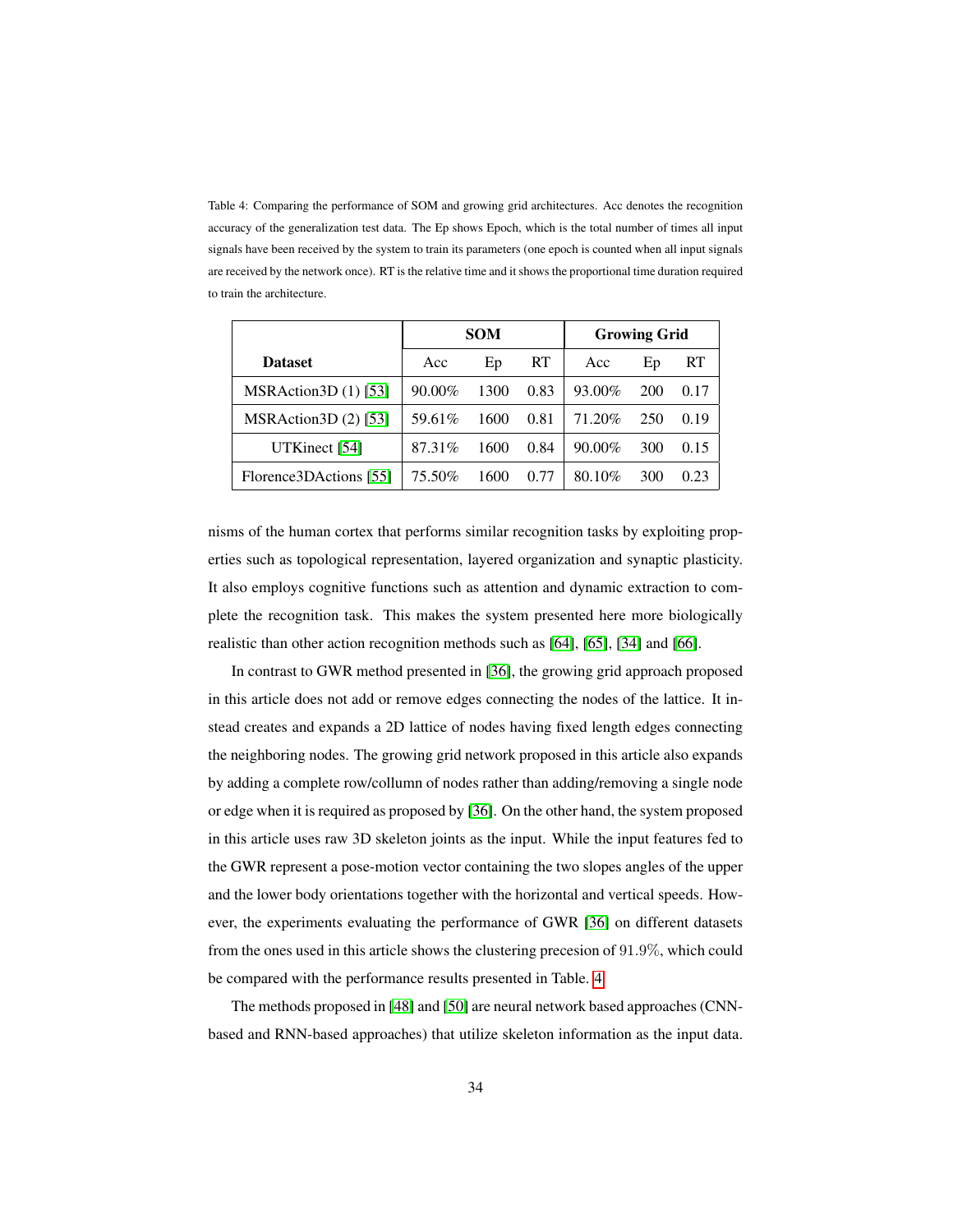The main step in running experiments with the CNN-based approach is to convert the posture frames of skeleton data into images in which the spatio-temporal information is collected from the color and the texture of the image. While this process may decrease the quality of the data, it also adds another preprocessing level to the system.

A main challenge of deep learning approaches (such as [\[48\]](#page-42-2), [\[49\]](#page-42-3), [\[50\]](#page-42-4), [\[51\]](#page-42-5), [\[43\]](#page-41-6) and [\[45\]](#page-41-8)) is to encode the temporal information. Although they use temporal fusion, they tend to neglect the temporal order of the input data of actions. As a clarification, the 3D filters and the 3D pooling filters have a very rigid temporal structure and they only receive a predefined small number of frames as their input. Furthermore the optical flow methods are computationally expensive, and the methods using the sequence to images technique inevitably lose temporal information during encoding. In a growing grid architecture, the temporal information is represented with the aid of the vector patterns created in the first-layer growing grid, so the system models spatial information as well as temporal information. The spatio-temporal information is represented in the action pattern vectors, where the shapes, length and directions of the pattern vectors inform us about different spatio-temporal characteristics of the actions.

The approach proposed in this article receives 3D skeleton joints as the input space, however, the method proposed by [\[67\]](#page-44-4) uses black and white contours representing action sequences as the input to a hierarchies of self-organizing maps for action recognition. In another approach proposed by [\[68\]](#page-44-5), the grayscaled images are used as the input to the system for incrementally learning to classify human actions. The approach proposed in this article could be further expanded using higher-dimensional raw input images through application of convolutional self organizing neural networks, however, this idea has not been tested in experiments yet.

# 7. Conclusion

This article has presented a novel hierarchical architecture for recognizing and categorizing human actions. The architecture utilizes two layers of growing grid neural networks and one layer of supervised neural network. The first-layer growing grid represents the input space that receives the consecutive 3D posture frames of the actions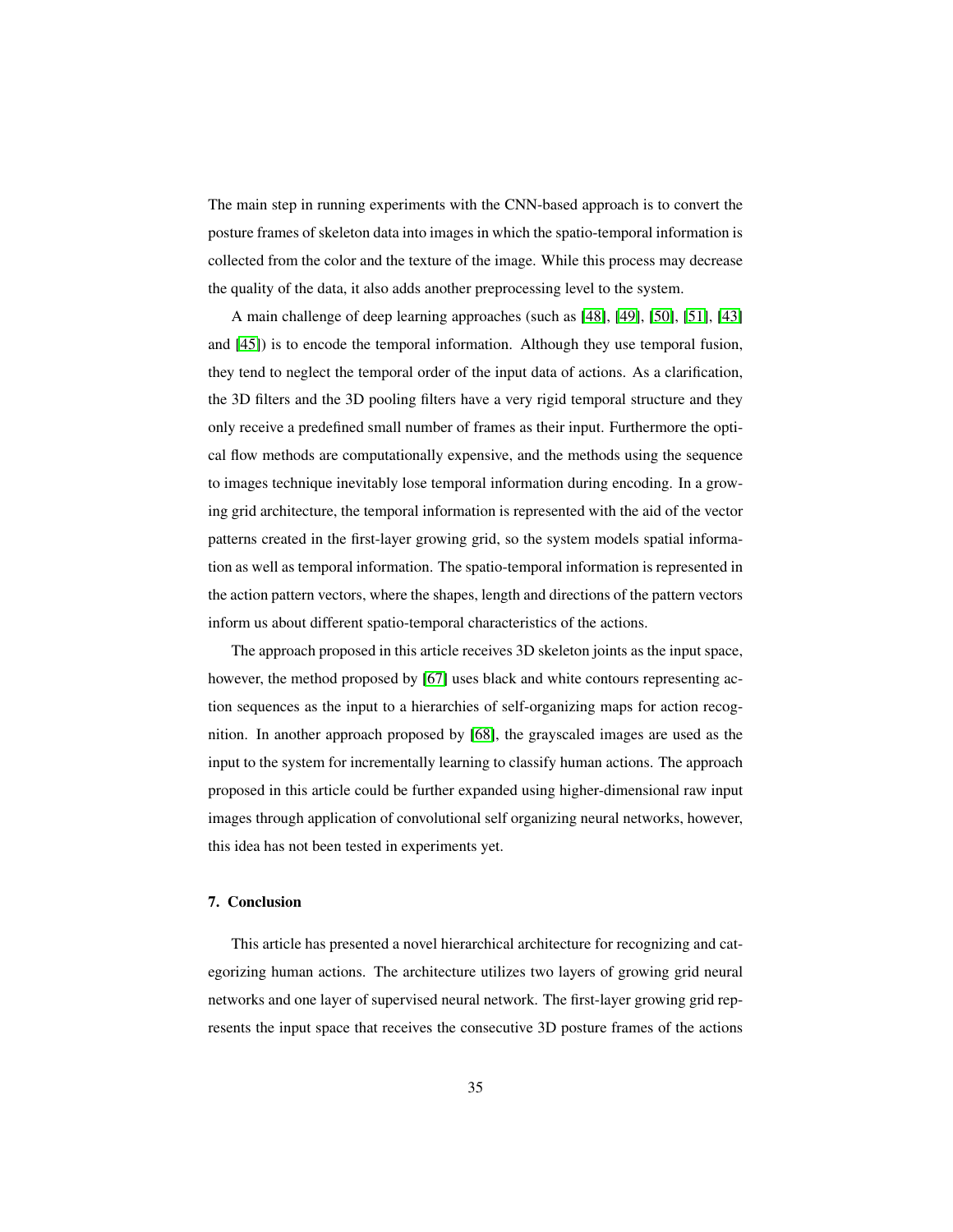performed. In the second-layer growing grid, the action pattern vectors representing the motions are categorized. The third layer of the system labels the action categories developed by the second layer.

The pre-processing layer executes functions such as ego-centered coordinate transformation, scaling, attention focusing and dynamic extraction on the peripheral input data before it is sent to the first-layer growing grid. The ordered vector representation layer connecting the two layers of growing grid constructs time-invariant action patterns that are extracted by connecting elicited activities of the first-layer growing grid.

The performance of the SOM architecture (see also [\[24\]](#page-39-4), [\[25\]](#page-39-5), [\[26\]](#page-39-6) and [\[27\]](#page-39-7)) and of the growing grid system has been compared as a part of this study. The comparison results show that the performance of the growing grid system for the same task is significantly better, both in terms of accuracy and in terms of learning speed. This improvement is considerable as regards the learning speed, which is due to the prior knowledge the growing grid system gains during the growth phase.

By using the growing grid, one not only preserves the beneficial features of the selforganizing maps such as construction of layered and topographical organization maps, lateral interaction, unsupervised learning and the ability to represent high-dimensional sensory input in low-dimensional sensory maps, but also benefits from an automatic size-setting mechanism, which gives the system more flexibility and robustness and makes it learn more efficiently.

Moreover, by utilizing growing grids, the system automatically gains prior knowledge of the input space during the growth phase. By applying this information it will expand the map by inserting a new row or column wherever there is a high representational demand. This is compatible with the findings that the cortex preferentially allocates expanded areas to represent the parts of an input space that are proportionally most used ([\[5\]](#page-37-4)). In the growing grid model implemented for this study, the local counter value of each neuron determines its amount of activation accumulated during the adaptation interval and the neuron having the maximum local counter value determines the area of the map that is mostly used to represent the input space.

Handling various types of input data helps in investigating the abilities of the ac-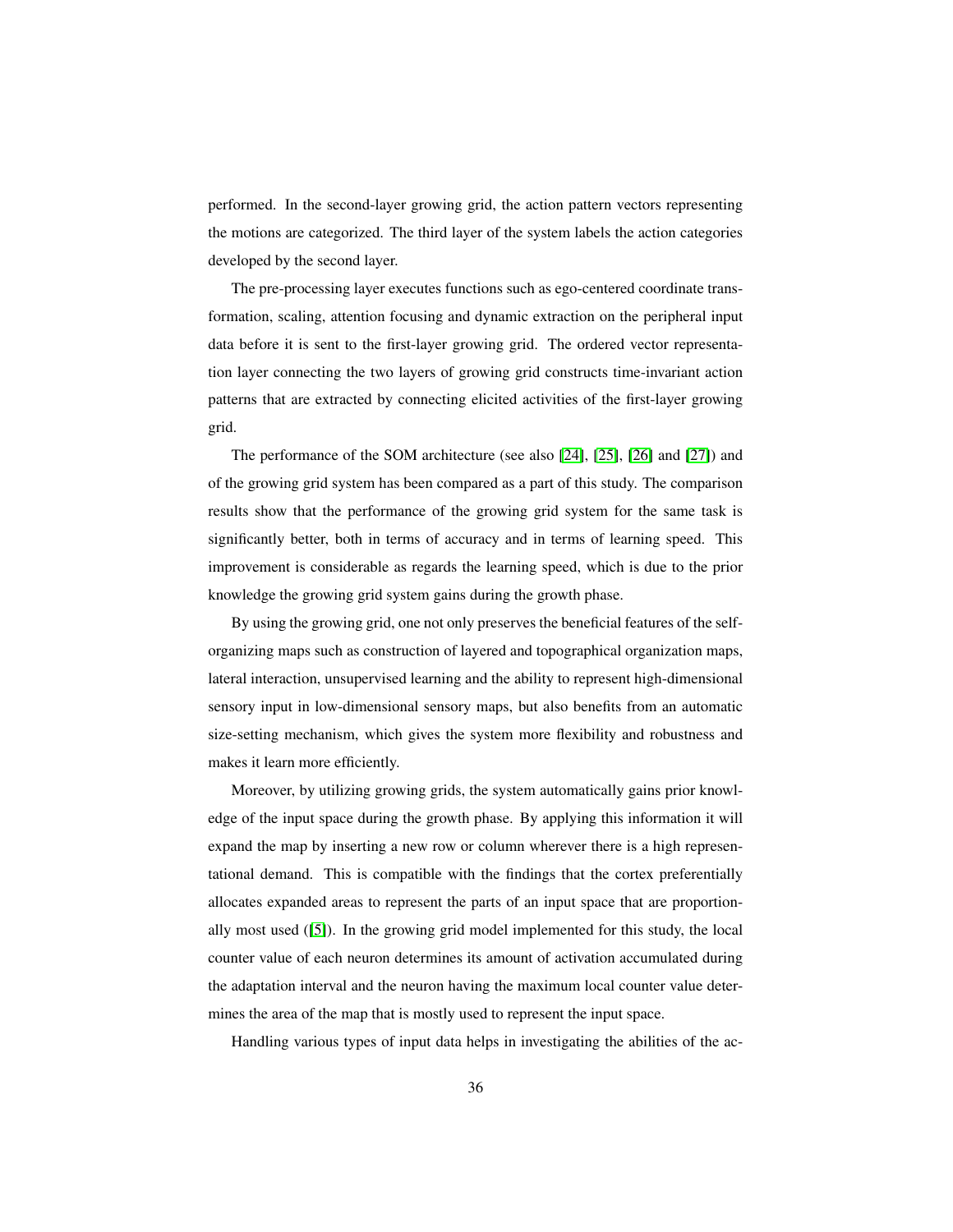tion recognition system in various contexts. Nevertheless, there are big challenges in running the action recognition experiments. Among them is the intra-class and interclass similarity, which means that individuals perform the same action with different characteristics so two different actions can be distinguished only by very subtle spatiotemporal details. Moreover, when the data involves a large number of action categories, the same action can be interpreted differently in different scene contexts (for example, *drink* and *eat*). Finally, disturbances, such as occlusions, cluttered backgrounds, changes of illumination and viewpoints, can influence the action perception. By using the pre-processing layer, we tried to overcome some of these challenges and improve the performance of the system.

The growing grid architecture described in this paper functions on a wide range of datasets. In the two experiments, we used two different input datasets of different length and number of actions. This is another advantage of the proposed architecture compared to the available deep learning approaches which rely on large sets of labeled training data. Providing the large labeled input data is very costly, however. In some particular cases, for example medical applications, it is impossible to build a large labeled dataset of actions.

Among the plans for the future is to develop an online version of the growing grid architecture that recognizes more varying types of actions in a real-time mode. Another plan is to implement the attention mechanism so that the attentional process can be automatically based on the salience map of the skeletal data from the human actor. By extending the input data to a wider range of actions, especially actions containing interactions between more than one performer as well as the activities that occur in a long time interval with more variations of skeletal movements, I will develop a more robust and generalized action recognition system.

## Acknowledgment

This work was partially supported by the Wallenberg AI, Autonomous Systems and Software Program (WASP) funded by the Knut and Alice Wallenberg Foundation.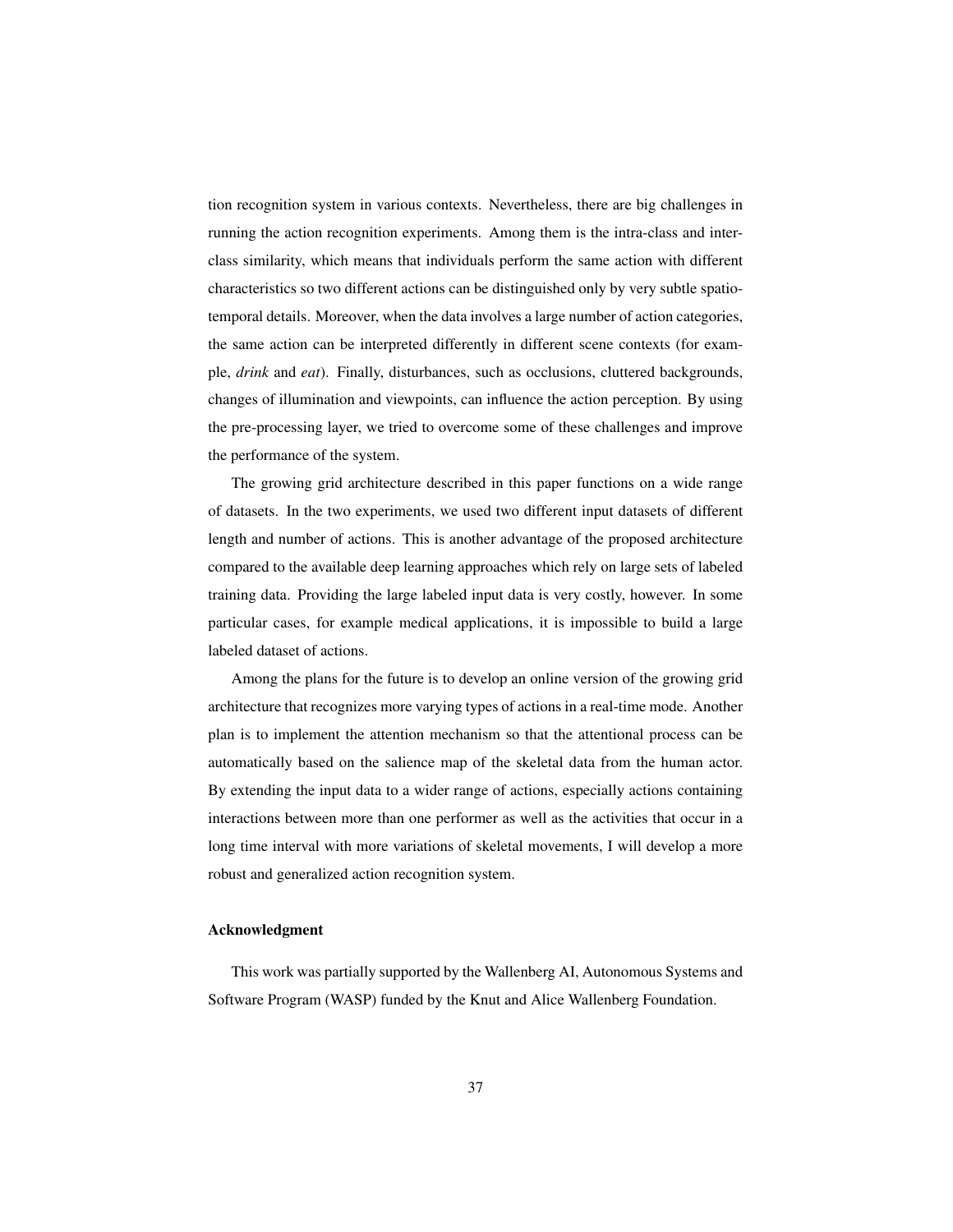#### References

- <span id="page-37-0"></span>[1] G. Johansson, Visual perception of biological motion and a model for its analysis, Perception & Psychophysics 14 (2) (1973) 201–211.
- <span id="page-37-1"></span>[2] S. Runesson, G. Frykholm, Kinematic specification of dynamics as an informational basis for person and action perception. expectation, gender recognition, and deceptive intention, Journal of Experimental Psychology: General 112 (1983) 585–615.
- <span id="page-37-2"></span>[3] S. Runesson, Perception of biological motion: The ksd-principle and the implications of a distal versus proximal approach, in: Perceiving Events and Objects, Hillsdale, NJ, 1994, pp. 383–405.
- <span id="page-37-3"></span>[4] D. O. Hebb, The Organization of Behavior; A Neuropsychological Theory, New York: Wiley, 1949.
- <span id="page-37-4"></span>[5] D. V. Buonomano, M. M. Merzenich, Cortical plasticity: from synapses to maps, Annual Review of Neuroscience 21 (1998) 149–186, dOI:10.1146/annurev.neuro.21.1.149.
- <span id="page-37-5"></span>[6] M. M. Merzenich, R. J. Nelson, M. P. Stryker, M. S. Cynader, A. Schoppmann, J. M. Zook, Somatosensory cortical map changes following digit amputation in adult monkeys, Computed Neurology 224 (1984) 591 – 605.
- <span id="page-37-6"></span>[7] T. Kohonen, Self-Organization and Associative Memory, Springer Verlag, 1988.
- <span id="page-37-7"></span>[8] M. S. Gazzaniga, R. B. Ivry, G. R. Mangun, Cognitive Neuroscience: The Biology of the Mind, New York: Norton, 2014.
- <span id="page-37-8"></span>[9] T. Kohonen, The self-organization map, Proceedings of the IEEE 78 (1990) 1464 – 1480, dOI:10.1109/5.58325.
- <span id="page-37-9"></span>[10] R. D. Dony, H. Simon, Neural network approaches to image compression, IEEE 83 (1995) 288– 303, dOI:10.1109/5.364461.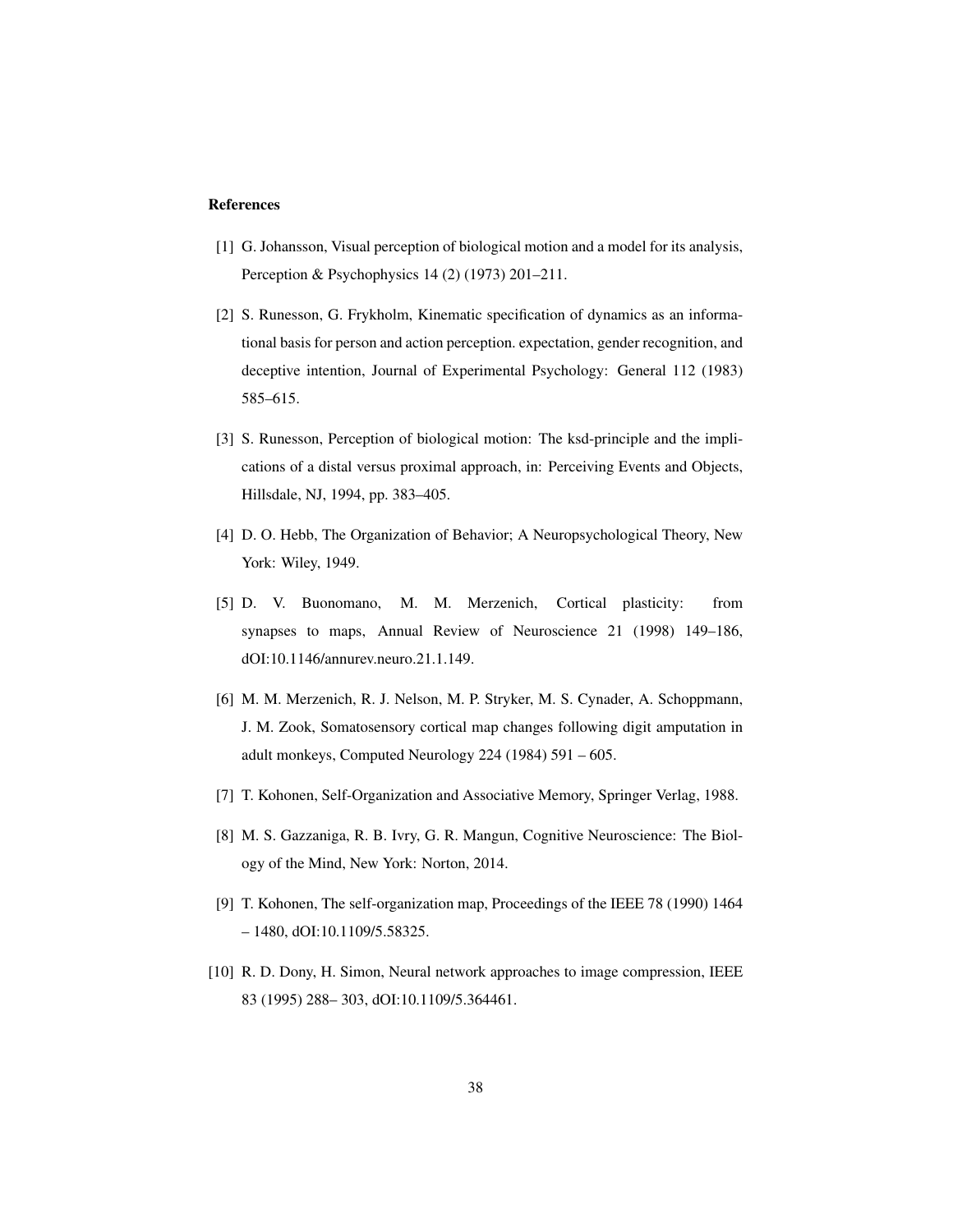- <span id="page-38-0"></span>[11] K. Obermayer, H. Ritter, K. Schulten, Large-scale simulations of self-organizing neural networks on parallel computers: application to biological modelling, Parallel Computing 14 (1990) 381– 404, dOI:https://doi.org/10.1016/0167- 8191(90)90088-Q.
- <span id="page-38-1"></span>[12] F. Favata, W. R, A study of the application of kohonen-type neural networks to the travelling salesman problem, Biological Cybernetics 64 (1991) 463– 468, dOI:https://doi.org/10.1007/BF00.
- <span id="page-38-2"></span>[13] G. I. Parisi, S. Magg, S. Wermter, Human motion assessment in real time using recurrent self-organization, in: 2016 25th IEEE international symposium on robot and human interactive communication (RO-MAN), IEEE, 2016, pp. 71–76.
- <span id="page-38-3"></span>[14] M. Dittenbach, D. Merkl, A. Rauber, The growing hierarchical self-organizing map, in: Proceedings of the International Joint Conference on Neural Networks (IJCNN), 2000, pp. 15–19.
- <span id="page-38-4"></span>[15] M. Dittenbach, D. Merkl, A. Rauber, Using growing hierarchical self-organizing maps for document classification, in: Proceedings of the European Symposium on Artificial Neural Networks (ESANN), 2000, pp. 7–12.
- <span id="page-38-5"></span>[16] J. Blackmore, R. Miikkulainen, Incremental grid growing: enco ding highdimensional structure into a two-dimensional feature map, in: In Proceedings of the IEEE International Conference on Neural Networks, 1993, pp. 450–455, dOI:10.1109/ICNN.1993.298599.
- <span id="page-38-6"></span>[17] B. Fritzke, Growing cell structures- a self-organizing network in k dimensions, in: I. Aleksander, J. Taylor (Eds.), Artificial Neural Networks ——, Elsevier Science publishers B. V., 1992, pp. 1051–1056.
- <span id="page-38-7"></span>[18] B. Fritzke, Growing self-organizing networks-why?, in: European Symposium on Artificial Neural Networks(ESANN), 1996, pp. 61–72.
- <span id="page-38-8"></span>[19] B. Fritzke, Unsupervised clustering with growing cell structures, in: International Joint Conference on Neural Networks(IJCNN), 1991, pp. 531–536, dOI:10.1109/IJCNN.1991.155390.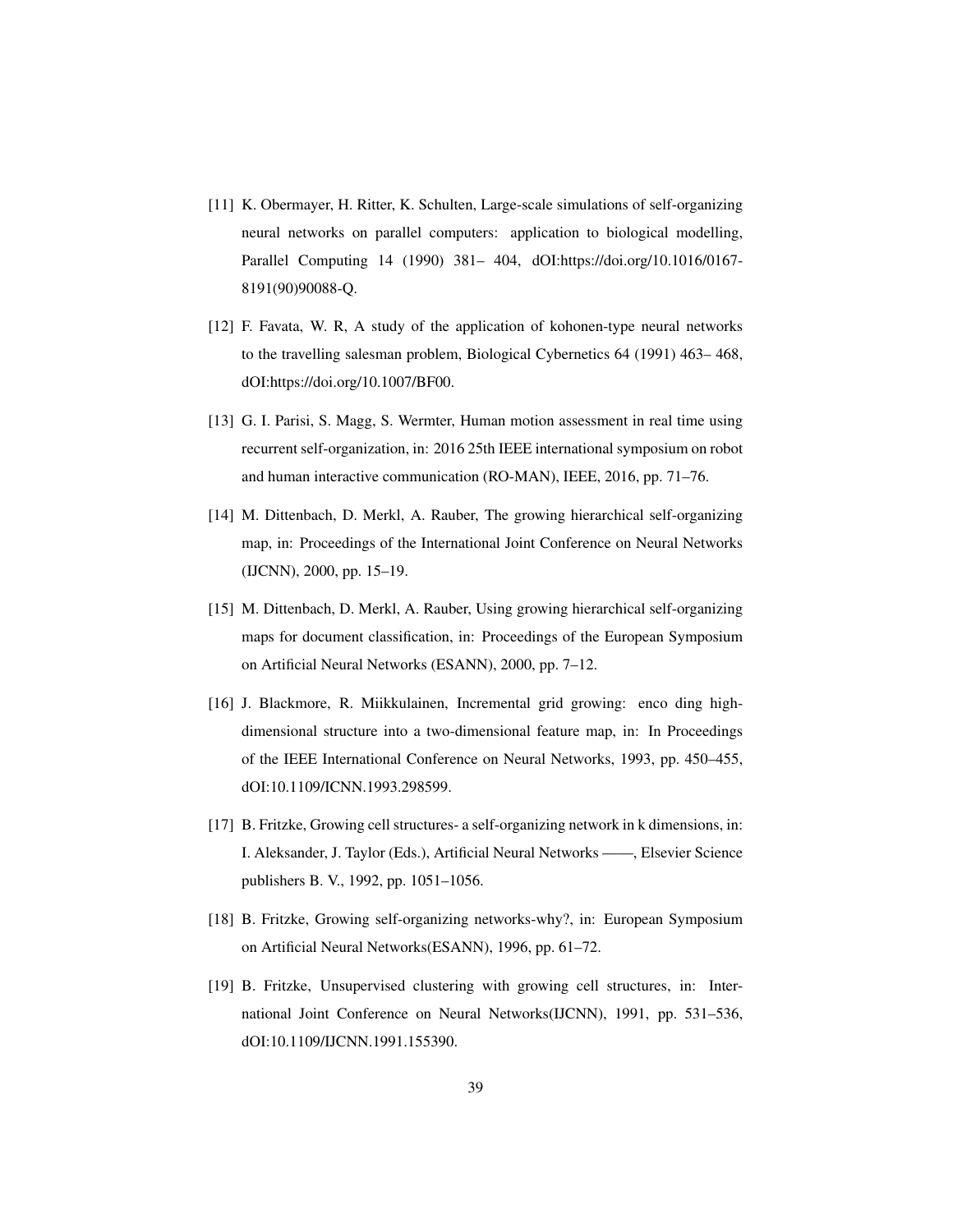- <span id="page-39-0"></span>[20] B. Fritzke, P. Wilke, Flexmap-a neural network for the traveling salesman problem with linear time and space complexity, in: International Joint Conference on Neural Networks(IJCNN), 1991, pp. 929–934, dOI:10.1109/IJCNN.1991.170519.
- <span id="page-39-1"></span>[21] I. P. Ivrissimtzis, W. Jeong, H. P. Seidel, Using growing cell structures for surface reconstruction, in: International Shape Modeling, 2003, pp. 268–275, dOI:10.1109/SMI.2003.1199604.
- <span id="page-39-2"></span>[22] M. Johnsson, D. Gil Mendez, C. Balkenius, Touch perception with som, growing cell structures and growing grids, in: Computer Vision and Robotics (Autonomous Systems), 2008, pp. 79–85.
- <span id="page-39-3"></span>[23] B. Fritzke, Kohonen feature maps and growing cell structures — a performance comparison, in: L. Giles, S. Hanson, J. Cowan (Eds.), Advances in Neural Information Processing Systems, Morgan Kaufmann Publishers, 1993, pp. 123–130.
- <span id="page-39-4"></span>[24] Z. Gharaee, P. Gärdenfors, M. Johnsson, Action recognition online with hierarchical self-organizing maps, in: Proceedings of International Conference on Signal Image Technology and Internet Based Systems(SITIS), 2016, pp. 538–544, dOI:10.1109/SITIS.2016.91.
- <span id="page-39-5"></span>[25] Z. Gharaee, P. Gärdenfors, M. Johnsson, Hierarchical self-organizing maps system for action classification, in: Proceedings of the International Conference on Agents and Artificial Intelligence (ICAART), 2017, pp. 583–590, dOI: 10.5220/0006199305830590.
- <span id="page-39-6"></span>[26] Z. Gharaee, P. Gärdenfors, M. Johnsson, Online recognition of actions involving objects, Biologically Inspired Cognitive Architectures 22 (2017) 10–19, dOI:10.1016/j.bica.2017.09.007.
- <span id="page-39-7"></span>[27] Z. Gharaee, P. Gärdenfors, M. Johnsson, First and second order dynamics in a hierarchical som system for action recognition, Applied Soft Computing 59 (2017) 574–585, dOI: https://doi.org/10.1016/j.asoc.2017.06.007.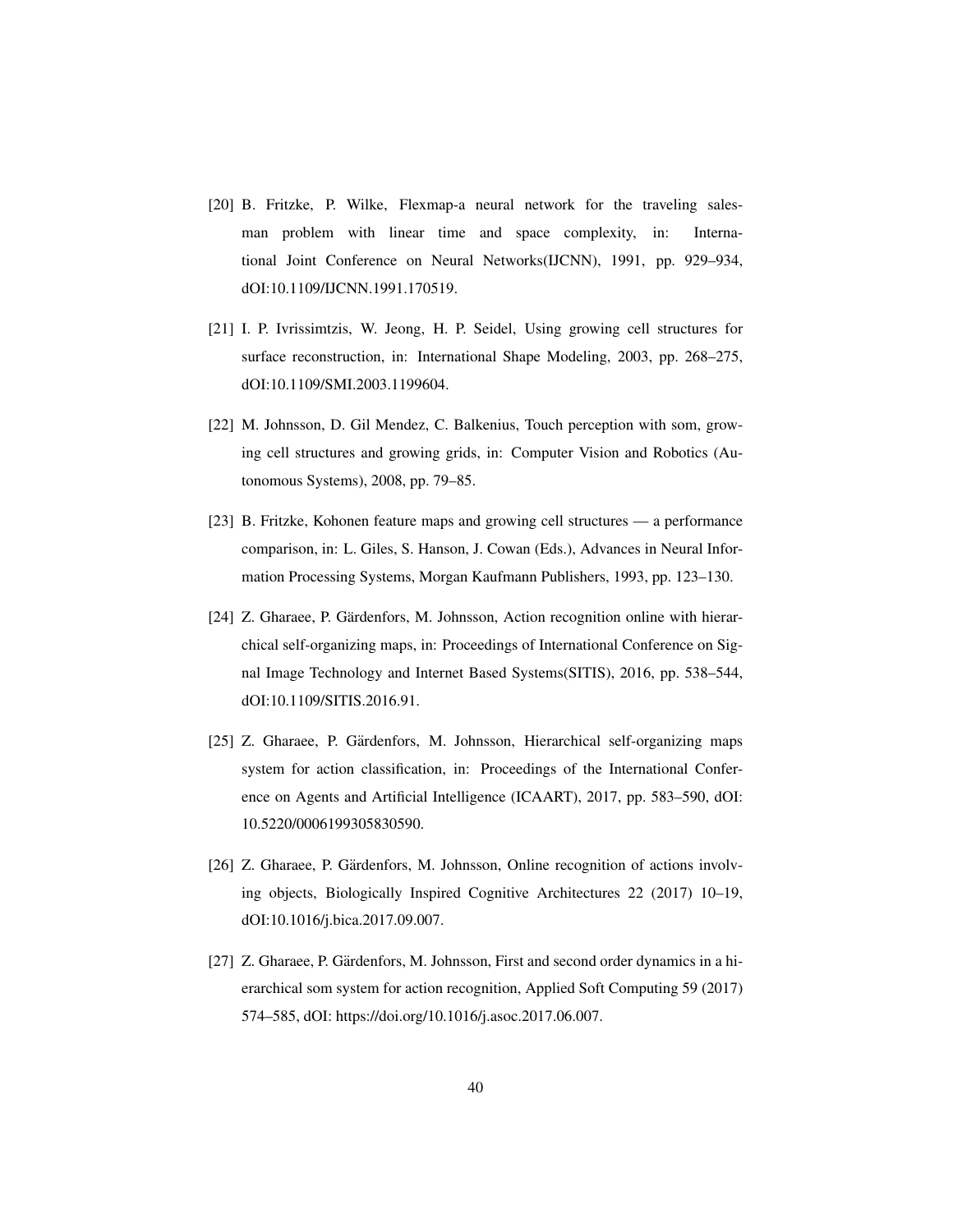- <span id="page-40-0"></span>[28] Z. Gharaee, Action in Mind: A Neural Network Approach to Action Recognition and Segmentation, Lund University: Cognitive Science, 2018.
- <span id="page-40-1"></span>[29] Z. Gharaee, Recognizing human actions by a multi-layer growing grid architecture, in: International Conference on Neural Networks (ICNN 2018), 2018.
- <span id="page-40-2"></span>[30] H. Yao, X. Jiang, T. Sun, S. Wang, 3d human action recognition based on the spatial-temporal moving skeleton descriptor, in: 2017 IEEE International Conference on Multimedia and Expo (ICME), IEEE, 2017, pp. 937–942.
- <span id="page-40-3"></span>[31] X. Yang, Y. Tian, Eigenjoints-based action recognition using naïve-bayesnearest-neighbor, in: IEEE Computer Society Conference on Computer Vision and Pattern Recognition Workshops (CVPRW), 2012, pp. 14–19, dOI: 10.1109/CVPRW.2012.6239232.
- <span id="page-40-4"></span>[32] M. Zanfir, M. Leordeanu, C. Sminchisescu, The moving pose: an efficient 3d kinematics descriptor for low-latency action recognition and detection, in: IEEE International Conference on Computer Vision (ICCV), 2013, dOI 10.1109/ICCV.2013.342.
- <span id="page-40-5"></span>[33] R. Chaudhry, O. Ferda, G. Kurillo, R. Bajcsy, R. Vidal, Bio-inspired dynamic 3d discriminative skeletal features for human action recognition, in: Proceedings of IEEE Conference on Computer Vision and Pattern Recognition Workshops (CVPRW), 2013, pp. 471–478, dOI: 10.1109/CVPRW.2013.153.
- <span id="page-40-6"></span>[34] C. Wang, Y. Wang, A. Yuille, An approach to pose-based action recognition, in: Proceedings of IEEE Conference on Computer Vision and Pattern Recognition (CVPR), 2013, dOI: 10.1109/CVPR.2013.123.
- <span id="page-40-7"></span>[35] R. Vemulapalli, F. Arrate, R. Chellappa, Human action recognition by representing 3d skeletons as points in a lie group, in: Proceedings of the IEEE conference on computer vision and pattern recognition, 2014, pp. 588–595.
- <span id="page-40-8"></span>[36] G. I. Parisi, C. Weber, S. Wermter, Self-organizing neural integration of posemotion features for human action recognition, Frontiers in neurorobotics 9 (2015) 3.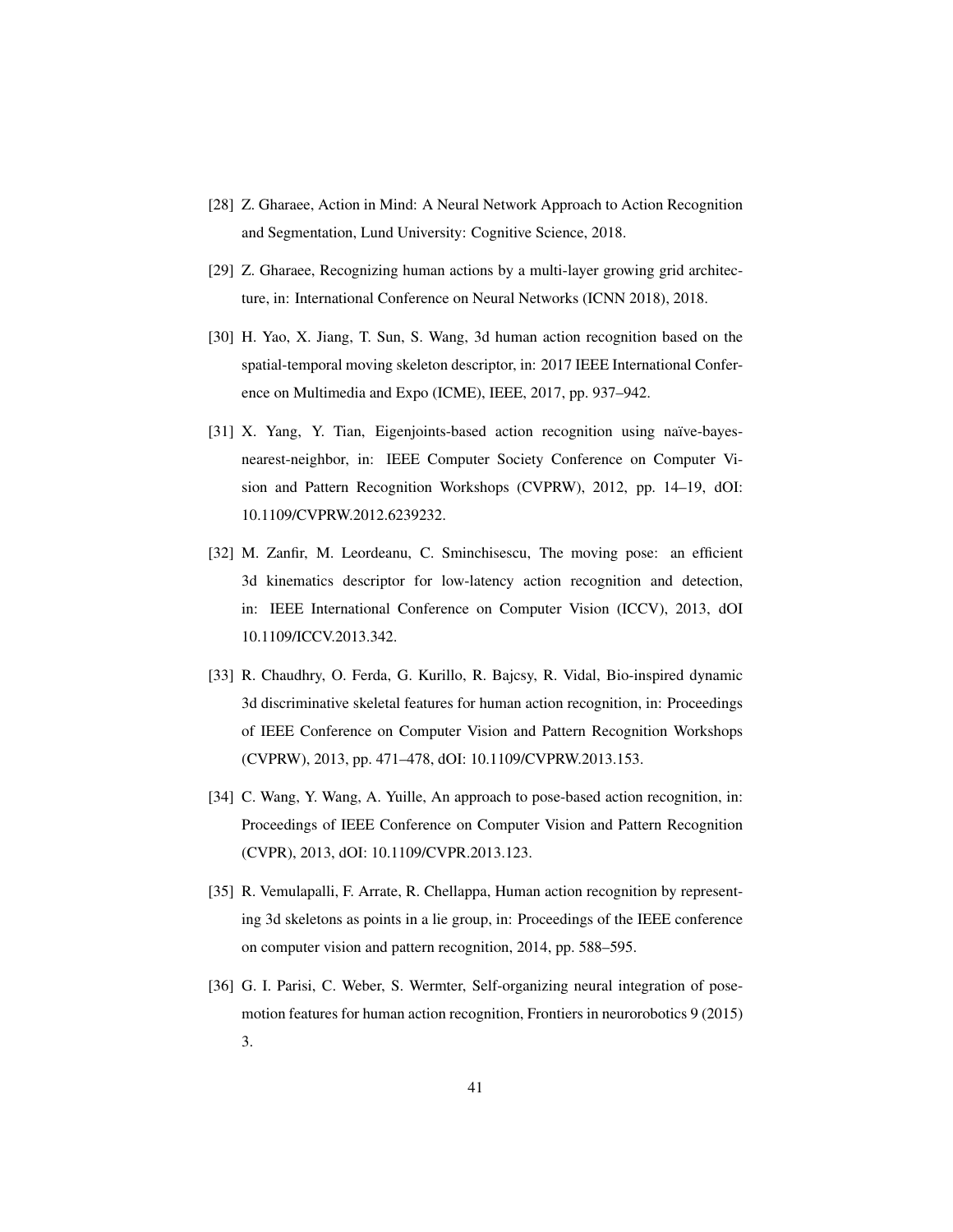- <span id="page-41-0"></span>[37] Y. Zhu, W. Chen, G. Guo, Fusing spatiotemporal features and joints for 3d action recognition, in: Proceedings of the IEEE Conference on Computer Vision and Pattern Recognition Workshops, 2013, pp. 486–491.
- <span id="page-41-1"></span>[38] A. Jalal, Y.-H. Kim, Y.-J. Kim, S. Kamal, D. Kim, Robust human activity recognition from depth video using spatiotemporal multi-fused features, Pattern Recognition 61 (2017) 295–308.
- <span id="page-41-2"></span>[39] L. Shi, Y. Zhang, J. Cheng, H. Lu, Skeleton-based action recognition with directed graph neural networks, in: Proceedings of the IEEE Conference on Computer Vision and Pattern Recognition, 2019, pp. 7912–7921.
- <span id="page-41-3"></span>[40] L. Shi, Y. Zhang, J. Cheng, H. Lu, Two-stream adaptive graph convolutional networks for skeleton-based action recognition, in: Proceedings of the IEEE Conference on Computer Vision and Pattern Recognition, 2019, pp. 12026–12035.
- <span id="page-41-4"></span>[41] C. Si, W. Chen, W. Wang, L. Wang, T. Tan, An attention enhanced graph convolutional lstm network for skeleton-based action recognition, in: Proceedings of the IEEE Conference on Computer Vision and Pattern Recognition, 2019, pp. 1227–1236.
- <span id="page-41-5"></span>[42] P. Zhang, C. Lan, J. Xing, W. Zeng, J. Xue, N. Zheng, View adaptive neural networks for high performance skeleton-based human action recognition, IEEE transactions on pattern analysis and machine intelligence.
- <span id="page-41-6"></span>[43] L. Pigou, A. Van Den Oord, S. Dieleman, M. Van Herreweghe, J. Dambre, Beyond temporal pooling: recurrence and temporal convolutions for gesture recognition in video, International Journal of Computer Vision (2016) 1– 10DOI:https://doi.org/10.1007/s11263-016-0957-7.
- <span id="page-41-7"></span>[44] M. Zolfaghari, G. L. Oliveira, N. Sedaghat, T. Brox, Chained multi-stream networks exploiting pose, motion, and appearance for action classification and detection, in: IEEE International Conference on Computer Vision (ICCV), 2017.
- <span id="page-41-8"></span>[45] P. Wang, W. Li, Z. Gao, J. Zhang, C. Tang, P. O. Ogunbona, Action recognition from depth maps using deep convolutional neural net-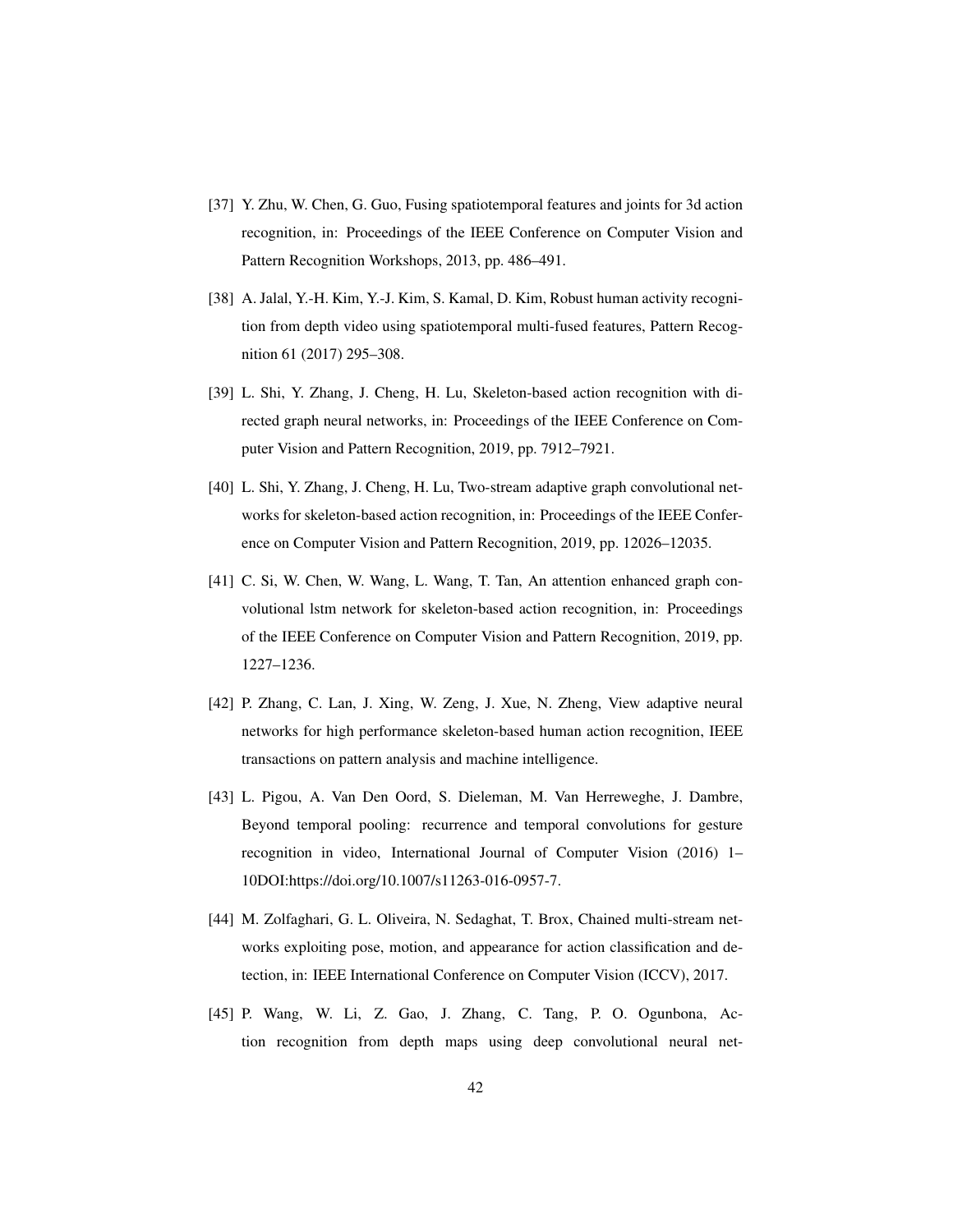works, IEEE Transactions on Human-Machine Systems 46 (2015) 498 – 509, dOI:10.1109/THMS.2015.2504550.

- <span id="page-42-0"></span>[46] H. Rahmani, A. Mian, 3d action recognition from novel viewpoints, in: IEEE Conference on Computer Vision and Pattern Recognition (CVPR), 2016, dOI:10.1109/CVPR.2016.167.
- <span id="page-42-1"></span>[47] M. Liu, H. Liu, C. Chen, Enhanced skeleton visualization for view invariant human action recognition, Pattern Recognition 68 (2017) 346–362, dOI:https://doi.org/10.1016/j.patcog.2017.02.030.
- <span id="page-42-2"></span>[48] Y. Hou, Z. Li, P. Wang, W. Li, Skeleton optical spectra based action recognition using convolutional neural networks, IEEE Transactions on Circuits and Systems for Video Technology (2016) 1–5DOI:10.1109/TCSVT.2016.2628339.
- <span id="page-42-3"></span>[49] Y. Du, W. Wang, L. Wang, Hierarchical recurrent neural network for skeleton based action recognition, in: IEEE Conference on Computer Vision and Pattern Recognition (CVPR), 2015, dOI:10.1109/CVPR.2015.7298714.
- <span id="page-42-4"></span>[50] V. Veeriah, N. Zhuang, G.-J. Qi, Differential recurrent neural networks for action recognition, in: IEEE International Conference on Computer Vision (ICCV), 2015, dOI:10.1109/ICCV.2015.460.
- <span id="page-42-5"></span>[51] E. P. Ijjina, K. Mohan C, Classification of human actions using pose-based features and stacked auto encoder, Pattern Recognition Letters 83 (2016) 268–277, dOI:https://doi.org/10.1016/j.patrec.2016.03.021.
- <span id="page-42-6"></span>[52] Z. Gharaee, A. Fatehi, M. S. Mirian, M. N. Ahmadabadi, Attention control learning in the decision space using state estimation, International Journal of Systems Science (IJSS) 47 (2014) 1659 –1674, dOI:10.1080/00207721.2014.945982.
- <span id="page-42-7"></span>[53] Y. W. Wan, Msr action recognition datasets and codes, [http://research.](http://research.microsoft.com/en-us/um/people/zliu/actionrecorsrc/) [microsoft.com/en-us/um/people/zliu/actionrecorsrc/](http://research.microsoft.com/en-us/um/people/zliu/actionrecorsrc/) (accessed 2015).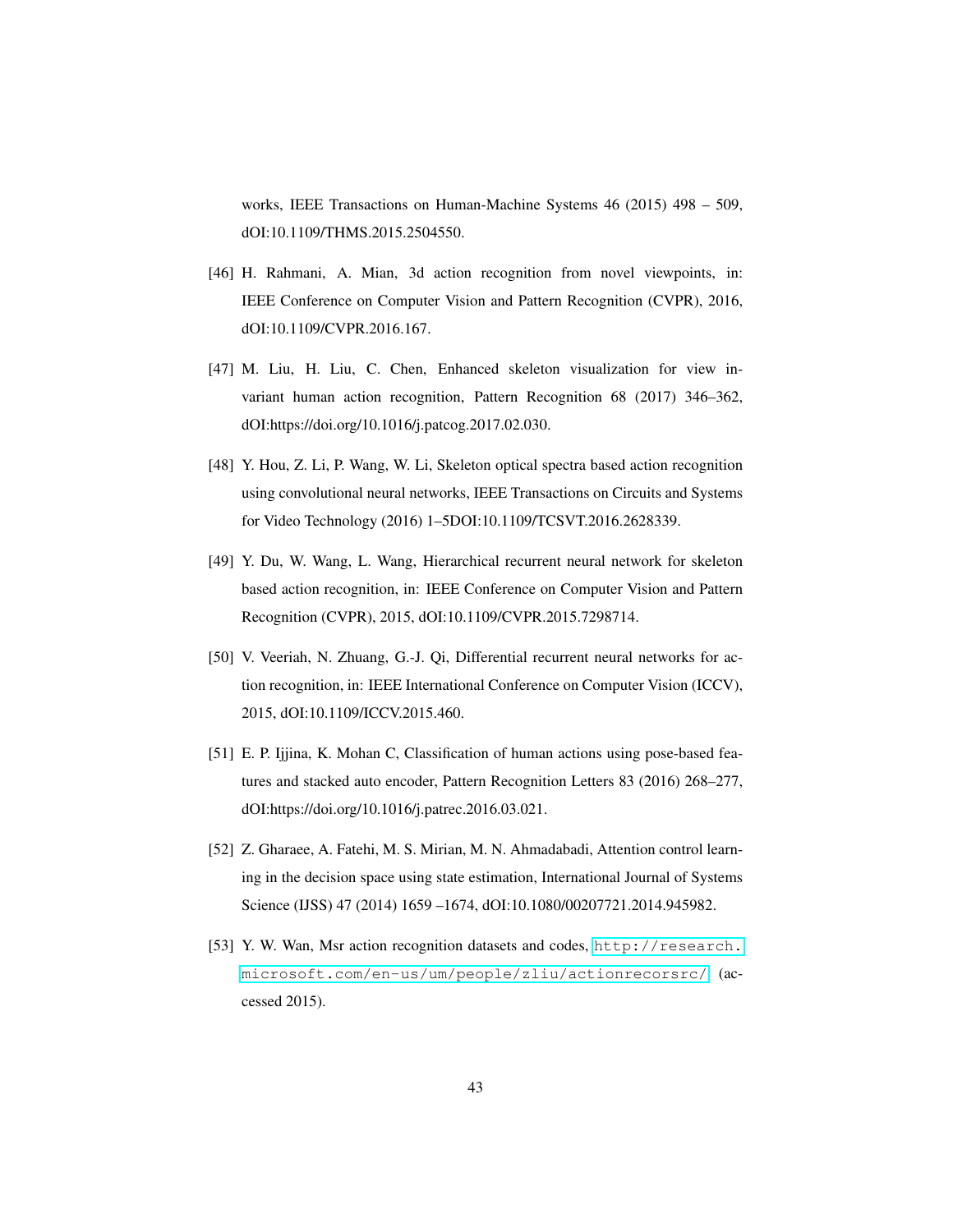- <span id="page-43-0"></span>[54] L. Xia, C. Chen, J. Aggarwal, View invariant human action recognition using histograms of 3d joints, in: IEEE Computer Society Conference on Computer Vision and Pattern Recognition Workshops (CVPRW), 2012, pp. 20–27.
- <span id="page-43-1"></span>[55] L. Seidenari, V. Varano, S. Berretti, A. Del Bimbo, P. Pala, Recognizing actions from depth cameras as weakly aligned multi-part bag-of-poses, in: Proceedings of the IEEE Conference on Computer Vision and Pattern Recognition Workshops (CVPRW), 2013, pp. 479–485, dOI: 10.1109/CVPRW.2013.77.
- <span id="page-43-2"></span>[56] X. Li, Y. Zhang, D. Liao, Mining key skeleton poses with latent svm for action recognition, Applied Computational Intelligence and Soft Computing 2017.
- <span id="page-43-3"></span>[57] O. Oreifej, Z. Liu, Hon4d: Histogram of oriented 4d normals for activity recognition from depth sequences, Proceedings of the IEEE Conference on Computer Vision and Pattern Recognition (CVPR)DOI: 10.1109/CVPR.2013.98.
- <span id="page-43-4"></span>[58] L. Xia, C.-C. Chen, J. Aggarwal, View invariant human action recognition using histograms of 3d joints, in: IEEE Computer Society Conference on Computer Vision and Pattern Recognition Workshops (CVPRW), 2012, pp. 20–27, dOI: 10.1109/CVPRW.2012.6239233.
- <span id="page-43-5"></span>[59] X. Yang, C. Zhang, Y. Tian, Recognizing actions using depth motion mapsbased histograms of oriented gradients, in: Proceedings of the 20th ACM international conference on Multimedia, ACM, 2012, pp. 1057–1060, dOI: 10.1145/2393347.2396382.
- <span id="page-43-6"></span>[60] J. Wang, Z. Liu, J. Chorowski, Z. Chen, Y. Wu, Robust 3d action recognition with random occupancy patterns, Springer,Computer Vision–ECCV (2012) 872–885.
- <span id="page-43-7"></span>[61] J. Wang, Z. Liu, Y. Wu, J. Yuan, Learning actionlet ensemble for 3d human action recognition, IEEE Transactions on Pattern Analysis and Machine Intelligence 36 (2013) 914–927.
- <span id="page-43-8"></span>[62] S. Lallee, C. Madden, M. Hoen, P. Ford Dominey, Linking language with embodied and teleological representations of action for humanoid cognition, Frontiers in Neurorobotics 4 (2010) 1–12, dOI: 10.3389/fnbot.2010.00008.